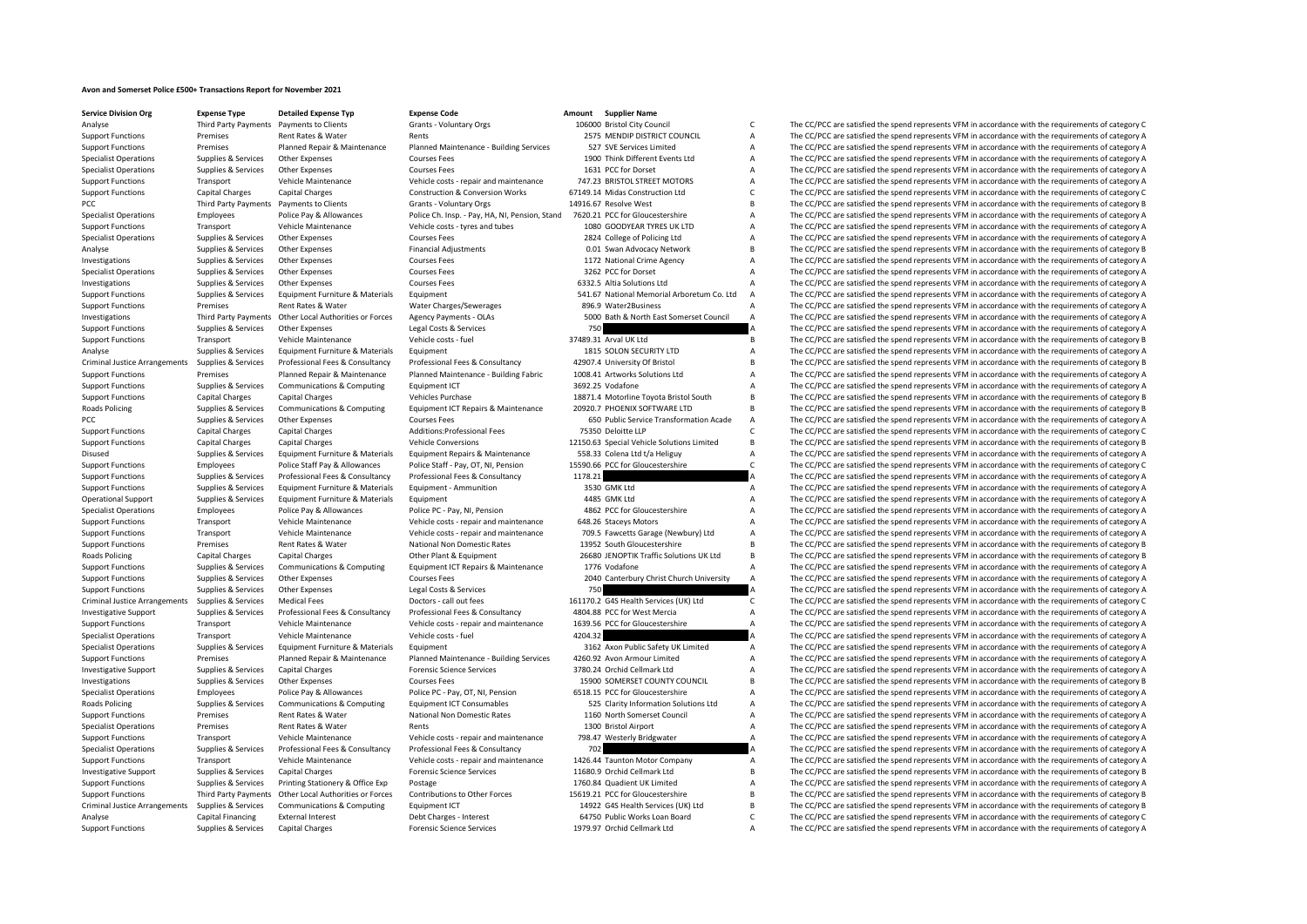|                | 1604 Vodatone                            | А        |
|----------------|------------------------------------------|----------|
|                | 1207.5 My Staff Shop Limited             | A        |
|                | 711 Mendip District Council              | Δ        |
| 9224.64        |                                          | A        |
|                | 54 PCC for Devon & Cornwall              | A        |
|                | 2472.02 PCC for Gloucestershire          | C        |
| 1588.92        |                                          | A        |
|                | 1159.54 Kingsmead of Bath                | A        |
|                | 21634.5 North Somerset Council           | B        |
|                |                                          | $\Delta$ |
|                | 722 The Pet Studio                       |          |
|                | 1269 Charles Fellows Supplies Ltd        | A        |
|                | 1472 The OPCC for Leicestershire         | A        |
| 1875           |                                          | A        |
|                | 1493.42 MD Building Services Ltd         | В        |
|                | 1212 PFOA Training Services Ltd          | Δ        |
|                | 3174 North Somerset Council              | A        |
|                | 2433.33 Equifax Limited                  | A        |
| 2165.76        |                                          | A        |
|                | 1220 College of Policing Ltd             | A        |
|                | 42813.2 Rock Pool Life CIC               | B        |
|                | 573.9 Bristol Auto Electrical Ltd        | A        |
|                | 13931.9 Orchid Cellmark Ltd              | R        |
|                | 719.92 BRISTOL STREET MOTORS             | A        |
|                | 1437.83 SJ Cook & Sons                   | A        |
|                | 9132.45 City of London Police            | A        |
|                | 7023.42 DRA Maintenance Ltd              |          |
|                |                                          | А        |
|                | 3350.95 Orchid Cellmark Ltd              | Δ        |
|                | 9155.23 Sodexo Limited                   | B        |
|                | 5480 MOBILE WINDSCREENS LTD              | A        |
|                | 875 SVE Services Limited                 | A        |
|                | 2300 Dr Elly Hanson                      | A        |
|                | 3385.3 Matrix SCM Ltd                    | $\Delta$ |
|                | 563 GOODYEAR TYRES UK LTD                | A        |
|                | 964.24 DRA Maintenance Ltd               | A        |
|                | 1910.63 THE BICYCLE CHAIN                | A        |
|                | 7544.96 PCC for Gloucestershire          | C        |
| 700.47         |                                          | A        |
|                | 2035 Somerset West and Taunton Council   | A        |
|                | 40182.6 Specialist Computer Centres      | B        |
|                | 1217 AA Business Services                | $\Delta$ |
|                | 9638.78 Enghouse Interactive (UK) Ltd    | B        |
|                | 948.55 Crown Petfoods Ltd                | A        |
|                | 926.36 Fawcetts Garage (Newbury) Ltd     | A        |
| 975            |                                          | A        |
|                |                                          |          |
|                | 1604.53 Sodexo Limited                   | A        |
|                | 46592 Bath & North East Somerset         | B        |
|                | 900.2 WA Products (UK) Ltd t/a SceneSafe | $\Delta$ |
|                | 436 Corporate Support HQ Imprest         | A        |
|                | 1412 College of Policing Ltd             | A        |
|                | 557.31 Tangible Benefit Limited          | A        |
|                | 862.5 BPP PROFESSIONAL EDUCATION         | A        |
|                | 584.17 My Staff Shop Limited             | A        |
| 2000           |                                          | A        |
|                | 5948.89 Halls Electrical Ltd             | A        |
|                | 7600 MTI Technology Ltd                  | A        |
|                | 5999 VisionMetric Ltd                    | A        |
|                | 2353.75 Viking Arms Ltd                  | A        |
|                | 1750 Defence Infrastructure Organisation | A        |
|                | 2980.53 Staceys Motors                   | A        |
|                | 591.6 Collaborative Ventures Limited     | A        |
|                | 534.58 Silver Street Automotive Limited  | A        |
|                | 1817.49 Hays Specialist Recruitment Ltd  | A        |
|                | 6629.63 BMW (UK) Ltd                     |          |
|                |                                          | В<br>A   |
|                | 767 WA Products (UK) Ltd t/a SceneSafe   |          |
| 3.12<br>ECE CO | Codovo Limitod                           | A        |
|                |                                          |          |

Support Functions Capital Charges Capital Charges ICT Foulyment Purchase 1604 Vodafone A The CC/PCC are satisfied the spend represents VFM in accordance with the requirements of category A Support Functions Supplies & Services Contractors/ Fees & Hired Services Fees & Hired 1207.5 My Staff Shop Limited A The CC/PCC are satisfied the spend represents VFM in accordance with the requirements of category A Suppo Support Functions Premises Rent Rates & Water National Non Domestic Rates 711 Mendip District Council A The CC/PCC are satisfied the spend represents VFM in accordance with the requirements of category A<br>Support Functions Support Functions & Computing Equipment ICT Software 9224.64 9224.64 A The CC/PCC are satisfied the spend represents VFM in accordance with the requirements of category A<br>1994 PCC for Devon & Cornwall A The CC/PCC are sati Specialist Operations Transport Vehicle Allowances Vehicle mileage allowance S4 PCC for Devon & Cornwall A The CC/PCC are satisfied the spend represents VFM in accordance with the requirements of category A Specialist Operations Employees Police Pay & Allowances Police PC - Pay, NI, Pension 32472.02 PCC for Gloucestershire C The CC/PCC are satisfied the spend represents VFM in accordance with the requirements of category C Su Support Functions Supplies & Services Professional Fees & Consultancy Professional Fees & Consultancy 1588.92 **A** The CC/PCC are satisfied the spend represents VFM in accordance with the requirements of category A<br>Support Support Functions Planned Repair - Ann and Maintenance Planned Maintenance - Building Services 1159.<br>The CC/PCC are satisfied the spend represents VFM in accordance with the requirements of category A Local Policing Third Party Payments Payments to Clients Grants - Voluntary Orgs 21634.5 North Somerset Council B The CC/PCC are satisfied the spend represents VFM in accordance with the requirements of category B Operational Support Supplies & Services Other Expenses Dogs - Kennel Purchase & Maint 722 The Pet Studio A The CC/PCC are satisfied the spend represents VFM in accordance with the requirements of category A Criminal Justic Criminal Justice Arrangements Supplies & Services Other Expenses Remand costs Remand costs Remand costs 1269 Charles Fellows Supplies Ltd A The CC/PCC are satisfied the spend represents VFM in accordance with the requireme Species A Orders Contents Of category A The CC/PCC are satisfied the spend represents VFM in accordance with the requirements of category A The CC/PCC are satisfied the spend represents VFM in accordance with the requireme Support Functions Supplies & Services Other Expenses Legal Costs & Services 1875 A The CC/PCC are satisfied the spend represents VFM in accordance with the requirements of category A Support Functions Premises Unplanned Re Support Functions Premises Unplanned Repair & Maintenance Responsive Maint - Ext Works 21493.42 MD Building Services Ltd B The CC/PCC are satisfied the spend represents VFM in accordance with the requirements of category B Specialist Operations Supplies & Services Other Expenses Courses Fees Courses Fees 1212 PFOA Training Services Ltd A The CC/PCC are satisfied the spend represents VFM in accordance with the requirements of category A Suppo Support Functions Premises Rent Rates & Water National Non Domestic Rates 3174 North Somerset Council A The CC/PCC are satisfied the spend represents VFM in accordance with the requirements of category A Investigations of The CC/PCC are satisfied the spend represents VFM in accordance with the requirements of category A Investigative Support Supplies & Services Communications & Computing Equipment ICT Software 2165.76 2007 2001 2016 2017 A The CC/PCC are satisfied the spend represents VFM in accordance with the requirements of category A Investigative Support Supplies & Services Subsistence & Conference Accommodation Accommodation 1220 College of Policing Ltd A The CC/PCC are satisfied the spend represents VFM in accordance with the requirements of categor Analyse Third Party Payments Payments to Clients Grants - Voluntary Orgs 42813.2 Rock Pool Life CIC B The CC/PCC are satisfied the spend represents VFM in accordance with the requirements of category B Vehicle Analyse Vehi Support Functions Transport Transport - repairs Vehicle Maintenance Costs - represents - represents VFM in accordance with the requirements of category A Investigative Support Supplies & Services Capital Charges Forensic Science Services 13931.9 Orchid Cellmark Ltd B The CC/PCC are satisfied the spend represents VFM in accordance with the requirements of category B Support Functions Transport Vehicle Maintenance Vehicle costs - repair and maintenance 719.92 BRISTOL STREET MOTORS A The CC/PCC are satisfied the spend represents VFM in accordance with the requirements of category A Supp Support Functions Transport Vehicle Maintenance Vehicle costs - repair and maintenance 1437.83 SJ Cook & Sons A The CC/PCC are satisfied the spend represents VFM in accordance with the requirements of category A Specialist The CC/PCC are satisfied the spend represents VFM in accordance with the requirements of category A Support Functions Premises Planned Repair & Maintenance Planned Maint - Internal Decoration 7023.42 DRA Maintenance Ltd A The CC/PCC are satisfied the spend represents VFM in accordance with the requirements of category A Investigative Support Supplies & Services Capital Charges Forensic Science Services 3350.95 Orchid Cellmark Ltd A The CC/PCC are satisfied the spend represents VFM in accordance with the requirements of category A Support Functions Premises Cleaning & Domestic Supplies Cleaning Charges 19155.23 Sodexo Limited B The CC/PCC are satisfied the spend represents VFM in accordance with the requirements of category B Vehicle costs repair an Support Functions Transport Vehicle Maintenance Vehicle costs - repair and maintenance 5480 MOBILE WINDSCREENS LTD A The CC/PCC are satisfied the spend represents VFM in accordance with the requirements of category A<br>Suppo Premises Planned Repair & Maintenance Planned Maintenance - Building Services 875 SVF Services Limited A The CC/PCC are satisfied the spend represents VFM in accordance with the requirements of category A Investigative Support Supplies & Services Capital Charges **Proportive Services** Forensic Science Services 2300 Dr Elly Hanson A The CC/PCC are satisfied the spend represents VFM in accordance with the requirements of categ Analyse Employees Police Staff Pay & Allowances Staffing Agency 3385.3 Matrix SCM Ltd A The CC/PCC are satisfied the spend represents VFM in accordance with the requirements of category A Support Functions Transport Vehicle Maintenance Vehicle costs - tyres and tubes 563 GOODYEAR TYRES UK LTD A The CC/PCC are satisfied the spend represents VFM in accordance with the requirements of category A Support Functi Support Functions Premises Unplanned Repair & Maintenance Responsive Maint - Plumbing & Water 964.24 DRA Maintenance Ltd A The CC/PCC are satisfied the spend represents VFM in accordance with the requirements of category A Support Functions Transport Vehicle Maintenance Vehicle costs - repair and maintenance 1910.63 THE BICYCLE CHAIN A The CC/PCC are satisfied the spend represents VFM in accordance with the requirements of category A Specialist Operations Employees Police Pay & Allowances Police Sergeant - Pay, OT, NI, Pension 7544.96 PCC for Gloucestershire CC The CC/PCC are satisfied the spend represents VFM in accordance with the requirements of cat Criminal Justice Arrangements Supplies & Services Other Expenses Maintenance of dogs/cats Maintenance of dogs/cats 700.47 700.47 A The CC/PCC are satisfied the spend represents VFM in accordance with the requirements of ca Support Functions Premises Rent Rates & Water National Non Domestic Rates 2035 Somerset West and Taunton Council A The CC/PCC are satisfied the spend represents VFM in accordance with the requirements of category A Support Support Functions Capital Charges Capital Charges Capital Charges ICT Equipment Purchase 40182.6 Specialist Computer Centres B The CC/PCC are satisfied the spend represents VFM in accordance with the requirements of catego Vehicle Workshops/Maintenance Vehicle recovery 1217 AA Business Services A The CC/PCC are satisfied the spend represents VFM in accordance with the requirements of category A Communications & Computing Equipment ICT Repair Support Functions Supplies & Services Communications & Computing Equipment ICT Repairs & Maintenance 19638.78 Enghouse Interactive (UK) Ltd B The CC/PCC are satisfied the spend represents VFM in accordance with the require Operational Support Supplies & Services Other Expenses Dogs - Food Dogs - Food 948.55 Crown Petfoods Ltd A The CC/PCC are satisfied the spend represents VFM in accordance with the requirements of category A Support Support Support Functions Transport Vehicle Maintenance Vehicle costs - repair and maintenance 926.36 Fawcetts Garage (Newbury) Ltd A The CC/PCC are satisfied the spend represents VFM in accordance with the requirements of categor Support Functions Supplies & Services Other Expenses Legal Costs & Services 975 A The CC/PCC are satisfied the spend represents VFM in accordance with the requirements of category A Support Functions Supplies & Services Catering Catering Catering Catering Catering Catering Catering Catering Catering 1604.53 Sodexo Limited A The CC/PCC are satisfied the spend represents VFM in accordance with the requi Support Functions Premises Rent Rates & Water National Non Domestic Rates 46592 Bath & North East Somerset B The CC/PCC are satisfied the spend represents VFM in accordance with the requirements of category B Remand costs The CC/PCC are satisfied the spend represents VFM in accordance with the requirements of category A Support Functions Transport Vehicle Maintenance Vehicle costs - licences Vehicle costs - licences 436 Corporate Support HQ Imprest A The CC/PCC are satisfied the spend represents VFM in accordance with the requirements of Supplies & Services Other Expenses Courses Fees 1412 College of Policing Ltd A The CC/PCC are satisfied the spend represents VFM in accordance with the requirements of category A Supplies & Services Communications & Computing Equipment ICT Hardware Purch 557.31 Tangible Benefit Limited A The CC/PCC are satisfied the spend represents VFM in accordance with the requirements of category A Support Functions Supplies & Services Other Expenses Courses Fees Courses Fees 862.5 BPP PROFESSIONAL EDUCATION A The CC/PCC are satisfied the spend represents VFM in accordance with the requirements of category A support Support Functions Supplies & Services Contractors/ Fees & Hired Services Fees & Hired 584.17 My Staff Shop Limited A The CC/PCC are satisfied the spend represents VFM in accordance with the requirements of category A Ones The CC/PCC are satisfied the spend represents VFM in accordance with the requirements of category A Support Functions Capital Charges Capital Charges Vehicle Conversions S948.89 Halls Electrical Ltd A The CC/PCC are satisfied the spend represents VFM in accordance with the requirements of category A Support Functions Con Support Functions Supplies & Services Communications & Computing Equipment ICT Repairs & Maintenance 7600 MTI Technology Ltd A The CC/PCC are satisfied the spend represents VFM in accordance with the requirements of catego Equipment Furniture & Materials Equipment Support Supplies Services Equipment Supplies and Services Content of category A The CC/PCC are satisfied the spend represents VFM in accordance with the requirements of category A Support Functions Supplies & Services Faultoment Furniture & Materials Faultoment - Ammunition 2353.75 Viking Arms Ltd A The CC/PCC are satisfied the spend represents VFM in accordance with the requirements of category A Support Functions Premises Premises Rent Rates & Water Hire of Accommodation 1750 Defence Infrastructure Organisation A The CC/PCC are satisfied the spend represents VFM in accordance with the requirements of category A Su Support Functions Transport Vehicle Maintenance Vehicle costs - repair and maintenance 2980.53 Staceys Motors A The CC/PCC are satisfied the spend represents VFM in accordance with the requirements of category A Specialist The CC/PCC are satisfied the spend represents VFM in accordance with the requirements of category A Support Functions Transport Vehicle Maintenance Vehicle costs - repair and maintenance 534.58 Silver Street Automotive Limited A The CC/PCC are satisfied the spend represents VFM in accordance with the requirements of cate Support Functions Employees Indirect Employee Expenses Advertising for Staff 1817.49 Hays Specialist Recruitment Ltd A The CC/PCC are satisfied the spend represents VFM in accordance with the requirements of category A Veh Support Functions Capital Charges Capital Charges Vehicles Purchase 16629.63 BMW (UK) Ltd B The CC/PCC are satisfied the spend represents VFM in accordance with the requirements of category B Investigative Support Supplies & Services Equipment Consumables Equipment Consumables Equipment Consumables (IK) Ltd t/a SceneSafe A The CC/PCC are satisfied the spend represents VFM in accordance with the requirements of Vehicle costs - repair and maintenance and 3.12 A The CC/PCC are satisfied the spend represents VFM in accordance with the requirements of category A Support Functions Premises Cleaning & Domestic Supplies Window Cleaning 565.62 Sodexo Limited A The CC/PCC are satisfied the spend represents VFM in accordance with the requirements of category A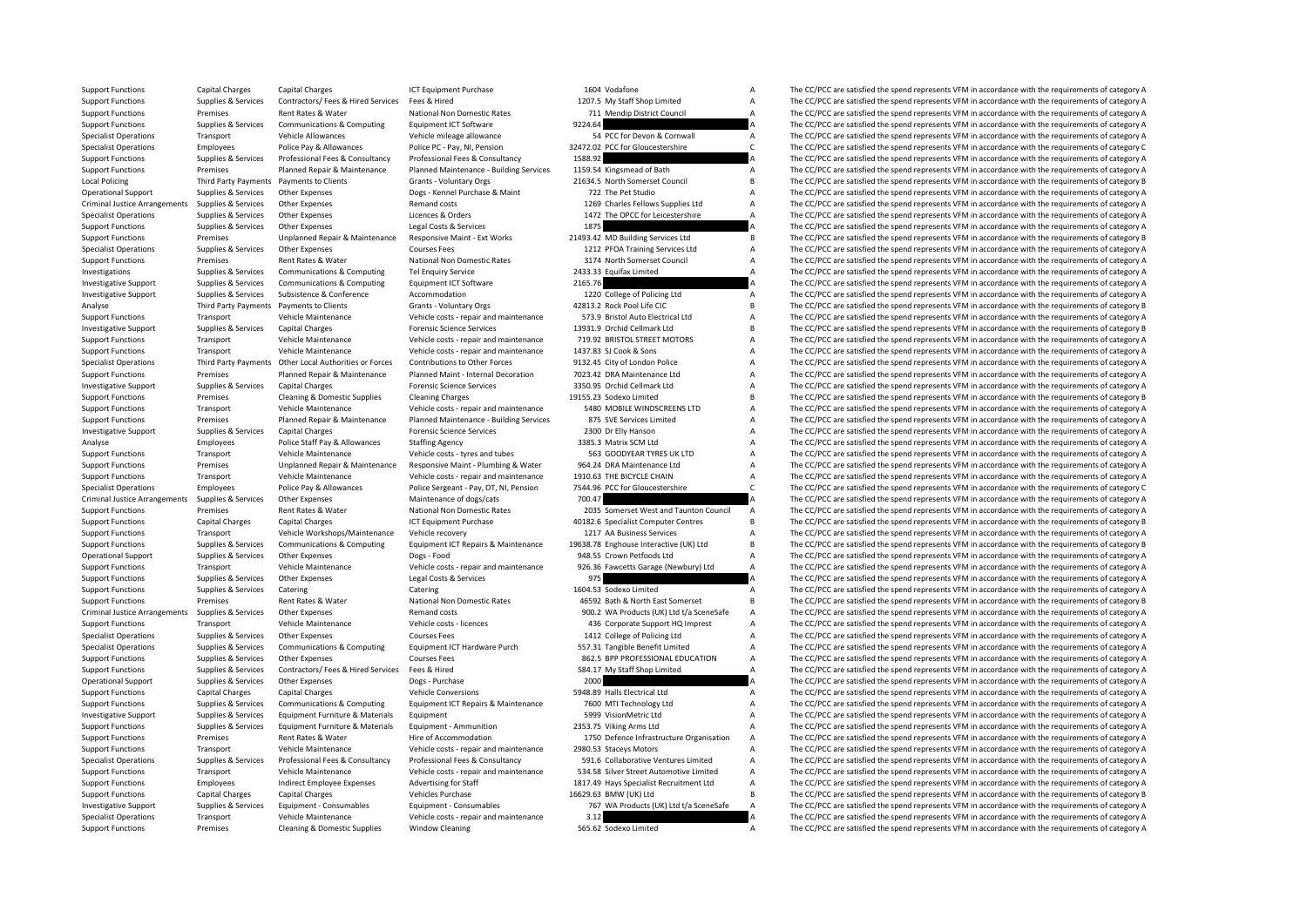Analyse Supplies & Services Other Expenses Financial Adjustments Financial Adjustments -0.06 College of Policing Ltd A The CC/PCC are satisfied the spend represents VFM in accordance with the requirements of category A Sup Support Functions Supplies & Services Equipment Furniture & Materials Equipment Equipment Support Support Function) UK Ltd A The CC/PCC are satisfied the spend represents VFM in accordance with the requirements of category Support Functions Premises Rent Rates & Water National Non Domestic Rates 7782 Bristol City Council A The CC/PCC are satisfied the spend represents VFM in accordance with the requirements of category A Support Functions Su Support Functions Supplies Accepts Other Expenses Critical Support Functions Support Functions Critical A The CC/PCC are satisfied the spend represents VFM in accordance with the requirements of category A Vehicle Allowanc Support Functions Transport Vehicle Allowances Travel fares Travel fares A The CC/PCC are satisfied the spend represents VFM in accordance with the requirements of category A Local Policing Supplies & Services Equipment Furniture & Materials Equipment 1218.98 SOLON SECURITY LTD A The CC/PCC are satisfied the spend represents VFM in accordance with the requirements of category A supplies and the Support Functions Supplies & Services Equipment Furniture & Materials Equipment examines Equipment 656.22 Tangible Benefit Limited A The CC/PCC are satisfied the spend represents VFM in accordance with the requirements of The CC/PCC are satisfied the spend represents VFM in accordance with the requirements of category A Criminal Justice Arrangements Supplies & Services Other Expenses Maintenance of dogs/cats Maintenance of dogs/cats 884.46 A The CC/PCC are satisfied the spend represents VFM in accordance with the requirements of category Dealing with the Public Supplies & Services Subsistence & Conference Conference Conference Conference & Meeting Expenses 1500 South West Contact Centre Forum A The CC/PCC are satisfied the spend represents VFM in accordanc Support Functions Capital Charges Capital Charges Capital Charges Vehicles Purchase Vehicles Purchase 16303.24 BMW (UK) Ltd B The CC/PCC are satisfied the spend represents VFM in accordance with the requirements of categor Supplies & Services Subsistence & Conference Accommodation Support Services Ltd A The CC/PCC are satisfied the spend represents VFM in accordance with the requirements of category A<br>Supplies & Services Equipment Furniture Specialist Operations Supplies & Services Equipment Furniture & Materials Equipment Equipment 1594.83 Ecosystem Ltd A The CC/PCC are satisfied the spend represents VFM in accordance with the requirements of category A Supp Support Functions Employees Indirect Employee Expenses Advertising for Staff 1437.24 Hays Specialist Recruitment Ltd A The CC/PCC are satisfied the spend represents VFM in accordance with the requirements of category A Support Functions Transport Vehicle Maintenance Vehicle costs - repair and maintenance 1732.13 SJ Cook & Sons A The CC/PCC are satisfied the spend represents VFM in accordance with the requirements of category A Support Fu Support Functions Supplies & Services Capital Charges Forensic Science Services 542.75 Orchid Cellmark Ltd A The CC/PCC are satisfied the spend represents VFM in accordance with the requirements of category A Support Funct Support Functions Premises Cleaning Cleaning Cleaning Cleaning B The CC/PCC are satisfied the spend represents VFM in accordance with the requirements of category B The CC/PCC are satisfied the spend represents VFM in acco Support Functions Third Party Payments Contribution Contribution Contribution C 60000 Bristol City Robins Foundation C The CC/PCC are satisfied the spend represents VFM in accordance with the requirements of category C Specialist Operations Employees Police Pay & Allowances Police PC - Pay, OT, NI, Pension 5974.63 PCC for Wiltshire A The CC/PCC are satisfied the spend represents VFM in accordance with the requirements of category A Speci Specialist Operations Third Party Payments Other Local Authorities or Forces Contributions to Other Forces 1250.52 PCC for South Wales Analyse The CC/PCC are satisfied the spend represents VFM in accordance with the requir The CC/PCC are satisfied the spend represents VFM in accordance with the requirements of category A Support Functions Premises Cleaning & Domestic Supplies Window Cleaning 691.32 Sodexo Limited A The CC/PCC are satisfied the spend represents VFM in accordance with the requirements of category A Support Functions Supplies & Services Printing Stationery & Office Exp Postage Postage 30 30 Support Functions The CC/PCC are satisfied the spend represents VFM in accordance with the requirements of category A Vehicle Mai Support Functions Transport Vehicle Maintenance Vehicle costs - repair and maintenance 688.09 Volkswagen Group UK Ltd Parts A The CC/PCC are satisfied the spend represents VFM in accordance with the requirements of categor INVESTIGATIVE SUPPORT SUPPORT SUPPORT SUPPORT SUPPORT SUPPORT SUPPORT SUPPORT SERVICES A The CC/PCC are satisfied the spend represents VFM in accordance with the requirements of category A The CC/PCC are satisfied the spen Analyse Capital Financing External Interest Debt Charges - Interest Debt Charges - Interest 63000 Public Works Loan Board C The CC/PCC are satisfied the spend represents VFM in accordance with the requirements of category Analyse Supplies & Services Other Expenses Financial Adjustments -0.01 PCC for Gloucestershire A The CC/PCC are satisfied the spend represents VFM in accordance with the requirements of category A<br>
1999 Specialist Operatio Specialist Operations Transport Vehicle Maintenance Vehicle costs - repair and maintenance 23.73 A The CC/PCC are satisfied the spend represents VFM in accordance with the requirements of category A<br>Support Functions Trans Support Vehicle Maintenance Vehicle costs - repair and maintenance 1031.63 RYGOR COMMERCIALS LTD A The CC/PCC are satisfied the spend represents VFM in accordance with the requirements of category A Travel fares and Travel Analyse Transport Vehicle Allowances Travel fares 13369.62 13369.62 B The CC/PCC are satisfied the spend represents VFM in accordance with the requirements of category B<br>Analyse Transport Vehicle Allowances Travel fares 14 Analyse Transport Vehicle Allowances Travel fares Travel fares -1478.9 A The CC/PCC are satisfied the spend represents VFM in accordance with the requirements of category A Support Functions Supplies & Services Catering Support Functions Catering Catering Catering Catering Support Functions Support Functions Support Functions Support Functions Support Functions Support Functions of category A Dealing with the Public Supplies & Services Supplies & Services Airwave Airwave Supplies Airwave 96972.46 Airwave Solutions LTD C The CC/PCC are satisfied the spend represents VFM in accordance with the requirements of cat Supplies & Services Communications & Computing Equipment ICT 15883.35 BRITISH TELECOMMUNICATIONS PLC B The CC/PCC are satisfied the spend represents VFM in accordance with the requirements of category B Investigative Support Supplies & Services Professional Fees & Consultancy Professional Fees & Consultancy Professional Fees & Consultancy Professional Fees & Consultancy 585 Systems Technology Consultants Ltd A The CC/PCC Investigations Supplies & Services Other Expenses Courses Fees Courses Fees 6714 P & CC for West Yorkshire A The CC/PCC are satisfied the spend represents VFM in accordance with the requirements of category A Subscriptions A The CC/PCC are satisfied the spend represents VFM in accordance with the requirements of category A Support Functions Premises Energy Costs Electricity Electricity 11367.05 EDF ENERGY 1 LIMITED B The CC/PCC are satisfied the spend represents VFM in accordance with the requirements of category B Electricity 11367.05 EDF E Support Functions Premises Rent Rates & Water National Non Domestic Rates 19712 North Somerset Council B The CC/PCC are satisfied the spend represents VFM in accordance with the requirements of category B Criminal Iustice Criminal The CC/PCC are satisfied the spend represents VFM in accordance with the requirements of category A SO6.19 Bidfood A The CC/PCC are satisfied the spend represents VFM in accordance with the requirements of categor Support Functions Supplies & Services Equipment Furniture & Materials Equipment 4083 Millbeck Communications Limited A The CC/PCC are satisfied the spend represents VFM in accordance with the requirements of category A Nat Support Functions Premises Rent Rates & Water National Non Domestic Rates 1509 Sedgemoor District Council A The CC/PCC are satisfied the spend represents VFM in accordance with the requirements of category A<br>Support Functi Vehicle Costs - repair and maintenance 2396.24 Westerly Bridgwater A The CC/PCC are satisfied the spend represents VFM in accordance with the requirements of category A Vehicle costs - repair and maintenance 1029.16 CASTRO Support Functions Transport Vehicle Maintenance Vehicle costs - repair and maintenance 1029.16 CASTROL (UK) LTD A The CC/PCC are satisfied the spend represents VFM in accordance with the requirements of category A<br>Local Po Local Policing Supplies & Services Communications & Computing Equipment ICT Repairs & Maintenance 5000 Oleeo plc A The CC/PCC are satisfied the spend represents VFM in accordance with the requirements of category A Special Vehicle Allowances Vehicle mileage allowance 108 PCC for Wiltshire 108 PCC for Wiltshire Medical COV Care satisfied the spend represents VFM in accordance with the requirements of category A The CC/PCC are satisfied the sp Support Eurotions Transport Vehicle Maintenance Vehicle costs - repair and maintenance 571.03 Fawcetts Garage (Newbury) Ltd A The CC/PCC are satisfied the spend represents VFM in accordance with the requirements of categor Criminal Justice Arrangements Supplies & Services Other Expenses Maintenance of dogs/cats Maintenance of dogs/cats 824.46 A The CC/PCC are satisfied the spend represents VFM in accordance with the requirements of category Criminal Justice Arrangements Supplies & Services Other Expenses Maintenance of dogs/cats 824.46 A The CC/PCC are satisfied the spend represents VFM in accordance with the requirements of category A Analyse Premises Planned Repair & Maintenance Planned Maint - Fence or Boundaries 5007.15 DRA Maintenance Ltd A The CC/PCC are satisfied the spend represents VFM in accordance with the requirements of category A PCC PEC Supplies A Subscriptions Subscriptions Subscriptions Subscriptions Subscriptions Subscriptions Subscriptions 1723.73 Association Of Police & Crime A The CC/PCC are satisfied the spend represents VFM in accordance w Support Functions Premises Unplanned Repair & Maintenance Reactive Maintenance - Building Fabric 749.87 DRA Maintenance Ltd A The CC/PCC are satisfied the spend represents VFM in accordance with the requirements of categor  $\Delta$  The CC/PCC are satisfied the spend represents VFM in accordance with the requirements of category A Support Functions Premises Planned Repair & Maintenance Planned Maintenance - Building Fabric 1595 SVE Services Limited A The CC/PCC are satisfied the spend represents VFM in accordance with the requirements of category A Opplies & Services Other Expenses Dogs - Purchase 1996 Support Support Support Support A The CC/PCC are satisfied the spend represents VFM in accordance with the requirements of category A Support of the Sendine Support of Support Functions Supplies & Services Communications & Computing Equipment ICT 37577.29 BRITISH TELECOMMUNICATIONS PLC B The CC/PCC are satisfied the spend represents VFM in accordance with the requirements of category B<br>I Investigative Support Supplies & Services Professional Fees & Consultancy Professional Fees & Consultancy Professional Fees & Consultancy 2002-5 Systems Technology Consultants Itd A The CC/PCC are satisfied the spend repre Support Functions Supplies & Services Catering Catering Catering Catering Catering Catering Catering Catering Catering and the CATERING LTD A The CC/PCC are satisfied the spend represents VFM in accordance with the require Investigative Support Supplies & Services Capital Charges **Forensic Science Services** Forensic Science Services 4666.35 Orchid Cellmark Ltd A The CC/PCC are satisfied the spend represents VFM in accordance with the require Premises Energy Costs Electricity Electricity 137294 EDF ENERGY 1 LIMITED C The CC/PCC are satisfied the spend represents VFM in accordance with the requirements of category C Supplies & Services Professional Fees & Consultancy Professional Fees & Consultancy Professional Fees & Consultancy<br>
Specialist Operations Transport the requirements of category A Vehicle costs - fuel vehicle costs - fuel Specialist Operations Transport Vehicle Maintenance Vehicle costs - fuel 222.86 Corporate Support HQ Imprest A The CC/PCC are satisfied the spend represents VFM in accordance with the requirements of category A Support HQ Other Expenses Courses Fees 2001 and Support Terminal Courses Fees 1416.67 First Intuition A The CC/PCC are satisfied the spend represents VFM in accordance with the requirements of category A Support Functions Premises Rent Rates & Water National Non Domestic Rates 47104 South Gloucestershire B The CC/PCC are satisfied the spend represents VFM in accordance with the requirements of category B<br>Support Functions Supplies & Services Clothing Uniforms & Laundry Clothing & Uniforms - Issues 627 Arktis Endurance Textiles I td A The CC/PCC are satisfied the spend represents VEM in accordance with the requirements of category A Support Functions Transport Vehicle Maintenance Vehicle costs - repair and maintenance 963.38 BRISTOL STREET MOTORS A The CC/PCC are satisfied the spend represents VFM in accordance with the requirements of category A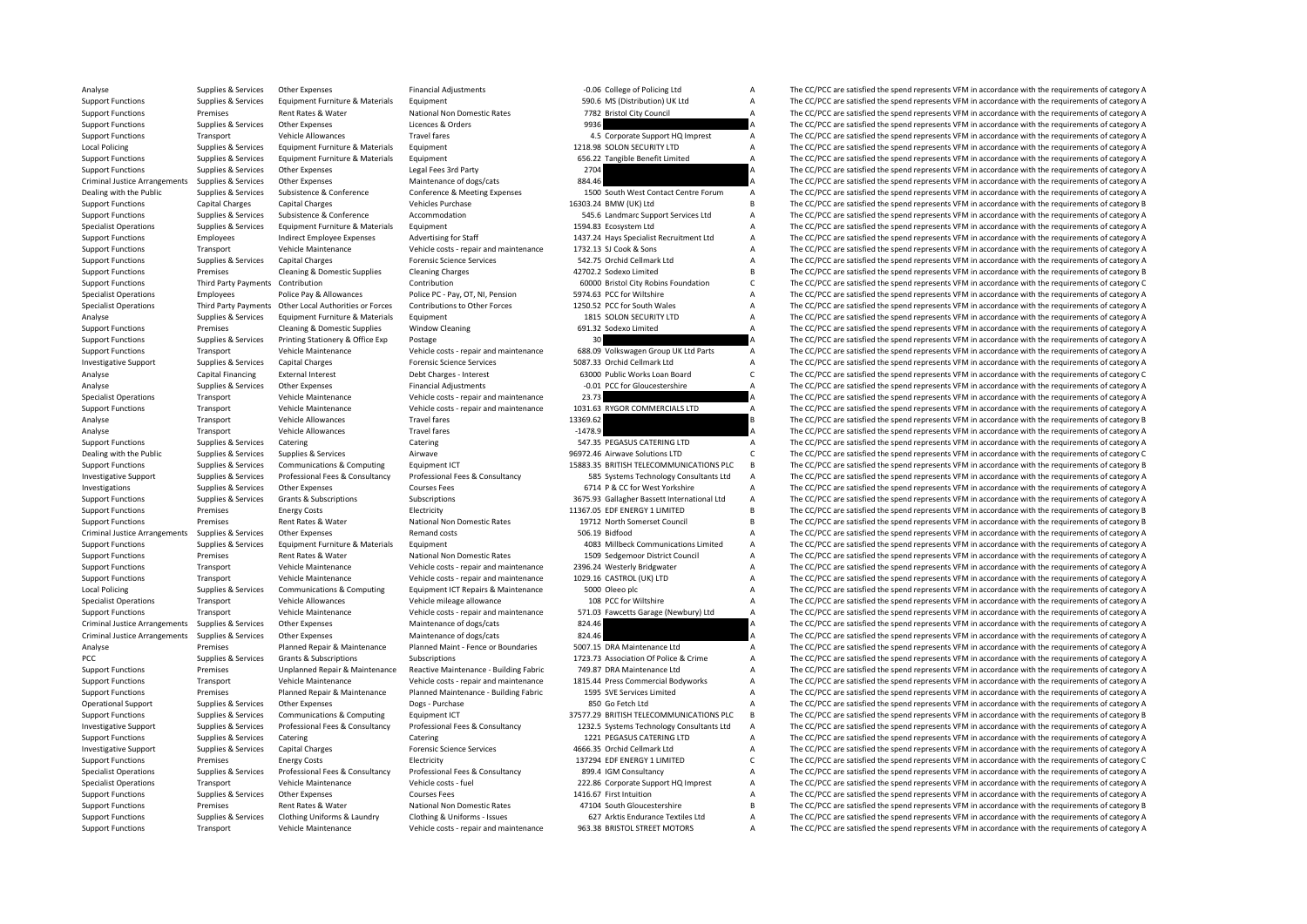|         | 979.62 Thornbury Town Council                            | ÷                        |
|---------|----------------------------------------------------------|--------------------------|
|         | 3032 Capita Secure Information Solutions                 | $\overline{t}$           |
|         | 2540.83 My Staff Shop Limited                            | f                        |
|         | 1650 Charles Fellows Supplies Ltd                        | f                        |
|         | 16303.24 BMW (UK) Ltd                                    | E                        |
|         | 3725.5 College of Policing Ltd                           | f                        |
|         | 1552.5 Hays Specialist Recruitment Ltd                   | ŀ                        |
|         | 0.6 PCC for Gloucestershire                              | E                        |
|         | 1440.84 Vehicle Livery Solutions Ltd                     | f                        |
|         |                                                          |                          |
|         | 2000 PURCHASE POWER                                      | $\overline{t}$           |
|         | 4214 Bath & North East Somerset                          | ŀ                        |
|         | 518.4 RSG ENGINEERING LTD                                | ŀ                        |
|         | 902.97 Wessex Water Services Ltd                         | ŀ                        |
|         | 1238.33 Tactical Kit                                     | ŀ                        |
|         | 7529.86 PCC for Gloucestershire                          | ŀ                        |
|         | 705.6 PCC for South Yorkshire                            | $\overline{t}$           |
|         | 14604.06 PCC for Gloucestershire                         | E                        |
|         | 12646 South Somerset District Council                    | E                        |
|         | 900 Junction 24 Ltd                                      | $\overline{t}$           |
|         | 2200 Police Crime Prevention Initiatives                 | ŀ                        |
|         | 8455.91 Telefonica UK Limited                            | f                        |
|         | 14768.1 CORONA ENERGY RETAIL 4 LTD                       | E                        |
|         |                                                          | $\overline{\mathbf{C}}$  |
| 148500  |                                                          |                          |
|         | 1291.61 WA Products (UK) Ltd t/a SceneSafe               | ŀ                        |
|         | 950 Screwfix Direct Ltd t/as Trade UK                    | f                        |
|         | 516 MENDIP DISTRICT COUNCIL                              | $\overline{t}$           |
|         | 642.86 Revival Solutions Group Ltd                       | ŀ                        |
|         | 588.25 Snap-on Tools Ltd                                 | $\overline{t}$           |
|         | 2425 Recovery Safe Training Services Ltd                 | ŀ                        |
|         | 26458.56 Key Forensic Services Ltd                       | E                        |
|         | 50098.19 Xerox (UK) Ltd                                  | $\mathbf$                |
|         | 2704 Dr R J Delaney                                      | $\overline{t}$           |
| $-0.01$ |                                                          | E                        |
|         |                                                          |                          |
|         |                                                          |                          |
|         | 27738.51 Redwood Technologies Limited                    | E                        |
|         | 193.15 BRITISH TELECOMMUNICATIONS PLC                    | E                        |
|         | -0.2 PCC for Gloucestershire                             | ŀ                        |
|         | 1980.5 College of Policing Ltd                           | ŀ                        |
| 8026.97 |                                                          | $\overline{1}$           |
|         | 526.79 PCC for Gloucestershire                           | ŀ                        |
|         | 5818 Multi Packaging Solutions                           | $\overline{t}$           |
|         | 1128 SELECTAMARK SECURITY SYSTEMS PLC                    | $\overline{t}$           |
|         | 1590 AA Business Services                                | ŀ                        |
|         | 1136.38 Water2Business                                   | ŀ                        |
|         |                                                          | f                        |
|         | 768 Mendip District Council                              |                          |
|         | 508.75 CABOT TYRE SERVICE LTD                            | $\overline{t}$           |
|         | 2281 Dr Kathryn Urankar                                  | ŀ                        |
| 1050    |                                                          | $\overline{1}$           |
|         | 15474.92 PCC for Wiltshire                               | E                        |
|         | 72.19 College of Policing Ltd                            |                          |
|         | 5000 SOLON SECURITY LTD                                  | $\overline{t}$           |
|         | 400.5 PCC for Gloucestershire                            | $\overline{t}$           |
|         | 1460.78 EDF ENERGY 1 LIMITED                             | $\overline{1}$           |
| 7218.64 |                                                          | $\overline{\phantom{a}}$ |
|         | 0.03 A NICHOLS (COW MILLS) LTD                           | $\overline{t}$           |
|         | 2205.88 CIPFA Business Limited                           | $\overline{1}$           |
|         |                                                          | ŀ                        |
|         | 8088.52 Mecsol Ltd                                       |                          |
|         | 1633 Charles Fellows Supplies Ltd                        | ŀ<br>$\overline{t}$      |
|         | 1809.84 Hays Specialist Recruitment Ltd                  |                          |
|         | 1313.5 SMSR (Social & Market Strategic Res               | $\overline{t}$           |
|         | 1350 Bristol Airport                                     | ŀ                        |
| 0.09    |                                                          | $\overline{1}$           |
|         | 1123 Mendip District Council                             | f                        |
|         | 36878.63 Arval UK Ltd                                    | E                        |
|         | 344 DC SMITH                                             | ŀ                        |
|         | 760 College of Policing Ltd<br>1310 Bristol City Council | ŀ<br>ŀ                   |

Support Functions Premises Planned Renair & Maintenance Planned Maintenance Building Services 979.62 Thornbury Town Council A The CC/PCC are satisfied the spend represents VFM in accordance with the requirements of categor Supplies & Services Communications & Computing Equipment ICT Software and a contage and a support of the CC/PCC are satisfied the spend represents VFM in accordance with the requirements of category A<br>Support Functions Sup Support Functions Supplies & Services Contractors/ Fees & Hired Services Fees & Hired 2540.83 My Staff Shop Limited A The CC/PCC are satisfied the spend represents VFM in accordance with the requirements of category A Crim Criminal Arrangements Supplies Arrangements Supplies Content Arrangements of category A The CC/PCC are satisfied the spend represents VFM in accordance with the requirements of category A The Criminal B The CC/PCC are sati Support Functions Capital Charges Capital Charges Vehicles Purchase 16303.24 BMW (UK) Ltd B The CC/PCC are satisfied the spend represents VFM in accordance with the requirements of category B Support Functions Supplies & Services Other Expenses Courses Fees Courses Fees 3725.5 College of Policing Ltd A The CC/PCC are satisfied the spend represents VFM in accordance with the requirements of category A Support Fu Support Functions Employees Police Staff Pay & Allowances Staffing Agency 1552.5 Hays Specialist Recruitment Ltd A The CC/PCC are satisfied the spend represents VFM in accordance with the requirements of category A Support The CC/PCC are satisfied the spend represents VFM in accordance with the requirements of category B Support Functions Transport Vehicle Maintenance Vehicle costs - commissioning 1440.84 Vehicle Livery Solutions Ltd A The CC/PCC are satisfied the spend represents VFM in accordance with the requirements of category A Suppo Support Functions Supplies & Services Printing Stationery & Office Exp Postage Postage 2000 PURCHASE POWER A The CC/PCC are satisfied the spend represents VFM in accordance with the requirements of category A<br>Support Funct Support Functions Premises Rent Rates & Water National Non Domestic Rates 4214 Bath & North East Somerset A The CC/PCC are satisfied the spend represents VFM in accordance with the requirements of category A Support Functi Vehicle Maintenance Vehicle costs - commissioning 518.4 RSG ENGINEERING LTD A The CC/PCC are satisfied the spend represents VFM in accordance with the requirements of category A<br>Rent Rates R. Water Water Marter Charges Com Support Functions Premises Rent Rates & Water Water Charges/Sewerages 902.97 Wessex Water Services Ltd A The CC/PCC are satisfied the spend represents VFM in accordance with the requirements of category A Specialist Operat Specialist Operations Supplier Operations Supplies Clothing American Supplier Clothing Uniforms - Issues 1238.33 Tactical Kit A The CC/PCC are satisfied the spend represents VFM in accordance with the requirements of categ Specialist Operations Employees Police Pay & Allowances Police Ch. Insp. - Pay, HA, NI, Pension 7529.86 PCC for Gloucestershire A The CC/PCC are satisfied the spend represents VFM in accordance with the requirements of cat Local Policing Supplies & Services Other Expenses Courses Fees 705.6 PCC for South Yorkshire A The CC/PCC are satisfied the spend represents VFM in accordance with the requirements of category A Supplies & Services Contrib The CC/PCC are satisfied the spend represents VEM in accordance with the requirements of category B Support Functions Premises Rent Rates & Water National Non Domestic Rates 12646 South Somerset District Council B The CC/PCC are satisfied the spend represents VFM in accordance with the requirements of category B Local Policing Supplies A Services Catering Catering Catering Catering Catering Catering Catering Catering Catering Supplies Catering and the COVIDENT A The CC/PCC are satisfied the spend represents VFM in accordance with Analyse Supplies & Services Other Expenses Courses Fees 2200 Police Crime Prevention Initiatives A The CC/PCC are satisfied the spend represents VFM in accordance with the requirements of category A<br>Support Functions Suppl The CC/PCC are satisfied the spend represents VFM in accordance with the requirements of category A Support Functions Premises Energy Costs Gas Gas Gas 14768.1 CORONA ENERGY RETAIL 4 LTD B The CC/PCC are satisfied the spend represents VFM in accordance with the requirements of category B support Functions Support Functio Support Functions Supplies & Services Other Expenses Legal Fees 3rd Party 148500 C The CC/PCC are satisfied the spend represents VFM in accordance with the requirements of category C<br>Investigative Support Supplies & Servic Investigative Support Supplies & Services Equipment - Consumables Equipment - Consumables Equipment - Consumables<br>Support Functions Support Support Functions Support Functions Support Functions Support Functions Support Fu The CC/PCC are satisfied the spend represents VFM in accordance with the requirements of category A Support Functions Premises Energy Costs Electricity Electricity Support Electricity 516 MENDIP DISTRICT COUNCIL A The CC/PCC are satisfied the spend represents VFM in accordance with the requirements of category A Support Vehicle Maintenance Vehicle costs - repair and maintenance 642.86 Revival Solutions Group Ltd A The CC/PCC are satisfied the spend represents VFM in accordance with the requirements of category A Vehicle costs - repair and Support Functions Transport Vehicle Maintenance Vehicle costs - repair and maintenance 588.25 Snap-on Tools Ltd A The CC/PCC are satisfied the spend represents VFM in accordance with the requirements of category A Currence Support Functions Supplies & Services Other Expenses 2001585 Courses Fees 2425 Recovery Safe Training Services Ltd A The CC/PCC are satisfied the spend represents VFM in accordance with the requirements of category A The C The CC/PCC are satisfied the spend represents VFM in accordance with the requirements of category B Disused Supplies & Services Printing Stationery & Office Exp Reprographics 60098.19 Xerox (UK) Ltd C The CC/PCC are satisfied the spend represents VFM in accordance with the requirements of category C Investigative Support Supplies & Services Medical Fees Pathologists reports 2704 Dr R J Delaney A The CC/PCC are satisfied the spend represents VFM in accordance with the requirements of category A The Criteria of the COV Analyse Supplies & Services Other Expenses Financial Adjustments -0.01 B The CC/PCC are satisfied the spend represents VFM in accordance with the requirements of category B<br>Supplies & Services Communications & Computing Fo Support Functions Supplies & Services Communications & Computing Faultoment ICT Lease 27738.51 Redwood Technologies Limited B The CC/PCC are satisfied the spend represents VFM in accordance with the requirements of categor Support Functions Supplies & Services Communications & Computing Telephone Calls 193.15 BRITISH TELECOMMUNICATIONS PLC B The CC/PCC are satisfied the spend represents VFM in accordance with the requirements of category B<br> Analyse Supplies & Services Other Expenses Financial Adjustments -0.2 PCC for Gloucestershire A The CC/PCC are satisfied the spend represents VFM in accordance with the requirements of category A Support Funderic Setes Cou The CC/PCC are satisfied the spend represents VFM in accordance with the requirements of category A Analyse Transport Vehicle Allowances Travel fares Travel fares 8026.97 BCC/PCC are satisfied the spend represents VFM in accordance with the requirements of category A The CC/PCC are satisfied the spend represents VFM in a Support Functions Transport Vehicle Maintenance Vehicle costs - repair and maintenance 526.79 PCC for Gloucestershire A The CC/PCC are satisfied the spend represents VFM in accordance with the requirements of category A Sa Equipment Furniture & Materials Publications including books 5818 Multi Packaging Solutions A The CC/PCC are satisfied the spend represents VFM in accordance with the requirements of category A<br>Equipment Furniture & Materi Analyse Supplies & Services Equipment Furniture & Materials Equipment equipment 1128 SELECTAMARK SECURITY SYSTEMS PLC A The CC/PCC are satisfied the spend represents VFM in accordance with the requirements of category A Na Roads Policing Transport Vehicle Workshops/Maintenance Vehicle recovery 1590 AA Business Services A The CC/PCC are satisfied the spend represents VFM in accordance with the requirements of category A<br>Support Functions Prem Support Functions Premises Are The CC/PCC are satisfied the spend represents VFM in accordance with the requirements of category A The CC/PCC are satisfied the spend represents VFM in accordance with the requirements of ca Support Functions Premises Rent Rates & Water National Non Domestic Rates 768 Mendip District Council A The CC/PCC are satisfied the spend represents VFM in accordance with the requirements of category A Support Functions Transport Vehicle Maintenance Vehicle costs - tyres and tubes 508.75 CABOT TYRE SERVICE LTD A The CC/PCC are satisfied the spend represents VFM in accordance with the requirements of category A reverse pa Investigative Support Supplies & Services Medical Fees Pathologists reports Pathologists reports 2281 Dr Kathryn Urankar A The CC/PCC are satisfied the spend represents VFM in accordance with the requirements of category A Supplies & Services Equipment Furniture & Materials Equipment 1050 1050 1050 A The CC/PCC are satisfied the spend represents VFM in accordance with the requirements of category A Support Functions Third Party Payments Other Local Authorities or Forces Contributions to Other Forces 15474.92 PCC for Wiltshire B The CC/PCC are satisfied the spend represents VFM in accordance with the requirements of c Criminal Justice Arrangements Supplies & Services Subsistence 8 Conference Accommodation 72.19 College of Policing Ltd A The CC/PCC are satisfied the spend represents VFM in accordance with the requirements of category A Roads Policing Supplies & Services Equipment Furniture & Materials Equipment Equipment Equipment Supplies Agreements of category A SOOO SOLON SECURITY LTD A The CC/PCC are satisfied the spend represents VFM in accordance w Specialist Operations Transport Vehicle Allowances Vehicle mileage allowance 400.5 PCC for Gloucestershire A The CC/PCC are satisfied the spend represents VFM in accordance with the requirements of category A Sunnort Funct Support Functions Premises Energy Costs Electricity Electricity Electricity Electricity Electricity 1460.78 EDF ENERGY 1 LIMITED A The CC/PCC are satisfied the spend represents VFM in accordance with the requirements of ca Postage **Experiences A The CC/PCC** are satisfied the spend represents VFM in accordance with the requirements of category A Analyse Supplies & Services Other Expenses Financial Adjustments Consultances Consultances Consultances Consultances Consultances Consultances Consultances Consultances Consultances Consultances Consultances Consultances C Supplies & Services Professional Fees & Consultancy Professional Fees & Consultancy 2205.88 CIPFA Business Limited A The CC/PCC are satisfied the spend represents VFM in accordance with the requirements of category A<br>Plann Support Functions Premises Planned Repair & Maintenance Planned Maintenance - Building Fabric 8088.52 Mecsol Ltd A The CC/PCC are satisfied the spend represents VFM in accordance with the requirements of category A Crimina Criminal Justice Arrangements Supplies & Services Other Expenses Remand costs 1633 Charles Fellows Supplies Ltd A The CC/PCC are satisfied the spend represents VFM in accordance with the requirements of category A Support Functions Employees Indirect Employee Expenses Advertising for Staff 1809.84 Hays Specialist Recruitment Ltd A The CC/PCC are satisfied the spend represents VFM in accordance with the requirements of category A Loc Supplies & Services Contractors/Fees & Hired Free & Hired Press (Services Pees & Hired 1313.5 SMSR (Social & Market Strategic Res A The CC/PCC are satisfied the spend represents VFM in accordance with the requirements of c Specialist Operations Premises Rent Rates & Water Rents Rents Rents 1350 Bristol Airport A The CC/PCC are satisfied the spend represents VFM in accordance with the requirements of category A Analyse Supplies & Services Other Expenses Financial Adjustments Computers and the CONSTANT COMPUT A The CC/PCC are satisfied the spend represents VFM in accordance with the requirements of category A Support Functions Pre Support Functions Premises Rent Rates & Water National Non Domestic Rates 1123 Mendip District Council A The CC/PCC are satisfied the spend represents VFM in accordance with the requirements of category A Vehicle Metricano Support Functions Transport Vehicle Maintenance Vehicle costs - fuel 36878.63 Arval UK Ltd B The CC/PCC are satisfied the spend represents VFM in accordance with the requirements of category B Operational Support Supplies & Services Contractors/ Fees & Hired Services Fees & Hired 344 DC SMITH A The CC/PCC are satisfied the spend represents VFM in accordance with the requirements of category A Contractors of cate The CC/PCC are satisfied the spend represents VFM in accordance with the requirements of category A Support Functions Premises Rent Rates & Water National Non Domestic Rates 1310 Bristol City Council A The CC/PCC are satisfied the spend represents VFM in accordance with the requirements of category A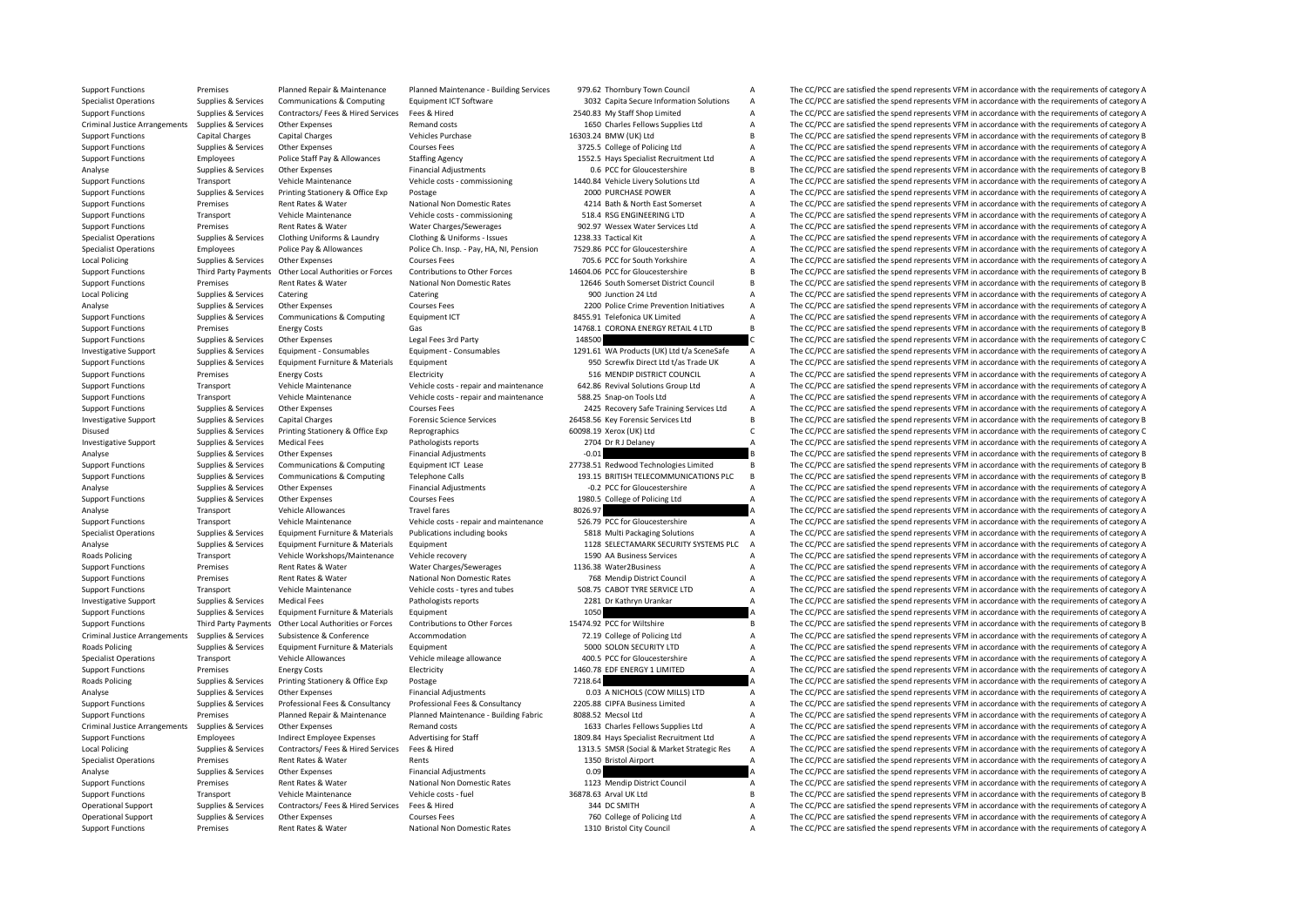|               | 22.04 Corporate Support HQ Imprest                 | Α      |
|---------------|----------------------------------------------------|--------|
|               | 1636.53 Eurofins Forensics Services Limited        | A      |
|               | 1303.27 Key Forensic Services Ltd                  | B      |
| 3164.59       |                                                    | A      |
|               | 1846 Bath & North East Somerset                    | A      |
|               | 109111 SOMERSET COUNTY COUNCIL                     | C      |
|               | 1815 SOLON SECURITY LTD                            | A      |
|               | 2779.71 DR BN PURDUE                               | A      |
|               | 1258.5 James Vaughan Consulting                    | A      |
|               | 591.6 Collaborative Ventures Limited               | A      |
|               | 0308.73 PCC for Devon & Cornwall                   | B      |
|               | 7219 Bristol City Council                          | A      |
|               | 534 BOF Group Ltd                                  | A      |
|               | 303.01 PCC for Gloucestershire                     | C      |
|               | 90 Corporate Support HQ Imprest                    | A      |
| 800.6         |                                                    | A      |
|               | 570 Scot Group Ltd                                 | A      |
| 541.67 BT PLC |                                                    | A      |
|               | 10943 G4S Health Services (UK) Ltd                 | B      |
|               | 511 Bath & North East Somerset                     | A      |
| 541.67 BT PLC |                                                    | A      |
|               | 716.67 My Staff Shop Limited                       | A      |
|               | 639.21 DRA Maintenance Ltd                         | A      |
|               | 9663.81 Certas Energy UK Ltd                       | B      |
|               | 435 DC SMITH                                       | A      |
|               | 1363 GOODYEAR TYRES UK LTD                         | A      |
|               | 549 South Somerset District Council                | A      |
|               | 234000 Somerset County Council Pension Fun         | C      |
|               | 1815 SOLON SECURITY LTD                            | A      |
|               | 512 MONSOON MARKETING LTD                          | A      |
|               | 99.66 Jackson Lift Services Ltd                    | A      |
|               | 1038.29 PHOENIX SOFTWARE LTD                       | A      |
|               | 9861 DRA Maintenance Ltd                           | A      |
|               |                                                    | A      |
|               | 1441.34 Staceys Motors                             |        |
|               | 6616.63 RS Fleet Installations Ltd                 | B      |
|               | 815.6 WA Products (UK) Ltd t/a SceneSafe           | A      |
| 1725          |                                                    | A      |
|               | 1958.33 My Staff Shop Limited                      | A      |
|               | 9189.25 North Somerset Council                     | B      |
| 7248.39       |                                                    | A      |
|               | 1056 Halls Electrical Ltd                          | A      |
| 7940.4        |                                                    | A      |
|               | 6290.78 Key Forensic Services Ltd                  | A      |
|               | 814.15 PCC for Gloucestershire                     | A      |
|               | 8190 IBM (United Kingdom) Ltd                      | A      |
|               | 895 SVE Services Limited                           | A      |
|               | 4000 Vivasoft                                      | A      |
|               | 25000 Agilisys Ltd                                 | B      |
|               | 3850 BOND SOLON TRAINING LTD                       | A      |
| 630 Elis      |                                                    | Α      |
|               | 3022.23 Arval UK Ltd                               | B      |
|               | 740.71 Safestore Ltd                               | A      |
|               | 509.96 Citron Hygiene UK Limited                   | A      |
|               | 817.01 Sodexo Limited                              | A      |
|               | 3701.66 Cabinet Office                             | B      |
| $-0.01$       |                                                    | B      |
|               | 3750 Bargain Parking Ltd                           | А      |
|               | 73216 North Somerset Council                       | C      |
|               | 5439.95 PCC for Wiltshire                          | B      |
|               | 45.97 Corporate Support HQ Imprest                 | A      |
|               | 900 G & L Consultancy Ltd                          | A      |
|               | 519.4 Vehicle Livery Solutions Ltd                 | A      |
|               | 99.9 PCC for Gloucestershire                       | C      |
|               | 1143.23 My Staff Shop Limited                      | A      |
|               | 2689 Forensic Testing Service Ltd<br>1604 Vodafone | A<br>A |

Criminal Justice Arrangements Supplies & Services Subsistence Supportere Hospitality 22.04 Corporate Support HQ Imprest A The CC/PCC are satisfied the spend represents VFM in accordance with the requirements of category A Investigative Support Supplies & Services Capital Charges Material Charges Forensic Science Services 1636.53 Eurofins Forensics Services Limited A The CC/PCC are satisfied the spend represents VFM in accordance with the re Investigative Support Supplies & Services Capital Charges Forensic Science Services 41303.27 Key Forensic Services Ltd B The CC/PCC are satisfied the spend represents VFM in accordance with the requirements of category B T The CC/PCC are satisfied the spend represents VEM in accordance with the requirements of category A Support Functions Premises Rent Rates & Water National Non Domestic Rates 1846 Bath & North East Somerset A The CC/PCC are satisfied the spend represents VFM in accordance with the requirements of category A Local Policing Third Party Payments Payments of Clients Grants - Voluntary Orgs 109111 SOMERSET COUNTY COUNCIL C The CC/PCC are satisfied the spend represents VFM in accordance with the requirements of category C and very Analyse Supplies & Services Equipment Furniture & Materials Equipment Equipment 1815 SOLON SECURITY LTD A The CC/PCC are satisfied the spend represents VFM in accordance with the requirements of category A<br>Investigative Su The CC/PCC are satisfied the spend represents VFM in accordance with the requirements of category A PCC Supplies & Services Contractors/ Fees & Hired Services Fees & Hired Services Fees & Hired 1258.5 James Vaughan Consulting A The CC/PCC are satisfied the spend represents VFM in accordance with the requirements of categ Supplies & Services Professional Fees & Consultancy Professional Fees & Consultancy Consultancy S91.6 Collaborative Ventures Limited A The CC/PCC are satisfied the spend represents VFM in accordance with the requirements o Specialist Operations Premises Cleaning & Domestic Supplies Cleaning Charges -10308.73 PCC for Devon & Cornwall B The CC/PCC are satisfied the spend represents VFM in accordance with the requirements of category B National Support Functions Premises Articlear Mational Non Domestic Rates 7219 Bristol City Council A The CC/PCC are satisfied the spend represents VFM in accordance with the requirements of category A The Critical A The CC/PCC are Support Functions Supplies & Services Equipment Furniture & Materials Loose Furniture Support and the Support Company Company Company Company Company Company Company Company Company Company Company Company Company Company The CC/PCC are satisfied the spend represents VFM in accordance with the requirements of category C Specialist Operations Transport Vehicle Workshops/Maintenance Vehicle recovery 90 Corporate Support HQ Imprest A The CC/PCC are satisfied the spend represents VFM in accordance with the requirements of category A Specialis Specialist Operations Supplies & Services Subsistence 8 Conference Accommodation a BOOS BOOS ACCOMMON SUDS a The CC/PCC are satisfied the spend represents VFM in accordance with the requirements of category A Hired Vehicle Transport Vehicle Hire Hired Vehicle Costs 570 Scot Group Ltd A The CC/PCC are satisfied the spend represents VFM in accordance with the requirements of category A Support Content of category A The CC/PCC are satisfied the Support Functions Supplies & Services Communications & Computing Telephone Calls 541.67 BT PLC A The CC/PCC are satisfied the spend represents VFM in accordance with the requirements of category A Criminal Justice Arrangements Supplies & Services Communications & Computing Equipment ICT 10943 G45 Health Services (UK) Ltd B The CC/PCC are satisfied the spend represents VFM in accordance with the requirements of categ Disused Premises Rent Rates & Water National Non Domestic Rates 511 Bath & North East Somerset A The CC/PCC are satisfied the spend represents VFM in accordance with the requirements of category A<br>Sunnort Functions Sunnies The CC/PCC are satisfied the spend represents VEM in accordance with the requirements of category A Support Functions Supplies & Services Contractors/ Fees & Hired Services Fees & Hired 716.67 My Staff Shop Limited A The CC/PCC are satisfied the spend represents VFM in accordance with the requirements of category A Suppo Support Functions Premises Dipplanned Repair & Maintenance Reactive Maintenance - Building Fabric 639.21 DRA Maintenance Ltd a The CC/PCC are satisfied the spend represents VFM in accordance with the requirements of catego Support Functions Transport Vehicle Maintenance Vehicle costs - fuel 1968.81 Certas Energy UK Ltd B The CC/PCC are satisfied the spend represents VFM in accordance with the requirements of category B Norses - Forace Wester Other Expenses and the Support Support Support Support Support Support Support Support Support Support Support Support Support Support Support Support Support Support Support Support A The CC/PCC are satisfied the spend re Support Functions Transport Vehicle Maintenance Vehicle costs - tyres and tubes 1363 GOODYEAR TYRES UK LTD A The CC/PCC are satisfied the spend represents VFM in accordance with the requirements of category A Support Funct Rent Rates & Water Mational Non Domestic Rates 549 South Somerset District Council A The CC/PCC are satisfied the spend represents VFM in accordance with the requirements of category A<br>Police Staff Police Staff - Police Pe Analyse Employees Police Staff Pay & Allowances Police Staff - Police Pension 234000 Somerset County Council Pension Fun C The CC/PCC are satisfied the spend represents VFM in accordance with the requirements of category C Analyse Supplies & Services Equipment Furniture & Materials Equipment Equipment and the state of category and the spend represents VFM in accordance with the requirements of category A a me in the CC/PCC are satisfied the Equipment Furniture & Materials Equipment Operational 512 MONSOON MARKETING LTD A The CC/PCC are satisfied the spend represents VFM in accordance with the requirements of category A<br>Planned Repair & Maintenance Planned Mai Specialist Operations Premises Planned Repair & Maintenance Planned Maintenance Building Services 99.66 Jackson Lift Services Ltd A The CC/PCC are satisfied the spend represents VFM in accordance with the requirements of c Support Functions Supplies & Services Other Expenses Licences & Orders Licences & Orders 2038.29 PHOENIX SOFTWARE LTD A The CC/PCC are satisfied the spend represents VFM in accordance with the requirements of category A Su Support Functions Premises Planned Repair & Maintenance Planned Maintenance - Building Fabric 9861 DRA Maintenance Ltd A The CC/PCC are satisfied the spend represents VFM in accordance with the requirements of category A S Support Functions Transport Vehicle Maintenance Vehicle costs - repair and maintenance 1441.34 Staceys Motors A The CC/PCC are satisfied the spend represents VFM in accordance with the requirements of category A Support Functions Capital Charges Capital Charges Vehicle Conversions Vehicle Conversions 16616.63 RS Fleet Installations Ltd B The CC/PCC are satisfied the spend represents VFM in accordance with the requirements of categ Criminal Justice Arrangements Supplies & Services Other Expenses A Remand costs Remand costs 815.6 WA Products (UK) Ltd t/a SceneSafe A The CC/PCC are satisfied the spend represents VFM in accordance with the requirements The CC/PCC are satisfied the spend represents VFM in accordance with the requirements of category A Support Functions Supplies & Services Contractors/ Fees & Hired Services Fees & Hired 1958.33 My Staff Shop Limited A The CC/PCC are satisfied the spend represents VFM in accordance with the requirements of category A PCC Third Party Payments Payments to Clients Grants - Voluntary Orgs 19189.25 North Somerset Council B The CC/PCC are satisfied the spend represents VFM in accordance with the requirements of category B<br>Roads Policing Supp Supplies & Services Printing Stationery & Office Exp Postage 7948.39 7248.39 The CC/PCC are satisfied the spend represents VFM in accordance with the requirements of category A The CC/PCC are satisfied the spend represents Support Functions Supplies & Services Other Expenses Courses Fees 2013 Courses Fees 1056 Halls Electrical Ltd A The CC/PCC are satisfied the spend represents VFM in accordance with the requirements of category A Support Fu Support Functions Supplies & Services Other Expenses Legal Fees 3rd Party 7940.4 7940.4 The CC/PCC are satisfied the spend represents VFM in accordance with the requirements of category A The CC/PCC are satisfied the spend The CC/PCC are satisfied the spend represents VFM in accordance with the requirements of category A Specialist Operations Employees Police Overtime Police PC - Rest Day 814.15 PCC for Gloucestershire A The CC/PCC are satisfied the spend represents VFM in accordance with the requirements of category A Support Functions Supplies & Services Professional Fees & Consultancy Professional Fees & Consultancy Professional Fees & Consultancy And the Multiple of the Consultancy and the Consultance of category A a The CC/PCC are s Unplanned Repair & Maintenance Responsive Maint - Electrical 895 SVE Services Limited A The CC/PCC are satisfied the spend represents VFM in accordance with the requirements of category A Communications & Communications A Support Functions Supplies & Services Communications & Computing Equipment ICT Repairs & Maintenance 4000 Vivasoft A The CC/PCC are satisfied the spend represents VFM in accordance with the requirements of category A Criminal Justice Arrangements Supplies & Services Professional Fees & Consultancy Professional Fees & Consultancy Professional Fees & Consultancy Professional Fees & Consultancy 25000 Agilisys Ltd B The CC/PCC are satisfie Specialist Operations Supplies & Services Other Expenses Courses Fees 3850 BOND SOLON TRAINING LTD A The CC/PCC are satisfied the spend represents VFM in accordance with the requirements of category A Criminal Justice Arrangements Supplies & Services Clothing Uniforms & Laundry Laundry Laundry A Dry Cleaning 630 Elis A The CC/PCC are satisfied the spend represents VFM in accordance with the requirements of category A Support Functions Transport Vehicle Maintenance Vehicle costs - fuel 43022.23 Arval UK Ltd B The CC/PCC are satisfied the spend represents VFM in accordance with the requirements of category B Vehicle Costs - fuel 43022.23 Support Functions Supplies & Services Contractors/ Fees & Hired Services Fees & Hired Tees And The CONTA Service Contractors/ Fees & Hired 740.71 Safestore Ltd A The CC/PCC are satisfied the spend represents VFM in accorda The CC/PCC are satisfied the spend represents VFM in accordance with the requirements of category A Support Functions Premises Cleaning & Domestic Supplies Window Cleaning 817.01 Sodexo Limited A The CC/PCC are satisfied the spend represents VFM in accordance with the requirements of category A Specialist Operations Supplies & Services Contractors/ Fees & Hired Services Fees & Hired Services Fees & Hired 3701.66 Cabinet Office B The CC/PCC are satisfied the spend represents VFM in accordance with the requirements Analyse Supplies & Services Other Expenses Financial Adjustments Financial Adjustments -0.01 B The CC/PCC are satisfied the spend represents VFM in accordance with the requirements of category B C in the requirements of ca Support Functions Premises Rent Rates & Water Rents Rents 3750 Bargain Parking Ltd A The CC/PCC are satisfied the spend represents VFM in accordance with the requirements of category A Support Functions Premises Premises Rent Rates & Water National Non Domestic Rates 73216 North Somerset Council C The CC/PCC are satisfied the spend represents VFM in accordance with the requirements of category C National Support Functions Third Party Payments Other Local Authorities or Forces Contributions to Other Forces 15439.95 PCC for Wiltshire B The CC/PCC are satisfied the spend represents VFM in accordance with the requirements of c The CC/PCC are satisfied the spend represents VFM in accordance with the requirements of category A Support Functions Premises Planned Repair & Maintenance Planned Maintenance - Building Fabric 900 G & L Consultancy Ltd A The CC/PCC are satisfied the spend represents VFM in accordance with the requirements of category A Support Functions Transport Vehicle Maintenance Vehicle costs - repair and maintenance 519.4 Vehicle Livery Solutions Ltd A The CC/PCC are satisfied the spend represents VFM in accordance with the requirements of category Transport Vehicle Maintenance Vehicle costs - fuel 99.9 PCC for Gloucestershire C The CC/PCC are satisfied the spend represents VFM in accordance with the requirements of category C Support Functions Supplies & Services Contractors/ Fees & Hired Services Fees & Hired 1143.23 My Staff Shop Limited A The CC/PCC are satisfied the spend represents VFM in accordance with the requirements of category A Inve Investigative Support Supplies & Services Capital Charges Forensic Science Services 2689 Forensic Testing Service Ltd A The CC/PCC are satisfied the spend represents VFM in accordance with the requirements of category A Support Functions Capital Charges Capital Charges ICT Equipment Purchase 1604 Vodafone A The CC/PCC are satisfied the spend represents VFM in accordance with the requirements of category A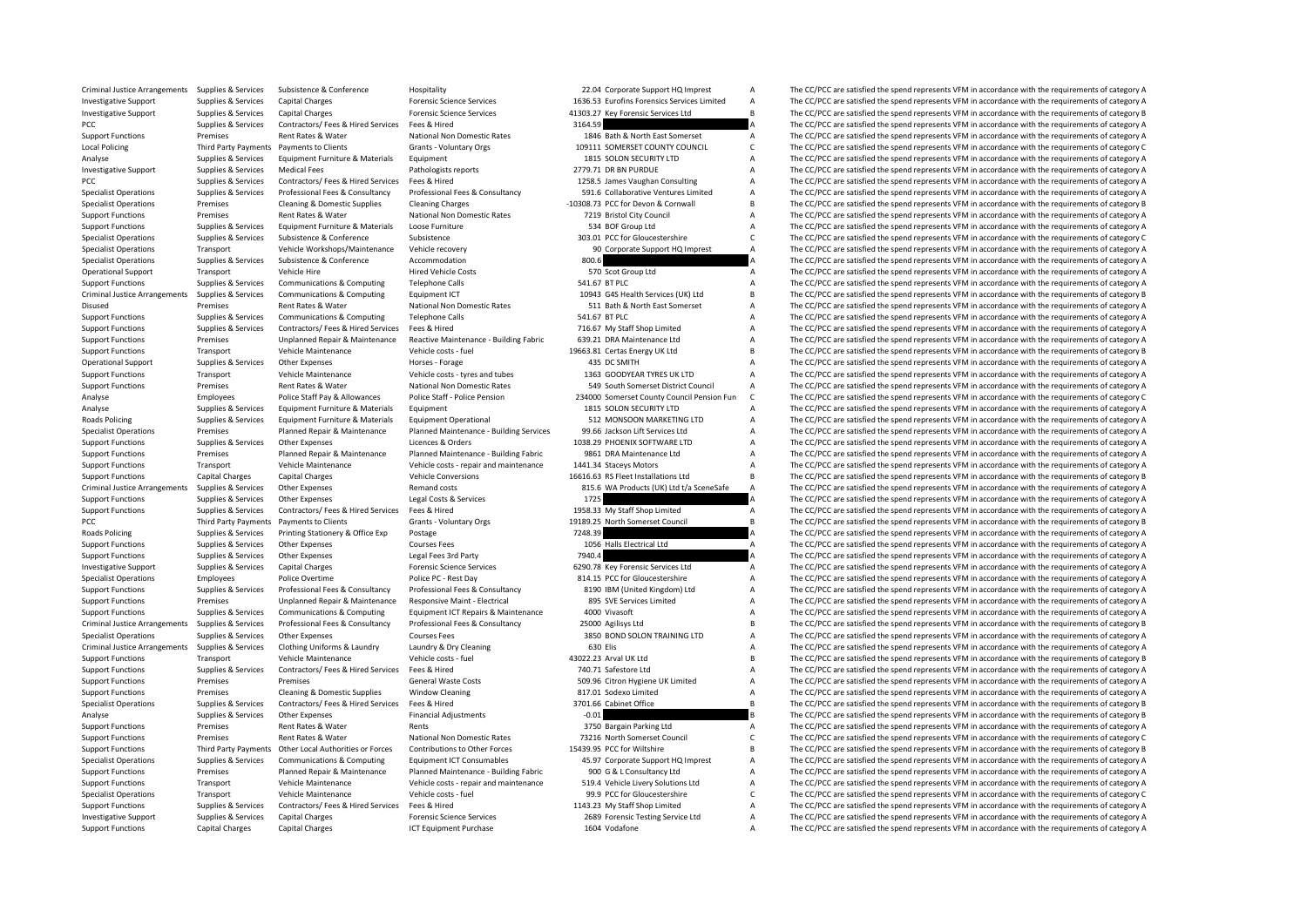Support Functions Transport Vehicle Maintenance Vehicle costs - tyres and tubes 960 Micheldever Tyres Ltd A The CC/PCC are satisfied the spend represents VFM in accordance with the requirements of category A

| טטכ           | <b>INICITERENCI</b><br><b>IVIES</b> LLU     | m |
|---------------|---------------------------------------------|---|
|               | 1400 BMW (UK) Ltd                           | A |
|               | 942 College of Policing Ltd                 | A |
|               | 930 COUNTY CARS                             | A |
|               | 32967.8 SOMERSET COUNTY COUNCIL             | B |
|               |                                             |   |
|               | 16629.63 BMW (UK) Ltd                       | B |
|               | 583 Cleartone Telecoms Ltd                  | A |
|               | 44.16 Corporate Support HQ Imprest          | A |
|               | 1060.8 Abbott Toxicology Ltd                | A |
| 995.5 CPC     |                                             | A |
|               | 2085 College of Policing Ltd                | A |
| 45            |                                             | A |
|               | 714 Data Pro IT Ltd                         | А |
|               | 759.11 PCC for Wiltshire                    | A |
|               |                                             |   |
|               | 697.36 Taunton Motor Company                | A |
| 731.37        |                                             | A |
| 17500         |                                             | B |
|               | 1100 PCC for South Wales                    | A |
|               | 14676.86 PCC for Gloucestershire            | B |
|               | 508.75 CABOT TYRE SERVICE LTD               | А |
|               | 790 PCC for South Yorkshire                 | А |
|               | 19857.46 Axon Public Safety UK Limited      | B |
|               | 680 GOODYEAR TYRES UK LTD                   | A |
|               | 860 Scot Group Ltd                          | A |
|               |                                             |   |
|               | 4681.35 Reveal Media Ltd                    | A |
| 832           |                                             | A |
|               | 586 South Somerset District Council         | A |
|               | 650.44 Scot Group Ltd                       | А |
| 541.67 BT PLC |                                             | A |
|               | 16932.68 The PCC for West Midlands          | B |
|               | 530.04 Bidfood                              | A |
|               |                                             | A |
|               | 2271.75 First West of England Ltd           |   |
|               | 625 Systems Technology Consultants Ltd      | A |
|               | 1210 North Somerset Council                 | A |
|               | 1185 Bath & North East Somerset             | A |
|               | 1286 Romac Building Contractors Ltd         | A |
|               | 15000 THE BRANDON TRUST                     | B |
|               | 21.45 Corporate Support HQ Imprest          | A |
|               | 2779.71 Dr A J Jeffery                      | А |
|               | 78336 Sedgemoor District Council            | C |
|               |                                             |   |
|               | 990 Specialist Computer Centres             | A |
|               | 3606.4 Andrew White Consulting              | A |
|               | -1000.77 EDF ENERGY 1 LIMITED               | A |
|               | 1195.66 Jackson Lift Services Ltd           | A |
|               | 693.8 DRA Maintenance Ltd                   | A |
|               | 3480.32 Certas Energy UK Ltd                | A |
|               | 611.54 SUEZ Recycling and Recovery UK Ltd   | A |
|               | 1654.5 Charles Fellows Supplies Ltd         | A |
| 1836          |                                             | A |
|               |                                             |   |
|               | 988.33 Staceys Motors                       | A |
|               | 2351.59 Water2Business                      | A |
| 500.43        |                                             | A |
|               | 141.67 BRITISH TELECOMMUNICATIONS PLC       | B |
|               | 3954 Pomeroy IT Solutions UK Limited        | A |
|               | 1943.68 Bristol Diocesan Board of Finance L | A |
|               | 2816 North Somerset Council                 | A |
| 2524.04       |                                             | A |
|               | 570.66 SAFETY KLEEN UK LTD                  |   |
|               |                                             | А |
|               | 1080 Sepura Ltd                             | A |
|               | 38192.9 Volvo Car UK Ltd                    | В |
|               | 1050 Derek Indoe and Associates             | A |
|               | 1466.67 ESRI UK Ltd                         | A |
| 1250          |                                             | A |
|               | 661.67 My Staff Shop Limited                | A |
| 2.49          |                                             | А |
|               | 1497 Bristol City Council                   | A |
|               |                                             |   |

Support Functions Supplies & Services Other Expenses Courses Fees 1400 BMW (UK) Ltd A The CC/PCC are satisfied the spend represents VFM in accordance with the requirements of category A<br>
1992 College of Policing Ltd A The Investigative Support Supplies & Services Other Expenses Courses Fees Courses Courses Courses Courses Fees 942 College of Policing Ltd A The CC/PCC are satisfied the spend represents VFM in accordance with the requirements Hired Vehicle Costs 930 COUNTY CARS Arrangements Of category A The CC/PCC are satisfied the spend represents VFM in accordance with the requirements of category A<br>Charges - Financial Services 932967.8 SOMERSET COUNTY COUNC PCC Third Party Payments Other Local Authorities or Forces Charges - Financial Services 32967.8 SOMERSET COUNTY COUNCIL B The CC/PCC are satisfied the spend represents VFM in accordance with the requirements of category B Support Functions Capital Charges Capital Charges Vehicles Purchase 16629.63 BMW (UK) Ltd B The CC/PCC are satisfied the spend represents VFM in accordance with the requirements of category B Capital Charges Capital Charge Roads Policing Capital Charges Capital Charges Capital Charges Capital Charges Other Plant & Equipment Charges Capital Charges Capital Charges Capital Charges Capital Charges Capital Charges Capital Charges Charges Charges The CC/PCC are satisfied the spend represents VFM in accordance with the requirements of category A Support Functions Supplies & Services Capital Charges Forensic Science Services 1060.8 Abbott Toxicology Ltd A The CC/PCC are satisfied the spend represents VFM in accordance with the requirements of category A Support Functions Supplies & Services Equipment Furniture & Materials Equipment equipment of category and the support of the CC/PCC are satisfied the spend represents VFM in accordance with the requirements of category A S Support Functions Supplies & Services Other Expenses 2008 Courses Fees 2085 College of Policing Ltd A The CC/PCC are satisfied the spend represents VFM in accordance with the requirements of category A<br>Support Support of C The CC/PCC are satisfied the spend represents VFM in accordance with the requirements of category A Investigations Supplies & Services Communications & Computing Equipment ICT Consumables 714 Data Pro IT Ltd A The CC/PCC are satisfied the spend represents VFM in accordance with the requirements of category A Support Equi Cycle costs Transport Transport Transport A The CC/PCC are satisfied the spend represents VFM in accordance with the requirements of category A The CC/PCC are satisfied the spend represents VFM in accordance with the requi Support Functions Transport Vehicle Maintenance Vehicle costs - repair and maintenance 697.36 Taunton Motor Company A The CC/PCC are satisfied the spend represents VFM in accordance with the requirements of category A Supp Support Functions Supplies & Services Medical Fees Drugs & Medical Requisites 731.37 A The CC/PCC are satisfied the spend represents VFM in accordance with the requirements of category A<br>Support Functions Supplies & Servic The CC/PCC are satisfied the spend represents VFM in accordance with the requirements of category B Analyse Supplies & Services Other Expenses Courses Fees 1100 PCC for South Wales A The CC/PCC are satisfied the spend represents VFM in accordance with the requirements of category A Support Functions Third Party Payments Other Local Authorities or Forces Contributions to Other Forces 14676.86 PCC for Gloucestershire B<br>Support Functions Transport Vehicle Maintenance Vehicle Costs - tyres and tubes 508. Support Functions Transport Vehicle Maintenance Vehicle costs - tyres and tubes 508.75 CABOT TYRE SERVICE LTD A The CC/PCC are satisfied the spend represents VFM in accordance with the requirements of category A Support Fu Support Functions Supplies The CC/PCC are satisfied the spend represents VFM in accordance with the requirements of category A Supplies & Services Equipment Furniture & Materials Equipment Operational 19857.46 Axon Public Safety UK Limited B The CC/PCC are satisfied the spend represents VFM in accordance with the requirements of category B Support Functions Transport Vehicle Maintenance Vehicle costs - tyres and tubes 680 GOODYEAR TYRES UK LTD A The CC/PCC are satisfied the spend represents VFM in accordance with the requirements of category A Corear the CON Operational Support Transport Vehicle Hire Hired Vehicle Costs Bired Vehicle Costs Bired Vehicle Costs 860 Scot Group Ltd A The CC/PCC are satisfied the spend represents VFM in accordance with the requirements of category Support Functions Supporting Equipment ICT Hardware Purch 4681.35 Reveal Media Ltd A The CC/PCC are satisfied the spend represents VFM in accordance with the requirements of category A The CC/PCC are satisfied the spend re Specialist Operations Supplies & Services Professional Fees & Consultancy Professional Fees & Consultancy Professional Fees & Consultancy 832 A The CC/PCC are satisfied the spend represents VFM in accordance with the requi Support Functions Premises Rent Rates & Water National Non Domestic Rates S86 South Somerset District Council A The CC/PCC are satisfied the spend represents VFM in accordance with the requirements of category A The Creati Operational Support Transport Vehicle Hire Hired Vehicle Costs 650.44 Scot Group Ltd A The CC/PCC are satisfied the spend represents VFM in accordance with the requirements of category A Support Conductions of category A T Support Functions Supplies & Services Communications & Computing Telephone Calls Telephone Calls 541.67 BT PLC A The CC/PCC are satisfied the spend represents VFM in accordance with the requirements of category A Services The CC/PCC are satisfied the spend represents VFM in accordance with the requirements of category B Criminal Justice Arrangements Supplies & Services Other Expenses Remand costs Remand costs 530.04 Bidfood A The CC/PCC are satisfied the spend represents VFM in accordance with the requirements of category A Criminal Justice Arrangements Supplies & Services Other Expenses Remand costs Remand costs Remand costs 2271.75 First West of England Ltd A The CC/PCC are satisfied the spend represents VFM in accordance with the requireme Investigative Support Supplies & Services Professional Fees & Consultancy Professional Fees & Consultancy Professional Fees & Consultancy Consultancy 625 Systems Technology Consultants Ltd A The CC/PCC are satisfied the sp Specialist Operations Premises Rent Rates & Water National Non Domestic Rates 1210 North Somerset Council A The CC/PCC are satisfied the spend represents VFM in accordance with the requirements of category A Support Functions Premises Rent Rates & Water National Non Domestic Rates 1185 Bath & North East Somerset Media The CC/PCC are satisfied the spend represents VFM in accordance with the requirements of category A Support Fu Support Functions Premises Premises Planned Repair & Maintenance Planned Maintenance - Building Fabric 1286 Romac Building Contractors Ltd A The CC/PCC are satisfied the spend represents VFM in accordance with the requirem The CC/PCC are satisfied the spend represents VFM in accordance with the requirements of category B Specialist Operations Supplies & Services Equipment Furniture & Materials Equipment Equipment 21.45 Corporate Support HQ Imprest A The CC/PCC are satisfied the spend represents VFM in accordance with the requirements of ca Investigative Support Supplies & Services Medical Fees Pathologists reports 2779.71 Dr A Jeffery A The CC/PCC are satisfied the spend represents VFM in accordance with the requirements of category A Support Support Support National Non Domestic Rates **78336** Sedgemoor District Council C The CC/PCC are satisfied the spend represents VFM in accordance with the requirements of category C tracking the spend represents VFM in accordance with the Support Functions Supplies & Services Communications & Computing Equipment ICT Repairs & Maintenance 990 Specialist Computer Centres A The CC/PCC are satisfied the spend represents VFM in accordance with the requirements o PCC Supplies & Services Contractors/ Fees & Hired Services Fees & Hired 3606.4 Andrew White Consulting A The CC/PCC are satisfied the spend represents VFM in accordance with the requirements of category A<br>Support Functions Support Functions Premises Energy Costs Electricity Electricity -1000.77 EDF ENERGY 1 LIMITED A The CC/PCC are satisfied the spend represents VFM in accordance with the requirements of category A<br>Support Functions Premises Support Functions Premises Planned Repair & Maintenance Planned Maintenance Building Services 1195.66 Jackson Lift Services Ltd A The CC/PCC are satisfied the spend represents VFM in accordance with the requirements of cat Support Functions Premises Unplanned Repair & Maintenance Reactive Maintenance - Building Fabric 693.8 DRA Maintenance Ltd A The CC/PCC are satisfied the spend represents VFM in accordance with the requirements of category Support Functions Transport Vehicle Maintenance Vehicle costs - fuel 3480.32 Certas Energy UK Ltd A The CC/PCC are satisfied the spend represents VFM in accordance with the requirements of category A Support Functions Prem Premises Premises Support General Waste Costs 611.54 SUEZ Recycling and Recovery UK Ltd A The CC/PCC are satisfied the spend represents VFM in accordance with the requirements of category A Criminal Justice Arrangements Supplies & Services Other Expenses Remand costs Remand costs Remand costs 1654.5 Charles Fellows Supplies Ltd A The CC/PCC are satisfied the spend represents VFM in accordance with the require Support Functions Supplies & Services Grants & Subscriptions Subscriptions Subscriptions and the Subscriptions and the Subscriptions 1836 A The CC/PCC are satisfied the spend represents VFM in accordance with the requireme Support Functions Transport Vehicle Maintenance Vehicle costs - repair and maintenance 988.33 Staceys Motors A The CC/PCC are satisfied the spend represents VFM in accordance with the requirements of category A Support Functions Premises Premises Rent Rates & Water Water Charges/Sewerages 2351.59 Water2Business A The CC/PCC are satisfied the spend represents VFM in accordance with the requirements of category A Criminal Justice A Criminal Justice Arrangements Supplies & Services Other Expenses Maintenance of dogs/cats Maintenance of dogs/cats 500.43 A The CC/PCC are satisfied the spend represents VFM in accordance with the requirements of category The CC/PCC are satisfied the spend represents VFM in accordance with the requirements of category B Support Functions Supplies & Services Communications & Computing Equipment ICT Repairs & Maintenance 3954 Pomeroy IT Solutions UK Limited A The CC/PCC are satisfied the spend represents VFM in accordance with the requireme Support Functions Supplies & Services Contractors/ Fees & Hired Services Fees & Hired Services Fees & Hired Services Fees & Hired Services Fees & Hired Computer and the Services and the CONSTRIANT PRECAPCC are satisfied th Fremises Rent Rates & Water National Non Domestic Rates 2816 North Somerset Council A The CC/PCC are satisfied the spend represents VFM in accordance with the requirements of category A<br>Support A The CC/PCC are satisfied t Support Functions Supplies & Services Other Expenses Legal Costs & Services 2524.04 A The CC/PCC are satisfied the spend represents VFM in accordance with the requirements of category A Support Functions Transport Vehicle Workshops/Maintenance Vehicle Workshop 570.66 SAFETY KLEEN UK LTD A The CC/PCC are satisfied the spend represents VFM in accordance with the requirements of category A<br>Support Support Th Specialist Computer of Computer Computer Computer Computer Supplies A The CC/PCC are satisfied the spend represents VFM in accordance with the requirements of category A Vehicles Purchase 38192.9 Volvo Car UK Ltd A The CC/ Support Functions Capital Charges Capital Charges Vehicles Purchase Vehicles Purchase 38192.9 Volvo Car UK Ltd B The CC/PCC are satisfied the spend represents VFM in accordance with the requirements of category B Support Functions Supplies & Services Grants & Subscriptions Subscriptions Subscriptions 1050 Derek Indoe and Associates A The CC/PCC are satisfied the spend represents VFM in accordance with the requirements of category A Analyse Supplies & Services Professional Fees & Consultancy Professional Fees & Consultancy 1466.67 ESRI UK Ltd A The CC/PCC are satisfied the spend represents VFM in accordance with the requirements of category A Support Supplies & Services Other Expenses Courses Fees 1250 1250 A The CC/PCC are satisfied the spend represents VFM in accordance with the requirements of category A Support Functions Supplies & Services Contractors/ Fees & Hired Services Fees & Hired Fees & Hired 661.67 My Staff Shop Limited A The CC/PCC are satisfied the spend represents VFM in accordance with the requirements of cat The CC/PCC are satisfied the spend represents VEM in accordance with the requirements of category  $\Delta$ Support Functions Premises Rent Rates & Water National Non Domestic Rates 1497 Bristol City Council A The CC/PCC are satisfied the spend represents VFM in accordance with the requirements of category A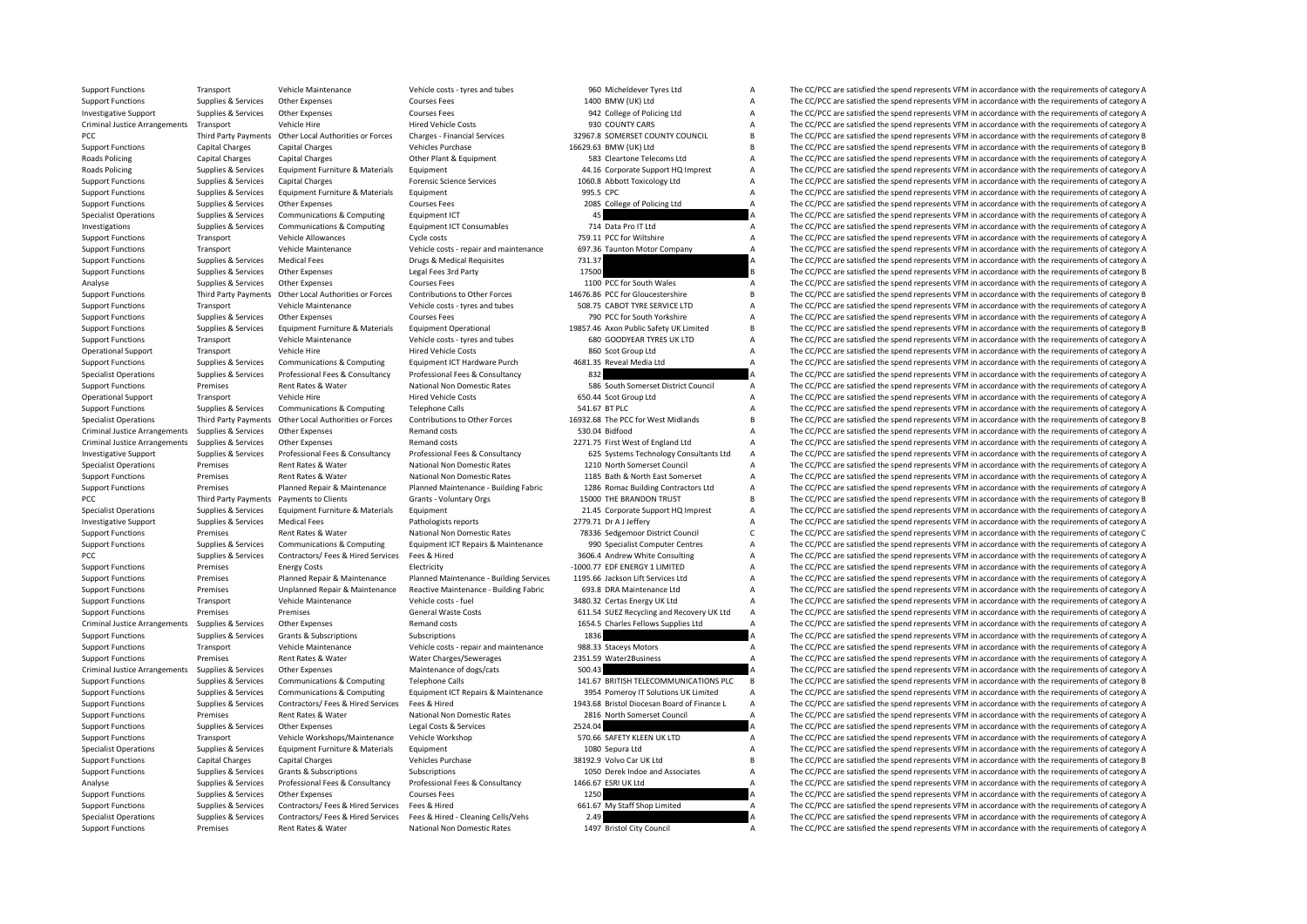|         | 1000 Assoc of PCC Executives               |                          |
|---------|--------------------------------------------|--------------------------|
|         | 2445.4 Pure Plastics Ltd                   | I                        |
|         | 874.7 B & D Carter Electrical Ltd          | l                        |
|         | 1127.1 Abbott Toxicology Ltd               |                          |
|         | 1060 Bath & North East Somerset            |                          |
|         | 836 South Gloucestershire                  |                          |
|         | 1143.82 Amazon Web Services EMEA SARL UK   |                          |
|         | 1825 Xerox (UK) Ltd                        |                          |
|         | 21352.71 Cranstoun Services Limited        |                          |
|         | 544.65 Renrod Ltd T/A Platinum Motor Group |                          |
|         | 7584.64 PCC for Gloucestershire            |                          |
|         | 2342.5 College of Policing Ltd             |                          |
|         | 1256.5 SMSR (Social & Market Strategic Res |                          |
|         | 1163.33 My Staff Shop Limited              | l                        |
|         | 1802.64 Hays Specialist Recruitment Ltd    |                          |
|         | 14766.78 PCC for Gloucestershire           | $\frac{1}{1}$            |
| 6402.12 |                                            | $\overline{\phantom{a}}$ |
|         | 1472 Somerset West and Taunton Council     | J                        |
|         | 22528 Bristol City Council                 | l                        |
|         | 154 Corporate Support HQ Imprest           |                          |
|         | 8599.95 Orchid Cellmark Ltd                |                          |
|         | 850 Reform Restore Respect Consultancy     |                          |
|         | 1160 KRF Metals Ltd                        |                          |
|         | 533.5 Charles Fellows Supplies Ltd         |                          |
|         | 21383.35 Integral UK Ltd                   |                          |
|         | 72905 North Somerset Council               | $\overline{\phantom{a}}$ |
|         |                                            |                          |
|         | 7.99 Corporate Support HQ Imprest          | $\frac{1}{2}$            |
|         | 6524 PCC for Dorset                        |                          |
|         | 38192.9 Volvo Car UK Ltd                   | l                        |
|         | 599 Bristol City Council                   |                          |
|         | 1815 SOLON SECURITY LTD                    |                          |
|         | 758.79 Renrod Ltd T/A Platinum Frome       |                          |
|         | 1332 Hartshill Kennels and Cattery         |                          |
|         | 618.6 Banner Group Limited                 |                          |
|         | 4204.7 SOCOTEC UK Ltd                      |                          |
|         | 550.25 DRA Maintenance Ltd                 |                          |
|         | 131083.8 VIRGIN MEDIA PAYMENTS LTD         |                          |
|         | 266.47 PCC for Gloucestershire             |                          |
|         | 530.4 Abbott Toxicology Ltd                | $\overline{1}$           |
|         | 1128 SELECTAMARK SECURITY SYSTEMS PLC      | $\overline{1}$           |
| 5340    |                                            | þ                        |
|         | 520 CABOT TYRE SERVICE LTD                 | Í                        |
|         | 0.5 College of Policing Ltd                | I                        |
| 1177.01 |                                            | $\overline{\phantom{a}}$ |
| 1312.5  |                                            |                          |
|         | 530.35 B & W Equine Group Ltd              |                          |
|         | 663 Abbott Toxicology Ltd                  | l                        |
|         | 6375 THE BICYCLE CHAIN                     |                          |
|         | 1063.8 Commercial Transfer Limited         |                          |
|         | 860 Swindon Electrical Contractors Ltd     |                          |
|         | 8175 Bristol City Council                  |                          |
|         | 954.25 Charles Fellows Supplies Ltd        |                          |
|         | 3700 University of Cambridge               |                          |
|         | 2779.71 DR BN PURDUE                       |                          |
|         | 542 WA Products (UK) Ltd t/a SceneSafe     |                          |
|         | 2355 Infra-Tech Forensics [Audio] Ltd      |                          |
|         | 680 GOODYEAR TYRES UK LTD                  |                          |
|         | 538.35 Tangible Benefit Limited            |                          |
|         | 0.41 PCC for Gloucestershire               | l                        |
|         | 680 GOODYEAR TYRES UK LTD                  | l                        |
| 30000   |                                            | ı                        |
|         | 875 Cyclescheme Ltd                        | I                        |
| 5336.29 |                                            | $\overline{\phantom{a}}$ |
|         | 700 Double Tree by Hilton - Cadbury Hou    | I                        |
| 1648.92 |                                            | Þ                        |
|         |                                            |                          |

PCC Supplies & Services Grants & Subscriptions Subscriptions Subscriptions and the COPC are satisfied the spend represents VFM in accordance with the requirements of category A The CC/PCC are satisfied the spend represents Support Functions Transport Vehicle Maintenance Vehicle costs - commissioning 2445.4 Pure Plastics Ltd A The CC/PCC are satisfied the spend represents VFM in accordance with the requirements of category A<br>Support Functions Support Functions Premises Planned Repair & Maintenance Planned Maintenance Building Fabric 874.7 B & D Carter Electrical Ltd A The CC/PCC are satisfied the spend represents VFM in accordance with the requirements of categ Support Functions Functions Science Services Capital Charges Capital Charges To Communicate Communicates of category A The CC/PCC are satisfied the spend represents VFM in accordance with the requirements of category A The Support Functions Premises Rent Rates & Water National Non Domestic Rates 1060 Bath & North East Somerset A The CC/PCC are satisfied the spend represents VFM in accordance with the requirements of category A Support Functions Premises Rent Rates & Water National Non Domestic Rates 836 South Gloucestershire A The CC/PCC are satisfied the spend represents VFM in accordance with the requirements of category A Support Functions Sc Supplies & Supplies & Services Communications & Computing Equipment ICT Software 1143.82 Amazon Web Services EMEA SARL UK A The CC/PCC are satisfied the spend represents VFM in accordance with the requirements of category The CC/PCC are satisfied the spend represents VFM in accordance with the requirements of category A Support Functions Third Party Payments Payments to Clients Grants - Voluntary Orgs 21352.71 Cranstoun Services Limited B The CC/PCC are satisfied the spend represents VFM in accordance with the requirements of category B Support Functions Transport Vehicle Maintenance Vehicle Costs - repair and maintenance 544.65 Renrod Ltd T/A Platinum Motor Group A The CC/PCC are satisfied the spend represents VFM in accordance with the requirements of c Specialist Operations Employees Police Pay & Allowances Police Ch. Insp. - Pay, HA, NI, Pension 7584.64 PCC for Gloucestershire ATHE CC/PCC are satisfied the spend represents VFM in accordance with the requirements of cate Other Expenses Courses Fees 2342.5 College of Policing Ltd A The CC/PCC are satisfied the spend represents VFM in accordance with the requirements of category A The CC/PCC are satisfied the spend represents VFM in accordan Local Policing Supplies & Services Contractors/Fees & Hired Services Fees & Hired Services Fees & Hired Services Fees & Hired Services Fees & Hired 1256.5 SMSR (Social & Market Strategic Res A The CC/PCC are satisfied the Support Functions Supplies & Services Contractors/ Fees & Hired Services Fees & Hired 1163.33 My Staff Shop Limited A The CC/PCC are satisfied the spend represents VFM in accordance with the requirements of category A Support Functions Employees Indirect Employee Expenses Advertising for Staff 1802.64 Hays Specialist Recruitment Ltd A The CC/PCC are satisfied the spend represents VFM in accordance with the requirements of category B<br>Sup Support Functions Third Party Payments Other Local Authorities or Forces Contributions to Other Forces 14766.78 PCC for Gloucestershire B The CC/PCC are satisfied the spend represents VFM in accordance with the requirement Printing Stationery & Office Exp Postage Printing Stationery & Office Exp Printing Stationery & Office Exp Postage 1971 A The CC/PCC are satisfied the spend represents VFM in accordance with the requirements of category A<br> Support Functions Premises Rent Rates & Water National Non Domestic Rates 1472 Somerset West and Taunton Council A The CC/PCC are satisfied the spend represents VFM in accordance with the requirements of category A Support Functions Premises Rent Rates & Water National Non Domestic Rates 22528 Bristol City Council B The CC/PCC are satisfied the spend represents VFM in accordance with the requirements of category B<br>Local Policing Supp Local Policing Supplies & Services Professional Fees & Consultancy Professional Fees & Consultancy Professional Fees & Consultancy Supplies & Consultancy 154 Corporate Support HQ Imprest A The CC/PCC are satisfied the spen The CC/PCC are satisfied the spend represents VFM in accordance with the requirements of category A Supplies & Services Professional Fees & Consultancy Professional Fees & Consultancy Professional Fees & Consultancy<br>Support Functions Premises Planned Renair & Maintenance Planned Maintenance Building Services 1160 KBF Met Support Functions Premises Planned Repair & Maintenance Planned Maintenance - Building Services 1160 KRF Metals Ltd A The CC/PCC are satisfied the spend represents VFM in accordance with the requirements of category A Crim Criminal Justice Arrangements Supplies & Services Other Expenses Remand costs Remand costs Supplies Expendies Remand costs 533.5 Charles Fellows Supplies Ltd A The CC/PCC are satisfied the spend represents VFM in accordanc The CC/PCC are satisfied the spend represents VFM in accordance with the requirements of category B Analyse Third Party Payments Payments Payments Oclients Grants - Voluntary Orgs 72905 North Somerset Council C The CC/PCC are satisfied the spend represents VFM in accordance with the requirements of category C Criminal lu Equipment ICT Consumables **1.99** Corporate Support HQ Imprest<br>Courses Fees experiments of category A The CC/PCC are satisfied the spend represents VFM in accordance with the requirements of category A The CC/PCC are satisf Specialist Operations Supplies & Services Other Expenses Courses Fees 6524 PCC for Dorset A The CC/PCC are satisfied the spend represents VFM in accordance with the requirements of category A Vehicle Burshace Managements o Support Functions Capital Charges Capital Charges Capital Charges Vehicles Purchase 38192.9 Volvo Car UK Ltd B The CC/PCC are satisfied the spend represents VFM in accordance with the requirements of category B National No Experiments of category and the CC/PCC are satisfied the spend represents VFM in accordance with the requirements of category A Support Functions Premises Rent Rates Rent Rates Are and Non Domestic Rates 599 Bristol City C Analyse Supplies & Services Equipment Furniture & Materials Equipment 1815 SOLON SECURITY LTD A The CC/PCC are satisfied the spend represents VFM in accordance with the requirements of category A Support Functions Transport Vehicle Maintenance Vehicle costs - repair and maintenance 758.79 Renrod Ltd T/A Platinum Frome A The CC/PCC are satisfied the spend represents VFM in accordance with the requirements of categor Operational Support Supplies & Services Other Expenses Dogs - Kennel Purchase & Maint 1332 Hartshill Kennels and Cattery A The CC/PCC are satisfied the spend represents VFM in accordance with the requirements of category A Roads Policing Supplies & Services Printing Stationery & Office Exp Stationery 618.6 Banner Group Limited A The CC/PCC are satisfied the spend represents VFM in accordance with the requirements of category A Investigative Support Supplies & Services Capital Charges Forensic Science Services 4204.7 SOCOTEC UK Ltd A The CC/PCC are satisfied the spend represents VFM in accordance with the requirements of category A Support Functi Support Functions Premises Unplanned Repair & Maintenance Reactive Maintenance - Building Fabric 550.25 DRA Maintenance Ltd A The CC/PCC are satisfied the spend represents VFM in accordance with the requirements of categor The CC/PCC are satisfied the spend represents VFM in accordance with the requirements of category C Specialist Operations Supplies & Services Subsistence Subsistence Subsistence Subsistence 266.47 PCC for Gloucestershire A The CC/PCC are satisfied the spend represents VFM in accordance with the requirements of category A Support Functions Supplies & Services Capital Charges Capital Charges Forensic Science Services 530.4 Abbott Toxicology Ltd A The CC/PCC are satisfied the spend represents VFM in accordance with the requirements of categor Analysis Supplies & Services Equipment Furniture & Materials Equipment Equipment 1128 SELECTAMARK SECURITY SYSTEMS PLC A The CC/PCC are satisfied the spend represents VFM in accordance with the requirements of category A S Support Functions Supplies & Services Other Expenses Legal Costs & Services 5340 A The CC/PCC are satisfied the spend represents VFM in accordance with the requirements of category A Support Functions Transport Vehicle Maintenance Vehicle costs - tyres and tubes 520 CABOT TYRE SERVICE LTD A The CC/PCC are satisfied the spend represents VFM in accordance with the requirements of category A The CABOT TYR Analyse Supplies & Services Other Expenses Financial Adjustments Financial Adjustments College of Policing Ltd A The CC/PCC are satisfied the spend represents VFM in accordance with the requirements of category A Reads Pol Supplies & Services Printing Stationery & Office Exp Postage 1177.01 1177.01 1177.01 A The CC/PCC are satisfied the spend represents VFM in accordance with the requirements of category A Support Functions Supplies & Services Other Expenses Legal Costs & Services 1312.5 A The CC/PCC are satisfied the spend represents VFM in accordance with the requirements of category A Coerational Support Support Support S Operational Support Supplies & Services Other Expenses Vet Fees & Supplies Vet Fees & Supplies Supplies Supplies 530.35 B & W Equine Group Ltd A The CC/PCC are satisfied the spend represents VFM in accordance with the requ The CC/PCC are satisfied the spend represents VFM in accordance with the requirements of category A Support Functions Capital Charges Capital Charges Vehicles Purchase Capital Charges Vehicles Purchase Capital Charges Vehicles Purchase 6375 THE BICYCLE CHAIN A The CC/PCC are satisfied the spend represents VFM in accordan Support Functions Support Premises Premises Premises Premiers Connects Contracts Contracts 1063.8 Commercial Transfer Limited A The CC/PCC are satisfied the spend represents VFM in accordance with the requirements of categ Support Functions Premises Planned Repair & Maintenance Security 860 Swindon Electrical Contractors Ltd A The CC/PCC are satisfied the spend represents VFM in accordance with the requirements of category A Support Functions Premises Premises Rent Rates & Water National Non Domestic Rates 8175 Bristol City Council A The CC/PCC are satisfied the spend represents VFM in accordance with the requirements of category A Criminal Ju Criminal Justice Arrangements Supplies & Services Other Expenses Remand costs Remand costs 954.25 Charles Fellows Supplies Ltd A The CC/PCC are satisfied the spend represents VFM in accordance with the requirements of cate The CC/PCC are satisfied the spend represents VFM in accordance with the requirements of category A Investigative Support Supplies & Services Medical Fees Pathologists reports 2779.71 DR BN PURDUE A The CC/PCC are satisfied the spend represents VFM in accordance with the requirements of category A<br>Support Functions Suppo Support Functions Supplies & Services Equipment Consumables Equipment Consumables Equipment Consumables Equipment Consumables (Support Function Support A The CC/PCC are satisfied the spend represents VFM in accordance with Investigations Supplies & Services Professional Fees & Consultancy Professional Fees & Consultancy Professional Fees & Consultancy Supplies & Service Professional Fees & Consultancy Professional Fees & Consultancy 2355 Inf Transport Vehicle Maintenance Vehicle costs - tyres and tubes 680 GOODYEAR TYRES UK LTD A The CC/PCC are satisfied the spend represents VFM in accordance with the requirements of category A Supplies & Services Clothing Uniforms & Laundry Clothing & Uniforms - non-stock 538.35 Tangible Benefit Limited A The CC/PCC are satisfied the spend represents VFM in accordance with the requirements of category A Criminal Criming Stationery & Office Exp Stationery Stationery Stationery Stationery Stationery Stationery of Stationer<br>
Vehicle Octor Criminal Arrangements of category A The CC/PCC are satisfied the spend represents VFM in accorda Support Functions Transport Vehicle Maintenance Vehicle costs - tyres and tubes 680 GOODYEAR TYRES UK LTD A The CC/PCC are satisfied the spend represents VFM in accordance with the requirements of category A Support Functions Supplies & Services Other Expenses Legal Fees 3rd Party 30000 30000 B The CC/PCC are satisfied the spend represents VFM in accordance with the requirements of category B Support Functions Supplies & Services Contractors/ Fees & Hired Services Fees & Hired Services Fees & Hired 875 Cyclescheme Ltd A The CC/PCC are satisfied the spend represents VFM in accordance with the requirements of cat Support Functions Supplies & Services Communications & Computing Equipment ICT 5336.29 A The CC/PCC are satisfied the spend represents VFM in accordance with the requirements of category A Criminal Justice Arrangements Supplies & Services Other Expenses Courses Fees 700 Double Tree by Hilton - Cadbury Hou A The CC/PCC are satisfied the spend represents VFM in accordance with the requirements of category A Cr Criminal Justice Arrangements of dogs/cats arrangements of category A The CC/PCC are satisfied the spend represents VFM in accordance with the requirements of category A Support Functions Capital Charges Capital Charges ICT Foulyoment Purchase 11250 TMI Systems Ltd B The CC/PCC are satisfied the spend represents VFM in accordance with the requirements of category B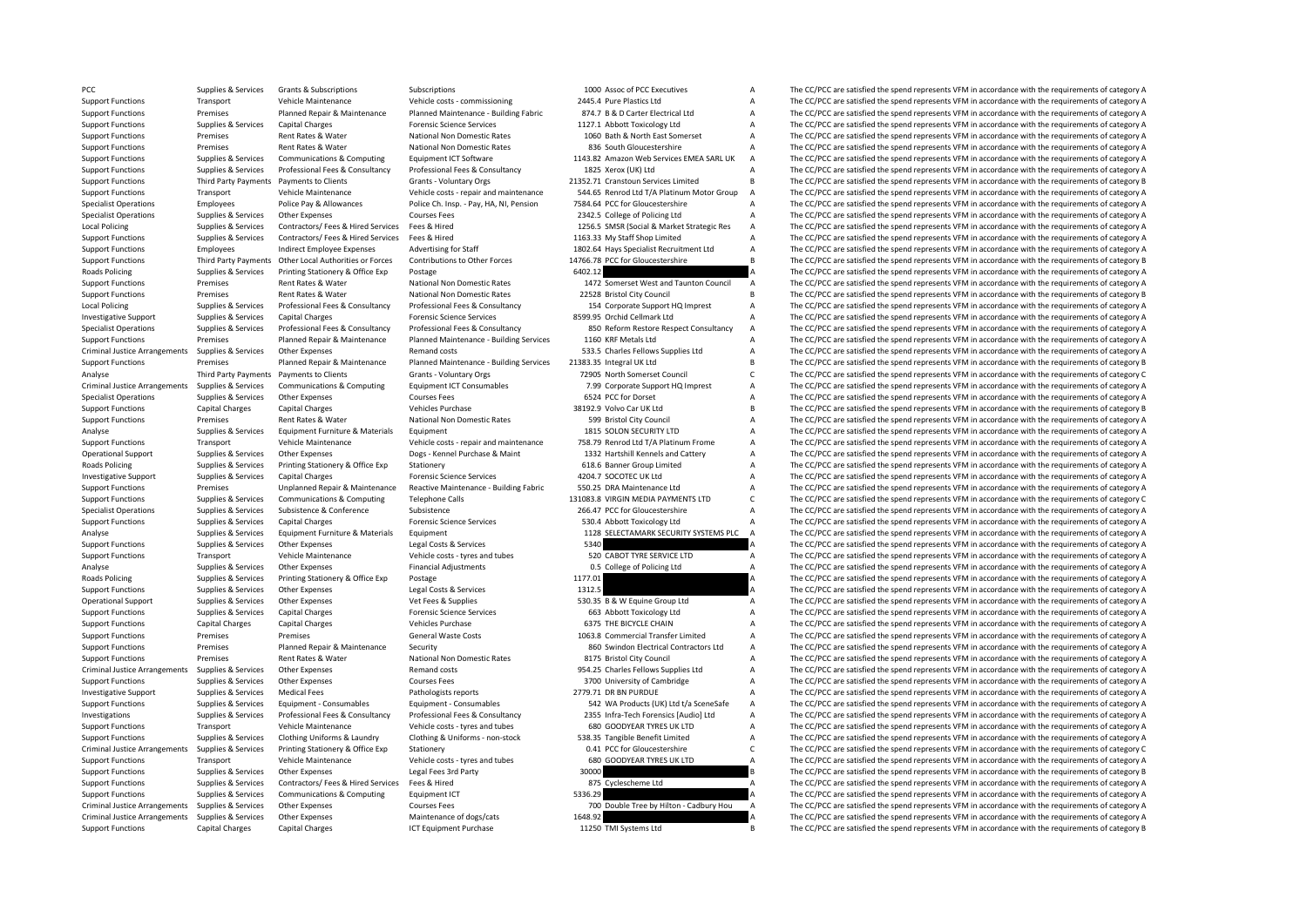|                 | 1015.41 Water2Business                               | А      |
|-----------------|------------------------------------------------------|--------|
|                 | 5387.31 SOCOTEC UK Ltd                               | A      |
|                 | 2111.2 Orchid Cellmark Ltd                           | A      |
| 275             |                                                      | A      |
|                 | 3720 Cell Pack Solutions Ltd                         | A      |
|                 | 682 TOLLGATE HIRE LTD                                | A      |
|                 | 16912 G4S Health Services (UK) Ltd                   | B      |
|                 | 3568.3 South Gloucestershire Council                 | A      |
|                 | 954 Hartshill Kennels and Cattery                    | A      |
|                 |                                                      |        |
|                 | 644.75 Water2Business                                | A      |
|                 | 3177.97 Matrix SCM Ltd                               | A      |
|                 | 2779.71 DR BN PURDUE                                 | A      |
|                 | 780.87 PLANT CARE INTERIORSCAPES                     | A      |
|                 | 10438.16 NHS Bristol North Somerset                  | B      |
|                 | 939.44 MENDIP DISTRICT COUNCIL                       | A      |
|                 | 1119.77 Amazon Web Services EMEA SARL UK             | A      |
| 1350.83         |                                                      | A      |
|                 | 725 National Crime Agency                            | A      |
|                 | 591.6 Collaborative Ventures Limited                 | A      |
|                 | 19290.32 Public Works Loan Board                     | B      |
|                 | 6810.7 PHOENIX SOFTWARE LTD                          | A      |
| 129.21          |                                                      | A      |
|                 | 98491 P & CC for West Yorkshire                      | Ċ      |
|                 | 732.02 Sodexo Limited                                | B      |
|                 | 696.97 Outfit International A/S                      | A      |
|                 | 0.5 College of Policing Ltd                          | A      |
|                 | 6685.63 PCC for Devon & Cornwall                     | A      |
|                 | 635.43 De Vere Wokefield Estate Ltd                  | A      |
|                 | 12749.19 TREBLE 5 TREBLE 1 LTD                       | B      |
| $-0.01$         |                                                      | A      |
|                 | 1280 GMK Ltd                                         | А      |
|                 | 552.9 Banner Group Limited                           | A      |
|                 | 21244.33 Swan Advocacy Network                       | B      |
|                 | 623 DRA Maintenance Ltd                              | A      |
|                 | 3844.19 Cabinet Office                               | B      |
|                 | 663 Abbott Toxicology Ltd                            |        |
|                 | 2657 Romac Building Contractors Ltd                  | Α<br>А |
|                 |                                                      |        |
| 14296.23 BT PLC | 516.23 SUEZ Recycling and Recovery UK Ltd            | A<br>B |
|                 |                                                      |        |
|                 | 13.33 Corporate Support HQ Imprest                   |        |
|                 |                                                      | A      |
|                 | 730.38 Laser Tech UK Ltd                             | A      |
|                 | 2690 Systems Technology Consultants Ltd              | A      |
|                 | 3302 Mendip District Council                         | A      |
|                 | 3401.93 Matrix SCM Ltd                               | A      |
|                 | 522 GOODYEAR TYRES UK LTD                            | A      |
|                 | 4065.62 Press Commercial Bodyworks                   | A      |
|                 | 641 Avon Armour Limited                              | А      |
| 541.67 BT PLC   |                                                      | A      |
|                 | 2944 South Gloucestershire                           | A      |
|                 | 4709.54 Next Link                                    | A      |
|                 | 6275.89 LinkedIn Ireland Unlimited Company           | A      |
|                 | 17834.43 Certas Energy UK Ltd                        | B      |
|                 | 2779.71 Dr DS Cook                                   | A      |
|                 | 1200 Bristol Airport                                 | А      |
|                 |                                                      |        |
| 539.7           | 1056.23 Ridge & Partners LLP                         | A<br>A |
|                 | 9925 SMSR (Social & Market Strategic Res             | А      |
|                 | 9178.35 SOCOTEC UK Ltd                               | A      |
|                 |                                                      | А      |
|                 | 2563.37 Airwave Solutions LTD<br>1103 Plastor Ltd    | A      |
|                 |                                                      | А      |
|                 | 1322.5 College of Policing Ltd                       | B      |
|                 | 39045.83 Victim Support                              |        |
|                 | 1802.64 Hays Specialist Recruitment Ltd              | А<br>A |
|                 | 1162.5 COUNTY CARS<br>2388.81 Colena Ltd t/a Heliguy | A      |

Support Functions Premises Rent Rates & Water Water Charges/Sewerages 1015.41 Water2Business A The CC/PCC are satisfied the spend represents VFM in accordance with the requirements of category A Investigative Support Supplies & Services Capital Charges **Category A** Forensic Science Services 5387.31 SOCOTEC UK Ltd A The CC/PCC are satisfied the spend represents VFM in accordance with the requirements of category A Investigative Support Supplies & Services Capital Charges **Capital Charges Forensic Science Services** 2111.2 Orchid Cellmark Ltd A The CC/PCC are satisfied the spend represents VFM in accordance with the requirements of ca Support The CC/PCC are satisfied the spend represents VFM in accordance with the requirements of category A The CC/PCC are satisfied the spend represents VFM in accordance with the requirements of category A The CC/PCC are Support Functions Supplies & Services Equipment Furniture & Materials Equipment 3720 Cell Pack Solutions Ltd A The CC/PCC are satisfied the spend represents VFM in accordance with the requirements of category A Investigations Transport Vehicle Hire Vehicle Hire Hired Vehicle Costs Hired Vehicle Costs and the Mired Vehicle Costs and the COVEC are satisfied the spend represents VFM in accordance with the requirements of category A Criminal Justice Arrangements Supplies & Services Communications & Computing Equipment ICT 16912 G4S Health Services (UK) Ltd B The CC/PCC are satisfied the spend represents VFM in accordance with the requirements of categ The CC/PCC are satisfied the spend represents VFM in accordance with the requirements of category A Operational Support Supplies & Services Other Expenses Dogs - Kennel Purchase & Maint 954 Hartshill Kennels and Cattery A The CC/PCC are satisfied the spend represents VFM in accordance with the requirements of category A Support Functions Premises Rent Rates & Water Water Charges/Sewerages 644.75 Water 2Business A The CC/PCC are satisfied the spend represents VFM in accordance with the requirements of category A Charges/Sewerages Staffine Analyse Employees Police Staff Pay & Allowances Staffing Agency 3177.97 Matrix SCM Ltd A The CC/PCC are satisfied the spend represents VFM in accordance with the requirements of category A The Creatisfied the spend represe Nedical Fees Pathologists reports 2779.71 DR BN PURDUE A The CC/PCC are satisfied the spend represents VFM in accordance with the requirements of category A<br>Planned Renair & Maintenance Grounds Maintenance 780.87 PLANT CA Support Functions Premises Planned Repair & Maintenance Grounds Maintenance 780.87 PLANT CARE INTERIORSCAPES A The CC/PCC are satisfied the spend represents VFM in accordance with the requirements of category A Criminal lu The CC/PCC are satisfied the spend represents VEM in accordance with the requirements of category B Support Functions Premises Rent Rates & Water National Non Domestic Rates 939.44 MENDIP DISTRICT COUNCIL A The CC/PCC are satisfied the spend represents VFM in accordance with the requirements of category A<br>Support Functio Supplies & Services Communications & Computing Equipment ICT Software 1119.77 Amazon Web Services EMEA SARL UK A The CC/PCC are satisfied the spend represents VFM in accordance with the requirements of category A Cunnor Eq Support Functions Supplies Act The CC/PCC are satisfied the spend represents VFM in accordance with the requirements of category A The CC/PCC are satisfied the spend represents VFM in accordance with the requirements of ca Specialist Operations Supplies & Services Other Expenses Licences & Orders 225 National Crime Agency A The CC/PCC are satisfied the spend represents VFM in accordance with the requirements of category A Supplies & Services Professional Fees & Consultancy Professional Fees & Consultancy Professional Fees & Consultancy S91.6 Collaborative Ventures Limited A The CC/PCC are satisfied the spend represents VFM in accordance wit Analyse Capital Financing External Interest Debt Charges - Interest 19290.32 Public Works Loan Board B The CC/PCC are satisfied the spend represents VFM in accordance with the requirements of category B Sunnort Loan Board Support Functions Supplies Area Services Computing Inc.<br>The CC/PCC are satisfied the spend represents VFM in accordance with the requirements of category A Specialist Operations Supplies & Services Contractors/ Fees & Hired Services Fees & Hired 129.21 A The CC/PCC are satisfied the spend represents VFM in accordance with the requirements of category A Criminal lustice Arrang Criminal Justice Arrangements Supplies & Services Other Expenses VIPER Managed Services 98491 P & CC for West Yorkshire C The CC/PCC are satisfied the spend represents VFM in accordance with the requirements of category C Disused Premises Cleaning & Domestic Supplies Cleaning Charges 732.02 Sodexo Limited B The CC/PCC are satisfied the spend represents VFM in accordance with the requirements of category B 752.02 Sodexo Limited B 732.02 Sode Supplies & Services Clothing Uniforms & Laundry Clothing & Uniforms - non-stock 696.97 Outfit International A/S<br>Supplies & Services Other Evenences Change of Policing the CLOU a The CC/PCC are satisfied the spend represent Analyse Supplies & Services Other Expenses Financial Adjustments College of Policing Ltd A The CC/PCC are satisfied the spend represents VFM in accordance with the requirements of category A Service Webliche Maintenance Ve Vehicle costs - repair and maintenance 6685.63 PCC for Devon & Cornwall Communical CACC/PCC are satisfied the spend represents VFM in accordance with the requirements of category A<br>Accommodation correlation of astegory A T Support Functions Supplies & Services Subsistence & Conference Accommodation 635.43 De Vere Wokefield Estate Ltd A The CC/PCC are satisfied the spend represents VFM in accordance with the requirements of category A Confere Third Party Payments Contribution Contribution Contribution 12749.19 TREBLE 5 TREBLE 1 LTD B The CC/PCC are satisfied the spend represents VFM in accordance with the requirements of category B 12749.19 TREBLE 5 TREBLE 1 LT Analyse Supplies & Services Other Expenses Financial Adjustments Financial Adjustments -0.01 A The CC/PCC are satisfied the spend represents VFM in accordance with the requirements of category A<br>Support Functions - Supplie Support Functions Supplies & Services Equipment Furniture & Materials Weapon Ancillaries 1280 GMK Ltd A The CC/PCC are satisfied the spend represents VFM in accordance with the requirements of category A Roads Policing Supplies & Services Printing Stationery & Office Exp Stationery 552.9 Banner Group Limited A The CC/PCC are satisfied the spend represents VFM in accordance with the requirements of category A PCC Third Party Payments Payments of Clients Grants - Voluntary Orgs 21244.33 Swan Advocacy Network B The CC/PCC are satisfied the spend represents VFM in accordance with the requirements of category B Support Functions Su Supplies & Services Foujoment Furniture & Materials Foujoment Repairs & Maintenance Materials Foujoment Repairs & Materials Repairs & Materials Repairs & Materials Repairs & Materials Repairs & Materials Repairs & Material Support Functions Supplies & Services Professional Fees & Consultancy Professional Fees & Consultancy Professional Fees & Consultancy Professional Fees & Consultancy 3844.19 Cabinet Office The CC/PCC are satisfied the spen Support Functions Supplies & Services Capital Charges Analotate Services Forensic Science Services 663 Abbott Toxicology Ltd A The CC/PCC are satisfied the spend represents VFM in accordance with the requirements of catego The CC/PCC are satisfied the spend represents VFM in accordance with the requirements of category A Support Functions Premises Premises Premises Premises General Waste Costs 516.23 SUEZ Recycling and Recovery UK Ltd A The CC/PCC are satisfied the spend represents VFM in accordance with the requirements of category A Supp Support Functions Supplies & Services Communications & Computing Equipment ICT 14296.23 BTPLC B The CC/PCC are satisfied the spend represents VFM in accordance with the requirements of category B<br>Support Functions Supplies Support Functions Support Functions Supplies Telecomes A The CC/PCC are satisfied the spend represents VFM in accordance with the requirements of category A 13.33 Corporate Support HQ Imprest A The CC/PCC are satisfied the Support Functions Transport Vehicle Maintenance Vehicle costs - repair and maintenance 730.38 Laser Tech UK Ltd A The CC/PCC are satisfied the spend represents VFM in accordance with the requirements of category A Investigative Support Supplies & Services Capital Charges Process Forensic Science Services 2690 Systems Technology Consultants Ltd A The CC/PCC are satisfied the spend represents VFM in accordance with the requirements of Rent Rates & Water Mational Non Domestic Rates 3302 Mendip District Council A The CC/PCC are satisfied the spend represents VFM in accordance with the requirements of category A<br>Police Staff Dave and the requirements of ca Analyse Employees Police Staff Pay & Allowances Staffing Agency 3401.93 Matrix SCM Itd A The CC/PCC are satisfied the spend represents VFM in accordance with the requirements of category A Support Functions Transport Vehicle Maintenance Vehicle costs - tyres and tubes 522 GOODYEAR TYRES UK LTD A The CC/PCC are satisfied the spend represents VFM in accordance with the requirements of category A Support Functi Support Functions Transport Vehicle Maintenance Vehicle costs - repair and maintenance 4065.62 Press Commercial Bodyworks A The CC/PCC are satisfied the spend represents VFM in accordance with the requirements of category Premises Planned Repair & Maintenance Planned Maintenance - Building Services 641 Avon Armour Limited A The CC/PCC are satisfied the spend represents VFM in accordance with the requirements of category A Support Functions Supplies & Services Communications & Computing Telephone Calls 541.67 BT PLC 541.67 BT PLC A The CC/PCC are satisfied the spend represents VFM in accordance with the requirements of category A Support Functions Premises Rent Rates & Water National Non Domestic Rates 2944 South Gloucestershire A The CC/PCC are satisfied the spend represents VFM in accordance with the requirements of category A Support Functions Third Party Payments Payments to Clients Grants - Voluntary Orgs 4709.54 Next Link A The CC/PCC are satisfied the spend represents VFM in accordance with the requirements of category A Investigative Support Supplies & Services Other Expenses Courses Fees Courses Fees 6275.89 LinkedIn Ireland Unlimited Company A The CC/PCC are satisfied the spend represents VFM in accordance with the requirements of categ Support Functions Transport Vehicle Maintenance Vehicle costs - fuel 17834.43 Certas Energy UK Ltd B The CC/PCC are satisfied the spend represents VFM in accordance with the requirements of category B Pathologists reports The CC/PCC are satisfied the spend represents VFM in accordance with the requirements of category A Specialist Operations Premises Rent Rates & Water Rents Rents Rents Rents Rents Rents Rent Rents Rent Rents Rent<br>Annont Functions A Capital Charges Capital Charges Additions: Non Enhancing Fees 1056.23 Ridge & Partners LLP Support Functions Capital Charges Capital Charges Additions:Non Enhancing Fees 1056.23 Ridge & Partners LLP A The CC/PCC are satisfied the spend represents VFM in accordance with the requirements of category A Secialist Op Specialist Operations Transport Vehicle Maintenance Vehicle costs - fuel 539.7 Sections Unit of CONCC are satisfied the spend represents VFM in accordance with the requirements of category A Specialist Operations of catego Local Policing Suppliers & Services Contractors/ Fees & Hired Services Fees & Hired Services Fees & Hired Services Fees & Hired Services Fees & Hired 9925 SMSR (Social & Market Strategic Res A The CC/PCC are satisfied the Investigative Support Supplies & Services Capital Charges Forensic Science Services Forensic Science Services 9178.35 SOCOTEC UK Ltd A The CC/PCC are satisfied the spend represents VFM in accordance with the requirements o Dealing with the Public Supplies & Services Supplies & Services Airwave Airwave Airwave 2563.37 Airwave Solutions LTD A The CC/PCC are satisfied the spend represents VFM in accordance with the requirements of category A<br>
1 The CC/PCC are satisfied the spend represents VFM in accordance with the requirements of category A Support Functions Supplies & Services Other Expenses Courses Fees Courses Fees 1322.5 College of Policing Ltd A The CC/PCC are satisfied the spend represents VFM in accordance with the requirements of category A PCC Third Party Payments Payments of Category B Grants - Voluntary Orgs 39045.83 Victim Support B The CC/PCC are satisfied the spend represents VFM in accordance with the requirements of category B Support Bubble Support B Employees Indirect Employee Expenses Advertising for Staff 1802.64 Hays Specialist Recruitment Ltd A The CC/PCC are satisfied the spend represents VFM in accordance with the requirements of category A Support Functions Transport Vehicle Hire Hire Hired Vehicle Costs Hired Vehicle Costs 1162.5 COUNTY CARS A The CC/PCC are satisfied the spend represents VFM in accordance with the requirements of category A The Criteria an Disused Supplies & Services Equipment Furniture & Materials Equipment Repairs & Maintenance 2388.81 Colena Ltd t/a Heliguy A The CC/PCC are satisfied the spend represents VEM in accordance with the requirements of category Operational Support Supplies & Services Equipment Furniture & Materials Equipment Operational 3187.5 ESS SAFEFORCE A The CC/PCC are satisfied the spend represents VFM in accordance with the requirements of category A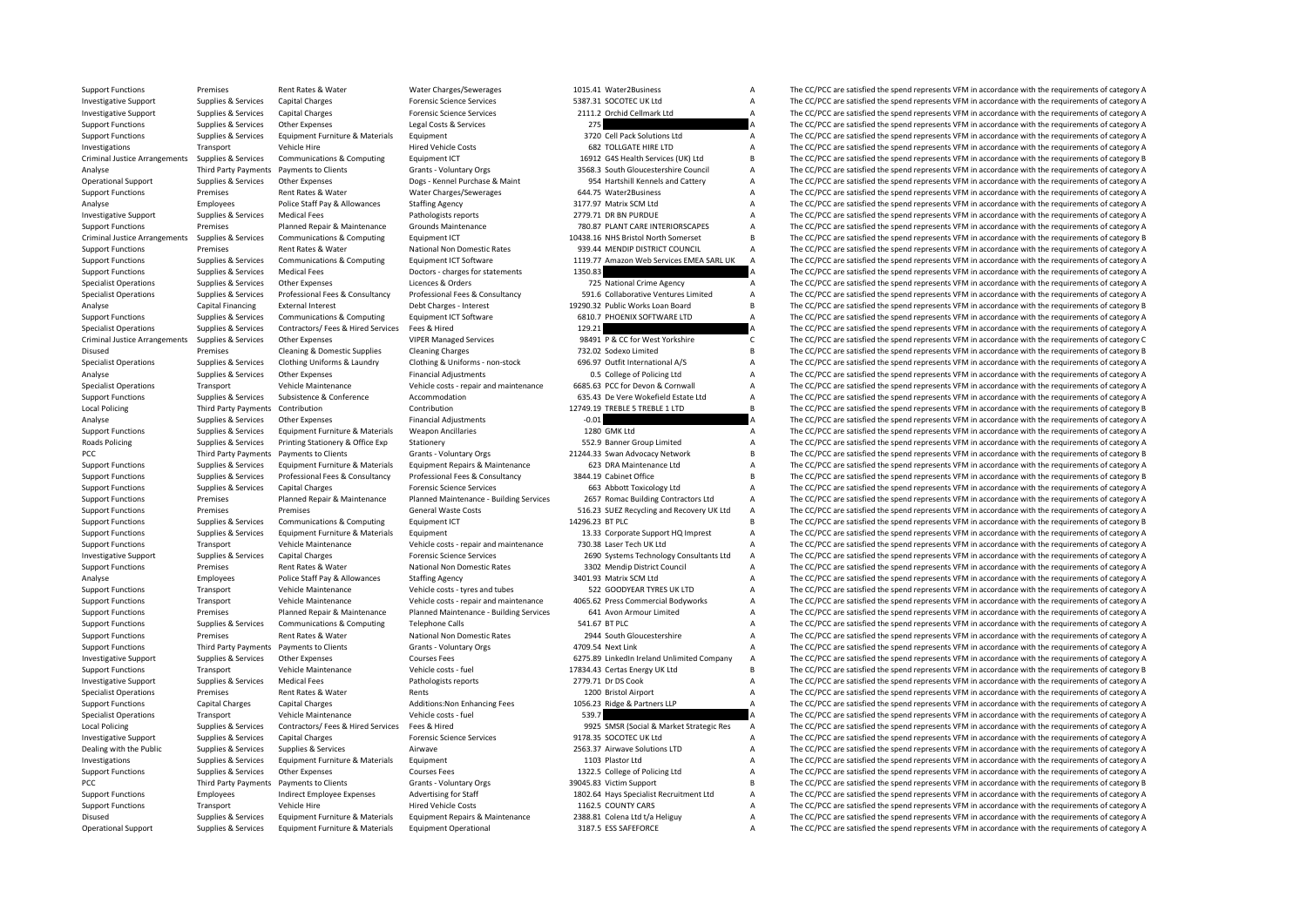|          | 44.58 Corporate Support HQ Imprest         |
|----------|--------------------------------------------|
| 10796.83 |                                            |
|          | 960 Kendall Kingscott Ltd                  |
| 900      |                                            |
|          | 999 Kaido Group Ltd                        |
|          | 515.26 Westerly Bridgwater                 |
|          | 937 Zenith Hygiene Systems Ltd             |
|          | 1750 5 Essex Court                         |
|          | 7993.2 SJ Cook & Sons                      |
|          | 12128 Capita Secure Information Solutions  |
|          |                                            |
|          | 899.4 IGM Consultancy                      |
|          | 2020 Cell Pack Solutions Ltd               |
| 900      |                                            |
|          | 1156 Professional Development Group        |
|          | 829.94 Wychanger Ltd                       |
|          | 4261.26 Quadient UK Limited                |
|          | 208.8 Key Forensic Services Ltd            |
|          | 3320 Romac Building Contractors Ltd        |
|          | 2259.89 SJ Cook & Sons                     |
|          | 1065 SVE Services Limited                  |
| 7209.25  |                                            |
|          | 1906 Versalift Distributors (U.K) Ltd      |
|          | 5436 DRA Maintenance Ltd                   |
|          | 654.82 SUEZ Recycling and Recovery UK Ltd  |
|          |                                            |
|          | 14922 G4S Health Services (UK) Ltd         |
|          | 1266.67 BPP PROFESSIONAL EDUCATION         |
|          | 1498.01 SJ Cook & Sons                     |
| 1100     |                                            |
| 7343.07  |                                            |
|          | 8010 IBM (United Kingdom) Ltd              |
| 4292     |                                            |
|          | 650.5 DRA Maintenance Ltd                  |
|          | 159.68 Corporate Support HQ Imprest        |
| 7588.3   |                                            |
|          | 635.43 De Vere Wokefield Estate Ltd        |
|          | 2913.03 MOPAC - Metropolitan Police        |
|          | 2513.25 CORONA ENERGY RETAIL 4 LTD         |
|          | 1468.44 WALLEN ANTENNAE LTD                |
|          | 565.6 Scot Group Ltd                       |
|          |                                            |
|          |                                            |
|          | 234000 Somerset County Council Pension Fun |
| 2400     |                                            |
|          | 17.9 PCC for Gloucestershire               |
|          | 2083 North Somerset Council                |
| 240.34   |                                            |
|          | 3415.83 My Staff Shop Limited              |
|          | 0.03 Quadient UK Limited                   |
|          | 2070 Hays Specialist Recruitment Ltd       |
|          | 1534 South Gloucestershire                 |
|          | 624 South Gloucestershire                  |
|          | 1815 SOLON SECURITY LTD                    |
|          |                                            |
|          | 1696 Sonic Communications (INT) Ltd        |
|          | 3866 Bristol City Council                  |
| 7936     |                                            |
|          | 535.08 PCC for Gloucestershire             |
| 925      |                                            |
|          | 526.79 PCC for Gloucestershire             |
|          | 35886.66 Ingen Distribution UK Limited     |
|          | -1915 G4S Health Services (UK) Ltd         |
| 3510     |                                            |
|          | 700 HUGHES GUIDES                          |
|          | 1815 SOLON SECURITY LTD                    |
|          | 14674.28 PCC for Gloucestershire           |
|          | 695 G & L Consultancy Ltd                  |
|          | 1814 GARRAN LOCKERS LTD                    |
|          | 511.5 Dolmans Solicitors                   |

Support Functions Transport Vehicle Maintenance Vehicle costs - fuel 44.58 Corporate Support HQ Imprest A The CC/PCC are satisfied the spend represents VFM in accordance with the requirements of category A The Almost Trans Analyse Transport Vehicle Allowances Travel fares Travel fares 10796.83 B The CC/PCC are satisfied the spend represents VFM in accordance with the requirements of category B<br>Superialist Operations Supplies & Services Profe Supplies & Services Professional Fees & Consultancy Professional Fees & Consultancy Consultancy Professional Fees & Consultancy Professional Fees & Consultancy 960 Kendall Kingscott Ltd A The CC/PCC are satisfied the spend The CC/PCC are satisfied the spend represents VFM in accordance with the requirements of category A Specialist Operations Supplies & Services Contractors/ Fees & Hired Services Fees & Hired 999 Kaido Group Ltd A The CC/PCC are satisfied the spend represents VFM in accordance with the requirements of category A Support Functions Transport Vehicle Maintenance Vehicle costs - repair and maintenance 515.26 Westerly Bridgwater A The CC/PCC are satisfied the spend represents VFM in accordance with the requirements of category A Suppor Support Functions Supplies & Services Clothing Uniforms & Laundry Clothing & Uniforms - non-stock 937 Zenith Hygiene Systems Ltd A The CC/PCC are satisfied the spend represents VFM in accordance with the requirements of ca PCC Supplies & Services Contractors/ Fees & Hired Services Fees & Hired 1750 5 Essex Court A The CC/PCC are satisfied the spend represents VFM in accordance with the requirements of category A Support Functions Transport Vehicle Maintenance Vehicle costs - repair and maintenance 7993.2 SJ Cook & Sons A The CC/PCC are satisfied the spend represents VFM in accordance with the requirements of category A Investigati Investigations Supplies & Services Communications & Computing Equipment ICT Hardware Purch 12128 Capita Secure Information Solutions B The CC/PCC are satisfied the spend represents VFM in accordance with the requirements o Supplies & Services Professional Fees & Consultancy Professional Fees & Consultancy and the CONSULTANCY CONSULTANCY CONSULTANCY CONSULTANCY THE CORPORT THE CORPORT SUPPORT OF THE OCLYPCC are satisfied the spend represents The CC/PCC are satisfied the spend represents VFM in accordance with the requirements of category A Support Functions Supplies & Services Medical Fees Doctors - charges for statements 900 A The CC/PCC are satisfied the spend represents VFM in accordance with the requirements of category A Support Functions Support Functi Support Functions Supplies & Services Other Expenses Courses Courses Fees 1156 Professional Development Group A The CC/PCC are satisfied the spend represents VFM in accordance with the requirements of category A Support Fu Support Functions Supplies & Services Clothing Uniforms & Laundry Clothing & Uniforms - Issues 829.94 Wychanger Ltd A The CC/PCC are satisfied the spend represents VFM in accordance with the requirements of category A Supp Support Functions Supplies & Services Printing Stationery & Office Exp Postage Postage and A 4261.26 Quadient UK Limited A The CC/PCC are satisfied the spend represents VFM in accordance with the requirements of category A Capital Charges Support Support Support Capital Charges Capital Charges Capital Charges Capital Charges Forensic Services 208.8 Key Forensic Services Ltd B The CC/PCC are satisfied the spend represents VFM in accordance wi Support Functions Premises Planned Repair & Maintenance Planned Maintenance Building Fabric 3320 Romac Building Contractors Ltd A The CC/PCC are satisfied the spend represents VFM in accordance with the requirements of cat Support Functions Transport Vehicle Maintenance Vehicle costs - repair and maintenance 2259.89 SJ Cook & Sons A The CC/PCC are satisfied the spend represents VFM in accordance with the requirements of category A Support Functions Premises Planned Repair & Maintenance Planned Maintenance - Building Services 1065 SVE Services Limited A The CC/PCC are satisfied the spend represents VFM in accordance with the requirements of category Support Functions Supplies A The CC/PCC are satisfied the spend represents VFM in accordance with the requirements of category A Support Functions Transport Vehicle Maintenance Vehicle Costs - repair and maintenance 1906 Versalift Distributors (U.K) Ltd A The CC/PCC are satisfied the spend represents VFM in accordance with the requirements of catego Support Functions Premises Planned Repair & Maintenance Planned Maintenance - Building Fabric 5436 DRA Maintenance Ltd A The CC/PCC are satisfied the spend represents VFM in accordance with the requirements of category A S Support Functions Premises Premises Premises Premises Connunications & Communications & Communications & Communications & Communications & Communications A Communications Communications and Equipment ICT Costs and the Supp The CC/PCC are satisfied the spend represents VFM in accordance with the requirements of category B Support Functions Supplies & Services Other Expenses Courses Fees 2266.67 BPP PROFESSIONAL EDUCATION A The CC/PCC are satisfied the spend represents VFM in accordance with the requirements of category A<br>Support Functions T Support Functions Transport Vehicle Maintenance Vehicle costs - repair and maintenance 1498.01 SJ Cook & Sons A The CC/PCC are satisfied the spend represents VFM in accordance with the requirements of category A Support Functions Supplies & Services Other Expenses Legal Costs & Services 1100 1100 A The CC/PCC are satisfied the spend represents VFM in accordance with the requirements of category A<br>Roads Policing Supplies & Services Roads Policing Supplies & Services Printing Stationery & Office Exp Postage Postage 7343.07 a The CC/PCC are satisfied the spend represents VFM in accordance with the requirements of category A Criminal Justice Arrangement A The CC/PCC are satisfied the spend represents VFM in accordance with the requirements of category A<br>A The CC/PCC are satisfied the spend represents VFM in accordance with the requirements of category A Support Functions Employees Indirect Employee Expenses Direct Medical Intervention 4292 A The CC/PCC are satisfied the spend represents VFM in accordance with the requirements of category A<br>Support Functions Premises Unpla Support Functions Premises Unplanned Repair & Maintenance Responsive Maint - Internal Wall or Door 650.5 DRA Maintenance Ltd A The CC/PCC are satisfied the spend represents VFM in accordance with the requirements of catego Supplies & Services Subsistence & Conference Hospitality 159.68 Corporate Support HQ Imprest A The CC/PCC are satisfied the spend represents VFM in accordance with the requirements of category A Analyse Transport Vehicle Allowances Travel fares Travel fares 7588.3 The CC/PCC are satisfied the spend represents VFM in accordance with the requirements of category A Support Functions Supplies & Services Subsistence & Conference Accommodation Accommodation 635.43 De Vere Wokefield Estate Ltd A The CC/PCC are satisfied the spend represents VFM in accordance with the requirements of cate Investigations Third Party Payments Other Local Authorities or Forces Contributions to Other Forces 2913.03 MOPAC - Metropolitan Police A The CC/PCC are satisfied the spend represents VFM in accordance with the requirement Premises Energy Costs Costs Gas CORONA ENERGY RETAIL 4 LTD A The CC/PCC are satisfied the spend represents VFM in accordance with the requirements of category A Support Functions Transport Vehicle Maintenance Vehicle costs - commissioning 1468.44 WALLEN ANTENNAE LTD A The CC/PCC are satisfied the spend represents VFM in accordance with the requirements of category A SGS According Specialist Operations Transport Vehicle Hire Hired Vehicle Costs Hired Vehicle Costs 565.6 Scot Group Ltd A The CC/PCC are satisfied the spend represents VFM in accordance with the requirements of category A The CAPCC are Analyse Employees Police Staff Pay & Allowances Police Staff - Police Pension 234000 Somerset County Council Pension Fun C The CC/PCC are satisfied the spend represents VFM in accordance with the requirements of category C Support Functions Supplies & Services Other Expenses Courses Fees 2400 2400 A The CC/PCC are satisfied the spend represents VFM in accordance with the requirements of category A Courses Fees 2000 Courses Fees 2000 and a Th Criminal Justice Arrangements Supplies & Services Subsistence Subsistence Subsistence Subsistence Subsistence Conference Subsistence and the Service of Criminal Justice are satisfied the spend represents VFM in accordance National Non Domestic Rates 2083 North Somerset Council A The CC/PCC are satisfied the spend represents VFM in accordance with the requirements of category A<br>The CC/PCC are satisfied the spend represents VFM in accordance Specialist Operations Transport Vehicle Allowances Travel fares 240.34 240.34 A The CC/PCC are satisfied the spend represents VFM in accordance with the requirements of category A Support Functions Supplies & Services Contractors/ Fees & Hired Services Fees & Hired Services Fees & Hired 3415.83 My Staff Shop Limited A The CC/PCC are satisfied the spend represents VFM in accordance with the requireme Analystments Comparison Comparison Comparison Comparison Comparison Comparison Comparison Comparison Comparison Comparison Comparison Comparison Comparison Comparison Comparison Comparison Comparison Comparison Comparison Support Functions Employees Police Staff Pay & Allowances Staffing Agency 2070 Hays Specialist Recruitment Ltd A The CC/PCC are satisfied the spend represents VFM in accordance with the requirements of category A Support Functions Premises Rent Rates & Water National Non Domestic Rates 1534 South Gloucestershire A The CC/PCC are satisfied the spend represents VFM in accordance with the requirements of category A Support Functions P Premises Rent Rates & Water National Non Domestic Rates 624 South Gloucestershire A The CC/PCC are satisfied the spend represents VFM in accordance with the requirements of category A Analyse Supplies & Services Equipment Furniture & Materials Equipment 1815 SOLON SECURITY LTD A The CC/PCC are satisfied the spend represents VFM in accordance with the requirements of category A Specialist Operations Supplies & Services Equipment Furniture & Materials Equipment Equipment 1696 Sonic Communications (INT) Ltd A The CC/PCC are satisfied the spend represents VFM in accordance with the requirements of c Support Functions Premises Rent Rates & Water National Non Domestic Rates 3866 Bristol City Council A The CC/PCC are satisfied the spend represents VFM in accordance with the requirements of category A<br>Support Functions Fu The CC/PCC are satisfied the spend represents VFM in accordance with the requirements of category A Support Functions Transport Vehicle Maintenance Vehicle costs - tyres and tubes 535.08 PCC for Gloucestershire A The CC/PCC are satisfied the spend represents VFM in accordance with the requirements of category A Support F Support Functions Supplies & Services Other Expenses Legal Costs & Services 925 A The CC/PCC are satisfied the spend represents VFM in accordance with the requirements of category A<br>Support Functions Transport Vehicle Main Transport Vehicle Maintenance Vehicle costs - repair and maintenance 526.79 PCC for Gloucestershire A The CC/PCC are satisfied the spend represents VFM in accordance with the requirements of category A SSRRG for Gloucester Support Functions Supplies & Services Communications & Computing Faujament ICT Software 35886.66 Ingen Distribution UK Limited B The CC/PCC are satisfied the spend represents VFM in accordance with the requirements of cate Criminal Justice Arrangements Supplies & Services Medical Fees Doctors - call out fees Doctors - call out fees<br>
1915 G4S Health Services (UK) Ltd A The CC/PCC are satisfied the spend represents VFM in accordance with the r Investigative Support Supplies & Services Communications & Computing Equipment ICT Software 3510 3510 A The CC/PCC are satisfied the spend represents VFM in accordance with the requirements of category A<br>
31 Roads Policing Roads Policing Supplies & Subscriptions Subscriptions Subscriptions Subscriptions 700 HUGHES GUIDES A The CC/PCC are satisfied the spend represents VFM in accordance with the requirements of category A Analyse Supplies & Services Equipment Furniture & Materials Equipment 1815 SOLON SECURITY LTD A The CC/PCC are satisfied the spend represents VFM in accordance with the requirements of category A Support Functions Third Party Payments Other Local Authorities or Forces Contributions to Other Forces 14674.28 PCC for Gloucestershire B<br>Support Functions Premises Planned Repair & Maintenance Planned Maintenance - Buildi Support Functions Premises Planned Repair & Maintenance Planned Maintenance - Building Fabric 695 G & L Consultancy Ltd A The CC/PCC are satisfied the spend represents VFM in accordance with the requirements of category A Specialist Operations Supplies & Services Equipment Furniture & Materials Equipment 1814 GARRAN LOCKERS LTD A The CC/PCC are satisfied the spend represents VFM in accordance with the requirements of category A recording th PCC Supplies Contractors/ Fees & Hired Services Fees & Hired Services Fees & Hired Services Fees & Hired 51.5 Dolmans Solicitors A The CC/PCC are satisfied the spend represents VFM in accordance with the requirements of ca Analyse Supplies & Services Contractors/ Fees & Hired Services Fees & Hired 30000 City, University of London B The CC/PCC are satisfied the spend represents VFM in accordance with the requirements of category B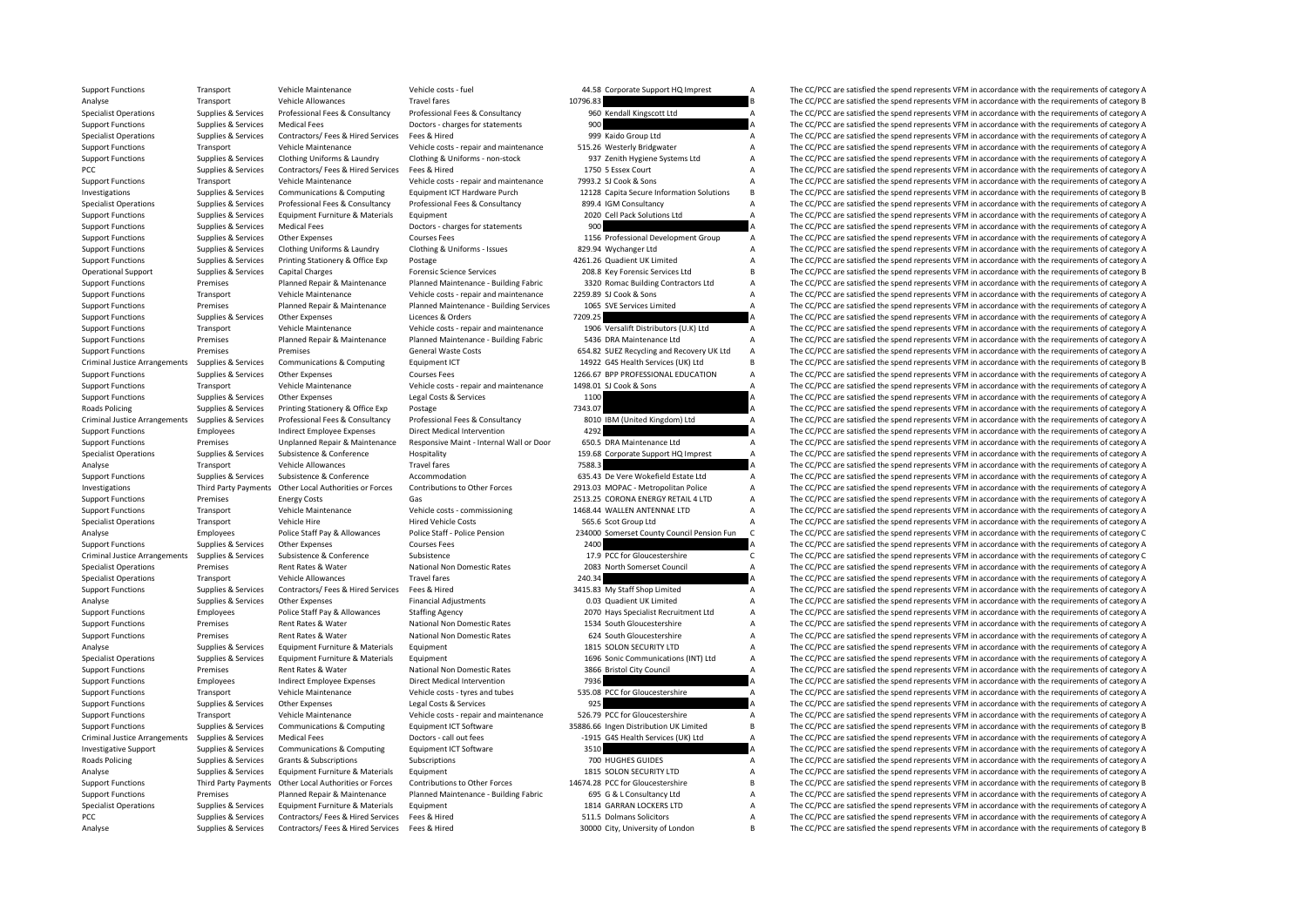|         | 729 Sodexo Limited                                      | A      |
|---------|---------------------------------------------------------|--------|
|         | 21562.5 NATIONAL CAR PARKS LTD                          | В      |
|         | 647 GOODYEAR TYRES UK LTD                               | А      |
|         | 1815 SOLON SECURITY LTD                                 | A      |
|         | 2070 Hays Specialist Recruitment Ltd                    | А      |
|         | 1123.24 Dick Lovett Ltd                                 | A      |
|         | -0.69 PCC for Gloucestershire                           | A      |
|         | 3832 Avon Armour Limited                                | A      |
|         | 3750 Ashton Gate Limited                                | A      |
|         | 2096 Mendip District Council                            | A      |
|         | 1350 MOBILE WINDSCREENS LTD                             | A      |
|         | 593.26 WA Products (UK) Ltd t/a SceneSafe               | А      |
|         | 1644.3 Halls Electrical Ltd                             | A      |
| 1098    |                                                         | A      |
|         | 43184 Volvo Car UK Ltd                                  | B      |
|         | 502.78 Sodexo Limited                                   | A      |
|         | 2992.5 GMK Ltd                                          | A      |
|         | 532.99 CLIFTON CANVAS DEVELOPMENTS LTD                  | A      |
|         | 1596 Scot Group Ltd                                     | A      |
|         | 861.9 Abbott Toxicology Ltd                             | A      |
|         | 1248.75 GMK Ltd                                         | A      |
|         | 8634.31 BRITISH TELECOMMUNICATIONS PLC                  | B      |
|         | 234000 Somerset County Council Pension Fun              | C      |
|         | 540 PEGASUS CATERING LTD                                | A      |
|         | 1088 PROACT Medical Ltd                                 | A      |
| 850     |                                                         | A      |
|         | 1070.13 Quantock Veterinary Hospital Ltd                | A      |
|         | 812.36 Westerly Bridgwater                              | A      |
|         | 1134.17 My Staff Shop Limited                           | A      |
|         | 1856.19 Hays Specialist Recruitment Ltd                 | A      |
|         | 767.2 Perrys Recycling Ltd                              | A      |
| 8844    |                                                         | A      |
|         | 586 WA Products (UK) Ltd t/a SceneSafe                  | A      |
|         | 491.66 BMW (UK) Ltd                                     | A      |
|         | 1839.09 Hays Specialist Recruitment Ltd                 | A      |
|         | 668.58 CABOT TYRE SERVICE LTD                           | A      |
|         | 1048 Sedgemoor District Council                         |        |
|         |                                                         |        |
|         |                                                         | А      |
|         | 1516 Capita Secure Information Solutions                | B      |
|         | 31720 Public Works Loan Board                           | B      |
|         | 500.2 Sodexo Limited                                    | A      |
|         | 4335.9 Key Forensic Services Ltd                        | A      |
| 5465.01 |                                                         | A      |
|         | 717.93 Quantock Veterinary Hospital Ltd                 | A      |
|         | 17025.5 PCC for Wiltshire                               | B      |
|         | 1404 Vodafone                                           | А      |
|         | 1572.7 Sodexo Limited                                   | В      |
|         | 1080 AZTEC HOTEL AND SPA                                | A      |
|         | 1574 PCC for Cambridgeshire                             | А      |
|         | -0.93 SUEZ Recycling and Recovery UK Ltd                | A      |
|         | 1039.5 Charles Fellows Supplies Ltd                     | A      |
|         | 5847.56 Halls Electrical Ltd                            | A      |
| 5741    |                                                         | A      |
|         | 3097.5 Ridge & Partners LLP                             | А      |
|         | 530.59 Sodexo Limited                                   | A      |
|         | 635.43 De Vere Wokefield Estate Ltd                     | A      |
|         | 632.79 Trade UK                                         | А      |
|         | 544.02 Penylan Country Lodge Ltd                        | A      |
|         | 110500 Public Works Loan Board                          | C      |
|         | 525 Eastside Community Trust                            | А      |
|         | 5710.47 PCC for Wiltshire                               | B      |
|         | 42907.4 University Of Bristol                           | В      |
|         | 37.52 Taunton Motor Company                             | А      |
|         | 1064 Scot Group Ltd                                     | Α      |
|         | 4185.91 PCC for Wiltshire                               | A      |
|         | 3019.25 Orchid Cellmark Ltd<br>7000 THE OPEN UNIVERSITY | A<br>A |

Support Functions Premises Cleaning & Domestic Supplies Window Cleaning 79 Sodexo Limited A The CC/PCC are satisfied the spend represents VFM in accordance with the requirements of category A Support Functions Premises Rent Rates & Water Rents Rents Rents Rents Rents Rents Rents Rents 21562.5 NATIONAL CAR PARKS LTD B The CC/PCC are satisfied the spend represents VFM in accordance with the requirements of catego Support Functions Transport Vehicle Maintenance Vehicle costs - tyres and tubes 647 GOODYEAR TYRES UK LTD A The CC/PCC are satisfied the spend represents VFM in accordance with the requirements of category A and the requir The CC/PCC are satisfied the spend represents VEM in accordance with the requirements of category A Support Functions Employees Police Staff Pay & Allowances Staffing Agency 2070 Hays Specialist Recruitment Ltd A The CC/PCC are satisfied the spend represents VFM in accordance with the requirements of category A Support Functions Transport Vehicle Maintenance Vehicle costs - repair and maintenance 1123.24 Dick Lovett Ltd A The CC/PCC are satisfied the spend represents VFM in accordance with the requirements of category A The Crite Analyse Supplies & Services Other Expenses Financial Adjustments -0.69 PCC for Gloucestershire -0.9 PC for Gloucestershire A The CC/PCC are satisfied the spend represents VFM in accordance with the requirements of category The CC/PCC are satisfied the spend represents VFM in accordance with the requirements of category A Specialist Operations Supplies & Services Other Expenses Courses Fees 3750 Ashton Gate Limited A The CC/PCC are satisfied the spend represents VFM in accordance with the requirements of category A Support Functions Premises Rent Rates & Water National Non Domestic Rates 2096 Mendip District Council A The CC/PCC are satisfied the spend represents VFM in accordance with the requirements of category A<br>Support Functions Support Functions Transport Vehicle Maintenance Vehicle costs - repair and maintenance 1350 MOBILE WINDSCREENS LTD A The CC/PCC are satisfied the spend represents VFM in accordance with the requirements of category A<br>Suppo Equipment Furniture & Materials Equipment Functions Equipment Furniture & Materials Equipment Functions of category A Services In Services Intel Commissions and the Services Intel Commissions and the spend represents VFM i Support Functions Transport Vehicle Maintenance Vehicle costs - commissioning 1644.3 Halls Electrical Ltd A The CC/PCC are satisfied the spend represents VFM in accordance with the requirements of category A Courses Course Analyse Supplies & Services Other Expenses Courses Fees 1098 1098 A The CC/PCC are satisfied the spend represents VFM in accordance with the requirements of category A Support Functions Capital Charges Capital Charges Vehicles Purchase Vehicles Purchase 43184 Volvo Car UK Ltd B The CC/PCC are satisfied the spend represents VFM in accordance with the requirements of category B Support Fun Support Functions Premises Cleaning & Domestic Supplies Window Cleaning Support Cleaning Support Functions and The CC/PCC are satisfied the spend represents VFM in accordance with the requirements of category A Support Fun The CC/PCC are satisfied the spend represents VFM in accordance with the requirements of category A Operational Support Supplies & Services Other Expenses Dogs - Equipment Dogs - Equipment 532.99 CLIFTON CANVAS DEVELOPMENTS LTD A The CC/PCC are satisfied the spend represents VFM in accordance with the requirements of cat Support Functions Transport Vehicle Hire Hire Hired Vehicle Costs 1596 Scot Group Ltd A The CC/PCC are satisfied the spend represents VFM in accordance with the requirements of category A Support Functions Supplies & Services Capital Charges Forensic Science Services 861.9 Abbott Toxicology Ltd A The CC/PCC are satisfied the spend represents VFM in accordance with the requirements of category A Support Func The CC/PCC are satisfied the spend represents VFM in accordance with the requirements of category A Support Functions Supplies & Services Communications & Computing Equipment ICT 48634.31 BRITISH TELECOMMUNICATIONS PLC B The CC/PCC are satisfied the spend represents VFM in accordance with the requirements of category B Analyse Employees Police Staff Pay & Allowances Police Pension Police Pension 234000 Somerset County Council Pension Fun C The CC/PCC are satisfied the spend represents VFM in accordance with the requirements of category C Support Functions Supplies & Services Catering Catering Catering Catering Catering Catering Catering Catering Catering Catering Support The CC/PCC are satisfied the spend represents VFM in accordance with the requirements The CC/PCC are satisfied the spend represents VFM in accordance with the requirements of category A Support Functions Supplies & Services Other Expenses Legal Costs & Services Base and Support Functions Support Functions Support Functions Support Functions Support Support Support Support Support Support Support Support S Vet Fees & Supplies **Expenses A The COVEC are satisfied the spend represents VFM in accordance with the requirements of category A** Support Functions Transport Vehicle Maintenance Vehicle costs - repair and maintenance 812.36 Westerly Bridgwater A The CC/PCC are satisfied the spend represents VFM in accordance with the requirements of category A Suppor Support Functions Supplies & Services Contractors/ Fees & Hired Services Fees & Hired Fees Advertising for Staff -1134.17 My Staff Shop Limited A The CC/PCC are satisfied the spend represents VFM in accordance with the req The CC/PCC are satisfied the spend represents VFM in accordance with the requirements of category A Support Functions Premises Premises Premises General Waste Costs 767.2 Perrys Recycling Ltd A The CC/PCC are satisfied the spend represents VFM in accordance with the requirements of category A Support Functions Supplies & Services Other Expenses Courses Fees 8844 8844 B and the CC/PCC are satisfied the spend represents VFM in accordance with the requirements of category A Support Functions Supplies & Services Equipment - Consumables Equipment - Consumables Equipment - Consumables<br>
Support Functions Transport Vehicle Maintenance Vehicle Maintenance Vehicle Costs repair and maintenance 491.66 Support Functions Transport Vehicle Maintenance Vehicle costs - repair and maintenance 491.66 BMW (UK) Ltd A The CC/PCC are satisfied the spend represents VFM in accordance with the requirements of category A Support Functions Employees Indirect Employee Expenses Advertising for Staff 1839.09 Hays Specialist Recruitment Ltd A The CC/PCC are satisfied the spend represents VFM in accordance with the requirements of category A Veh Support Transport Vehicle Maintenance Vehicle costs - tyres and tubes 668.58 CABOT TYRE SERVICE LTD A The CC/PCC are satisfied the spend represents VFM in accordance with the requirements of category A<br>Premises Presents VF Disused Premises Rent Rates & Water National Non Domestic Rates 1048 Sedgemoor District Council A The CC/PCC are satisfied the spend represents VFM in accordance with the requirements of category A Suppoirt Functions Supplies & Services Communications & Computing Equipment ICT Hardware Purch 1516 Capita Secure Information Solutions B The CC/PCC are satisfied the spend represents VFM in accordance with the requirement Analyse Capital Financing External Interest Debt Charges - Interest Debt Charges - Interest 2017 Debt Charges - Interest 31720 Public Works Loan Board B The CC/PCC are satisfied the spend represents VFM in accordance with Catering Catering Catering SQL2 Sodexo Limited A The CC/PCC are satisfied the spend represents VFM in accordance with the requirements of category A Investigative Support Supplies & Services Capital Charges Forensic Science Services 4335.9 Key Forensic Services Ltd A The CC/PCC are satisfied the spend represents VFM in accordance with the requirements of category A Cha Specialist Operations Supplies & Services Subsistence & Conference Accommodation Accommodation Subsistence Accommodation Subsistence Accommodation Subsistence Accommodation Subsistence Accommodation Subsistence Accommodati Supplies & Services Other Expenses Vet Fees & Supplies Vet Fees & Supplies 717.93 Quantock Veterinary Hospital Ltd A The CC/PCC are satisfied the spend represents VFM in accordance with the requirements of category A Third Specialist Operations Third Party Payments Other Local Authorities or Forces Contributions to Other Forces 17025.5 PCC for Wiltshire B The CC/PCC are satisfied the spend represents VFM in accordance with the requirements o Support Functions Supplies & Services Communications & Computing Equipment ICT 1404 Vodafone 1404 Vodafone A The CC/PCC are satisfied the spend represents VFM in accordance with the requirements of category A Specialist Op Specialist Operations Premises Cleaning & Domestic Supplies Cleaning Charges Cleaning Charges 1572.7 Sodexo Limited B The CC/PCC are satisfied the spend represents VFM in accordance with the requirements of category B Spec Supplies & Services Subsistence & Conference Accommodation 1080 AZTEC HOTEL AND SPA A The CC/PCC are satisfied the spend represents VFM in accordance with the requirements of category A Support Functions Third Party Payments Other Local Authorities or Forces Contributions to Other Forces 1574 PCC for Cambridgeshire A The CC/PCC are satisfied the spend represents VFM in accordance with the requirements of Analyse Supplies & Services Other Expenses Financial Adjustments -0.93 SUEZ Recycling and Recovery UK Ltd A The CC/PCC are satisfied the spend represents VFM in accordance with the requirements of category A Criminal Justice Arrangements Supplies & Services Other Expenses Remand costs Remand costs 1039.5 Charles Fellows Supplies Ltd A The CC/PCC are satisfied the spend represents VFM in accordance with the requirements of cate Specialist Operations Transport Vehicle Maintenance Vehicle Costs - commissioning 6847.56 Halls Electrical Ltd A The CC/PCC are satisfied the spend represents VFM in accordance with the requirements of category A Support F Support Functions Supplies & Services Contractors/ Fees & Hired Services Fees & Hired Services Fees & Hired Services Fees & Hired 5741 a The CC/PCC are satisfied the spend represents VFM in accordance with the requirements The CC/PCC are satisfied the spend represents VFM in accordance with the requirements of category A Support Functions Premises Cleaning & Domestic Supplies Cleaning Charges 530.59 Sodexo Limited A The CC/PCC are satisfied the spend represents VFM in accordance with the requirements of category A Support Functions Supplies & Services Subsistence & Conference Accommodation Accommodation 635.43 De Vere Wokefield Estate Ltd A The CC/PCC are satisfied the spend represents VFM in accordance with the requirements of cate Equipment Functions Supplies A The CC/PCC are satisfied the spend represents VFM in accordance with the requirements of category A The CC/PCC are satisfied the spend represents VFM in accordance with the requirements of ca Operational Support Supplies & Services Other Expenses Dogs - Kennel Purchase & Maint 544.02 Penylan Country Lodge Ltd A The CC/PCC are satisfied the spend represents VFM in accordance with the requirements of category A Analyse Capital Financing External Interest Debt Charges - Interest Debt Charges - Interest 110500 Public Works Loan Board C The CC/PCC are satisfied the spend represents VFM in accordance with the requirements of category Supplies & Services Printing Stationery & Office Exp Advertising (not recruitment) 525 Eastside Community Trust<br>Third Party Payments Other Local Authorities or Forces Contributions to Other Forces 15710.47 PCC for Wiltshir Support Functions Third Party Payments Other Local Authorities or Forces Contributions to Other Forces 15710.47 PCC for Wiltshire B The CC/PCC are satisfied the spend represents VFM in accordance with the requirements of c Criminal Justice Arrangements Supplies & Services Professional Fees & Consultancy Professional Fees & Consultancy Professional Fees & Consultancy Professional Fees & Consultancy 42907.4 University Of Bristol B The CC/PCC a Support Functions Transport Vehicle Maintenance Vehicle costs - commissioning 37.52 Taunton Motor Company A The CC/PCC are satisfied the spend represents VFM in accordance with the requirements of category A Cherational Su Transport Vehicle Hire Hired Vehicle Costs 1064 Scot Group Ltd A The CC/PCC are satisfied the spend represents VFM in accordance with the requirements of category A Specialist Operations Employees Police Staff Pay & Allowances Police Staff - Pay, NI, Pension 4185.91 PCC for Wiltshire A The CC/PCC are satisfied the spend represents VFM in accordance with the requirements of category A Investigative Support Supplies & Services Capital Charges Forensic Science Services 3019.25 Orchid Cellmark Ltd A The CC/PCC are satisfied the spend represents VFM in accordance with the requirements of category A Support Functions Supplies & Services Professional Fees & Consultancy Professional Fees & Consultancy Professional Fees & Consultancy Consultancy 7000 THE OPEN UNIVERSITY A The CC/PCC are satisfied the spend represents VFM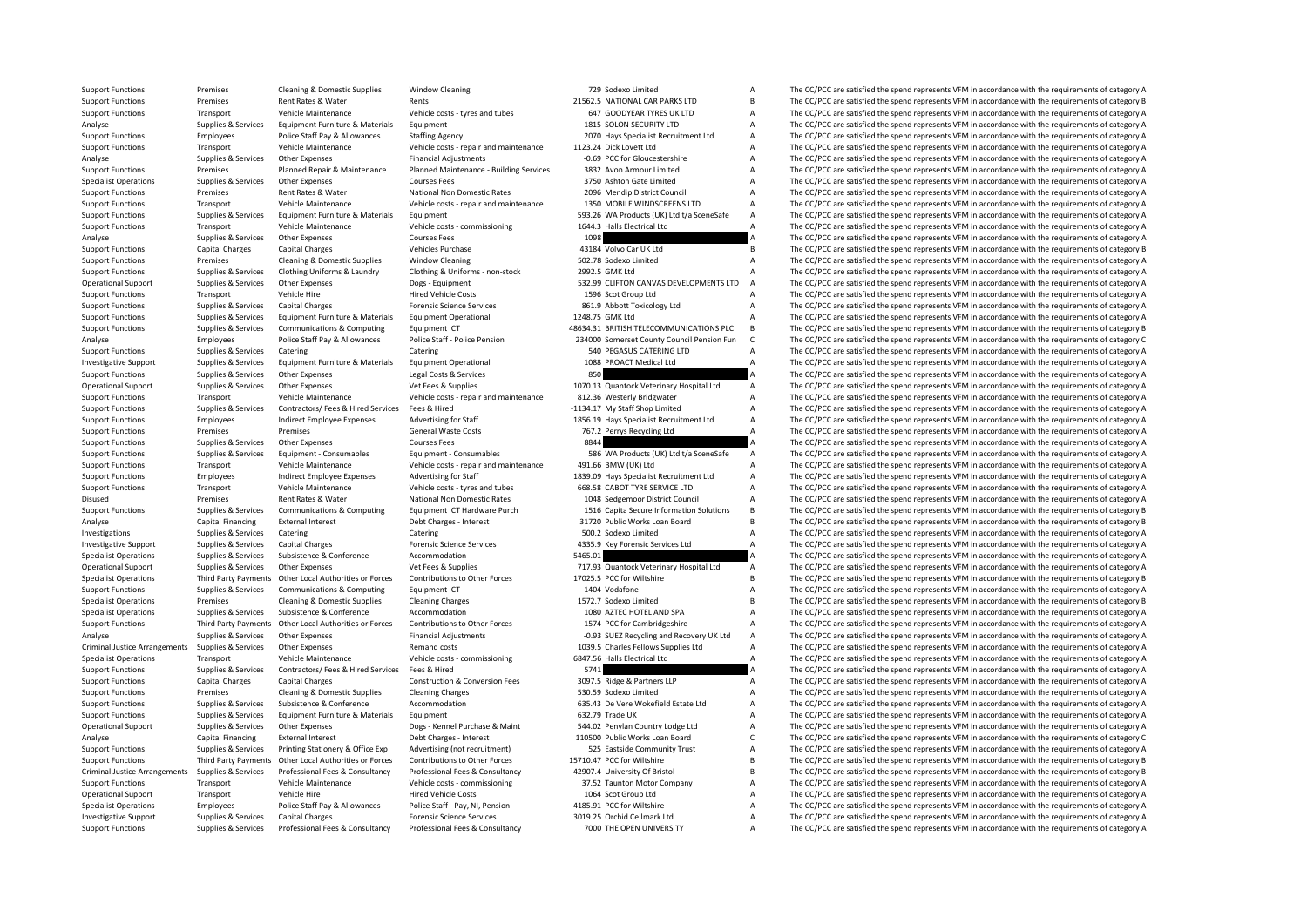Investigations Supplies & Services Communications & Computing Equipment ICT Hardware Purch 597 Data Pro IT Ltd A The CC/PCC are satisfied the spend represents VFM in accordance with the requirements of category A Supplies Support Functions Transport Vehicle Maintenance Vehicle costs - repair and maintenance 1639.56 PCC for Gloucestershire A The CC/PCC are satisfied the spend represents VFM in accordance with the requirements of category B<br>A Specialist Operations Premises Rent Rates & Water National Non Domestic Rates 11723 South Gloucestershire B The CC/PCC are satisfied the spend represents VFM in accordance with the requirements of category B Investigative Investigative Support Support Support Support Support Supplies A The CC/PCC are satisfied the spend represents VFM in accordance with the requirements of category A The CC/PCC are satisfied the spend represents VFM in acco Support Functions Transport Vehicle Hire Hire Hired Vehicle Costs 520.82 Scot Group Ltd A The CC/PCC are satisfied the spend represents VFM in accordance with the requirements of category A Support Functions Supplies & Services Contractors/ Fees & Hired Services Fees & Hired 3182.5 My Staff Shop Limited A The CC/PCC are satisfied the spend represents VFM in accordance with the requirements of category A Suppo Support Functions Premises Premises Rent Rates & Water Rents Rents Rents Rents Alternative Prents Rents Rents Rents Rents Analyse and the CC/PCC are satisfied the spend represents VFM in accordance with the requirements of The CC/PCC are satisfied the spend represents VFM in accordance with the requirements of category B Support Functions Premises Rent Rates & Water Water Charges/Sewerages 819.99 Water2Business A The CC/PCC are satisfied the spend represents VFM in accordance with the requirements of category A Charges and the result of ca Specialist Operations Supplies & Services Equipment Furniture & Materials Equipment Operational 13584 EDGAR BROTHERS B The CC/PCC are satisfied the spend represents VFM in accordance with the requirements of category B Sup Support Functions Supplies & Services Communications & Computing Equipment ICT Repairs & Maintenance 734.95 Avoira Limited A The CC/PCC are satisfied the spend represents VFM in accordance with the requirements of category The CC/PCC are satisfied the spend represents VFM in accordance with the requirements of category A Support Functions Premises Premises Premises Premises General Waste Costs 527 SUEZ Recycling and Recovery UK Ltd A The CC/PCC are satisfied the spend represents VFM in accordance with the requirements of category A Support Support Functions Premises Unplanned Repair & Maintenance Reactive Maintenance - Building Fabric 540 DRA Maintenance Ltd A The CC/PCC are satisfied the spend represents VFM in accordance with the requirements of category A Support Functions Transport Vehicle Maintenance Vehicle costs - repair and maintenance 2454.18 BMW (UK) Ltd A The CC/PCC are satisfied the spend represents VFM in accordance with the requirements of category A Roads Polici Roads Policing Supplies & Services Printing Stationery & Office Exp Stationery Stationery Stationery enterprison of category A The CC/PCC are satisfied the spend represents VFM in accordance with the requirements of catego Support Functions Support Tunctions Supplies Axon Public Safety UK Limited A The CC/PCC are satisfied the spend represents VFM in accordance with the requirements of category A<br>Advertising for Staff Materials A The CC/PCC Support Functions Employees Indirect Employee Expenses Advertising for Staff 1845.84 Hays Specialist Recruitment Ltd A The CC/PCC are satisfied the spend represents VFM in accordance with the requirements of category A Sup Support Functions Premises Planned Repair & Maintenance Planned Maintenance Building Services 7266 Romac Building Contractors Ltd A The CC/PCC are satisfied the spend represents VFM in accordance with the requirements of c Support Functions Supplies & Services Communications & Computing Equipment ICT Repairs & Maintenance 72352.48 IBM (United Kingdom) Ltd C The CC/PCC are satisfied the spend represents VFM in accordance with the requirements Support Functions Supplies Supplies Supplies Supplies Supplies Supplies Supplies State A The CC/PCC are satisfied the spend represents VFM in accordance with the requirements of category A Support Functions Premises Energy Costs Electricity Electricity -1055.22 EDF ENERGY 1 LIMITED A The CC/PCC are satisfied the spend represents VFM in accordance with the requirements of category A Criminal lustice Aramont C Criminal Justice Arrangements Supplies & Services Equipment Furniture & Materials Equipment Operational exacts equipment Operational 989.76 SPANSET LTD A The CC/PCC are satisfied the spend represents VFM in accordance with Operational Support Supplies & Services Equipment Furniture & Materials Equipment extends Equipment 9.95 Corporate Support HQ Imprest A The CC/PCC are satisfied the spend represents VFM in accordance with the requirements 9925 SMSR (Social & Market Strategic Res Antively 2015) The CC/PCC are satisfied the spend represents VFM in accordance with the requirements of category A<br>The CC/PCC are satisfied the spend represents VFM in accordance wi PCC Third Party Payments Payments to Clients Grants - Voluntary Orgs 19189.25 North Somerset Council B The CC/PCC are satisfied the spend represents VFM in accordance with the requirements of category B<br>Support Functions P Cleaning & Domestic Supplies Window Cleaning 800 and the COLEC are satisfied the spend represents VFM in accordance with the requirements of category A The CC/PCC are satisfied the spend represents VFM in accordance with t Support Functions Transport Vehicle Maintenance Vehicle costs - tyres and tubes 1594.96 Micheldever Tyres Ltd A The CC/PCC are satisfied the spend represents VFM in accordance with the requirements of category A The Crime Support Functions Capital Charges Capital Charges ICT Equipment Purchase 969.84 BT PLC A The CC/PCC are satisfied the spend represents VFM in accordance with the requirements of category A Support Functions Premises Planne Planned Maintenance - Building Fabric 1800 G & L Consultancy Ltd A The CC/PCC are satisfied the spend represents VFM in accordance with the requirements of category A The CC/PCC are satisfied the spend represents VFM in ac Specialist Operations Employees Police Pay & Allowances Police PC - Pay & Overtime 493.04 PCC for Devon & Cornwall A The CC/PCC are satisfied the spend represents VFM in accordance with the requirements of category A Supplies & Supplies & Services Subsistence & Conference Conference Conference A Meeting Expenses 745 St George's House Trust (Windsor Ca A The CC/PCC are satisfied the spend represents VFM in accordance with the requiremen Criminal Justice Arrangements Supplies & Services Equipment Furniture & Materials Equipment Operational Supplement of category A 9439.5 Sonic Communications (INT) Ltd A The CC/PCC are satisfied the spend represents VFM in Support Functions Transport Vehicle Maintenance Vehicle costs - repair and maintenance 519.68 Reprod Itd T/A Platinum Motor Group A The CC/PCC are satisfied the spend represents VFM in accordance with the requirements of c Support Functions Supplies & Services Other Expenses Courses Fees Courses Fees 690 The Christian Police Association A The CC/PCC are satisfied the spend represents VFM in accordance with the requirements of category A Support Functions Third Party Payments Other Local Authorities or Forces Contributions to Other Forces 15710.76 GMCA - GMP B The CC/PCC are satisfied the spend represents VFM in accordance with the requirements of category A The CC/PCC are satisfied the spend represents VFM in accordance with the requirements of category A Support Functions Transport Vehicle Maintenance Vehicle costs - repair and maintenance 581.05 Bristol PartsPlus A The CC/PCC are satisfied the spend represents VFM in accordance with the requirements of category A Vehicle Support Functions Transport Vehicle Maintenance Vehicle costs - tyres and tubes 1128 GOODYEAR TYRES UK LTD A The CC/PCC are satisfied the spend represents VFM in accordance with the requirements of category A<br>Specialist Op Other Local Authorities or Forces Contributions to Other Forces 6524.55 PCC for Dyfed-Powys A The CC/PCC are satisfied the spend represents VFM in accordance with the requirements of category A<br>Communications & Computing T Specialist Operations Supplies & Services Communications & Computing Telephone Calls Telephone Calls 718.41 Vodafone A The CC/PCC are satisfied the spend represents VFM in accordance with the requirements of category A The Equipment - Consumables and Consument Consument - Consument - Consument - Consument - Consuments of category A<br>
Supplies & Services Contractors/ Fees & Hired Services Fees & Hired Services Fees & Hired Services Fees & Hire Specialist Operations Specialist Operations Supplies Tees & Hired 24.87 24.87 2012 Contractors/ Fees & Hired Services Fees & Hired 2001 24.87 2012 Corporate Support HQ Imprest A The CC/PCC are satisfied the spend represent Suppliers & Suppliers & Services Professional Fees & Consultancy Professional Fees & Consultancy Professional Fees & Consultancy Professional Fees & Consultancy 132 Corporate Support HO Imprest A The CC/PCC are satisfied t Analyse Supplies & Services Other Expenses Financial Adjustments -0.14 CPC -0.14 CPC A The CC/PCC are satisfied the spend represents VFM in accordance with the requirements of category A Chads Policing Supplies & Services Roads Policing Supplies & Services Communications & Computing Equipment ICT Repairs & Maintenance 20475 PHOENIX SOFTWARE LTD B The CC/PCC are satisfied the spend represents VFM in accordance with the requirements of catego Premises Cleaning & Domestic Supplies Cleaning Charges Specialist Charges 576.39 Sodexo Limited The CC/PCC are satisfied the spend represents VFM in accordance with the requirements of category B Support Functions Supplies & Services Contractors/ Fees & Hired Services Fees & Hired Services Fees & Hired 3061.72 Cabinet Office B The CC/PCC are satisfied the spend represents VFM in accordance with the requirements of Support Employees Indirect Employee Expenses Refunds - Contributions 2811.04 2511.04 A The CC/PCC are satisfied the spend represents VFM in accordance with the requirements of category A Support Functions Transport Vehicle Maintenance Vehicle costs - repair and maintenance 520.96 Alliance Automotive T/A Mill Autog A The CC/PCC are satisfied the spend represents VFM in accordance with the requirements of ca Investigations Supplies & Services Other Expenses Courses Fees Courses Fees 1700 Forensic Analytics Ltd A The CC/PCC are satisfied the spend represents VFM in accordance with the requirements of category A Investigations S Investigations Supplies & Services Subsistence & Conference Conference Conference Conference Conference Conference Conference Conference and the properties of category A The CC/PCC are satisfied the spend represents VFM in The CC/PCC are satisfied the spend represents VFM in accordance with the requirements of category A Specialist Operations Employees Police Pay & Allowances Police Ch. Insp. - Pay, NI, Pension 7226.63 PCC for Gloucestershire C. The CC/PCC are satisfied the spend represents VFM in accordance with the requirements of catego Support Functions Premises Rent Rates & Water National Non Domestic Rates 3686 Somerset West and Taunton Council A The CC/PCC are satisfied the spend represents VFM in accordance with the requirements of category A Local P Courses Fees Courses Fees 3016 College of Policing Ltd A The CC/PCC are satisfied the spend represents VFM in accordance with the requirements of category A<br>Folioment Runaire 1700 For Duramics Itd A The CC/PCC are satisfie Disused Supplies & Services Equipment Furniture & Materials Equipment Repairs & Maintenance 1700 Evolve Dynamics Itd A The CC/PCC are satisfied the spend represents VFM in accordance with the requirements of category A Support Functions Transport Vehicle Maintenance Vehicle costs - tyres and tubes 1600 GOODYEAR TYRES UK LTD A The CC/PCC are satisfied the spend represents VFM in accordance with the requirements of category A<br>Support Funct Support Functions Premises Cleaning & Domestic Supplies Window Cleaning 708.46 Sodexo Limited A The CC/PCC are satisfied the spend represents VFM in accordance with the requirements of category A Support Functions Transpor Transport Vehicle Maintenance Vehicle costs - repair and maintenance -530.4 CASTROL (UK) LTD A The CC/PCC are satisfied the spend represents VFM in accordance with the requirements of category A Support Functions Transport Vehicle Maintenance Vehicle costs - commissioning 172.05 Silver Street Automotive Limited A The CC/PCC are satisfied the spend represents VFM in accordance with the requirements of category A Support Functions Premises Rent Rates & Water National Non Domestic Rates 1742 North Somerset Council A The CC/PCC are satisfied the spend represents VFM in accordance with the requirements of category A<br>Support Functions Support Functions Transport Vehicle Maintenance Vehicle costs - tyres and tubes 71.57 BMW (UK) Ltd A The CC/PCC are satisfied the spend represents VFM in accordance with the requirements of category A Support Functions Sup Support Functions Supplies & Services Clothing Uniforms & Laundry Clothing & Uniforms - non-stock 500.01 Great Western Camping UK Limited A The CC/PCC are satisfied the spend represents VFM in accordance with the requireme The CC/PCC are satisfied the spend represents VEM in accordance with the requirements of category  $\Lambda$ Specialist Operations Premises Rent Rates & Water National Non Domestic Rates 5694 North Somerset Council A The CC/PCC are satisfied the spend represents VFM in accordance with the requirements of category A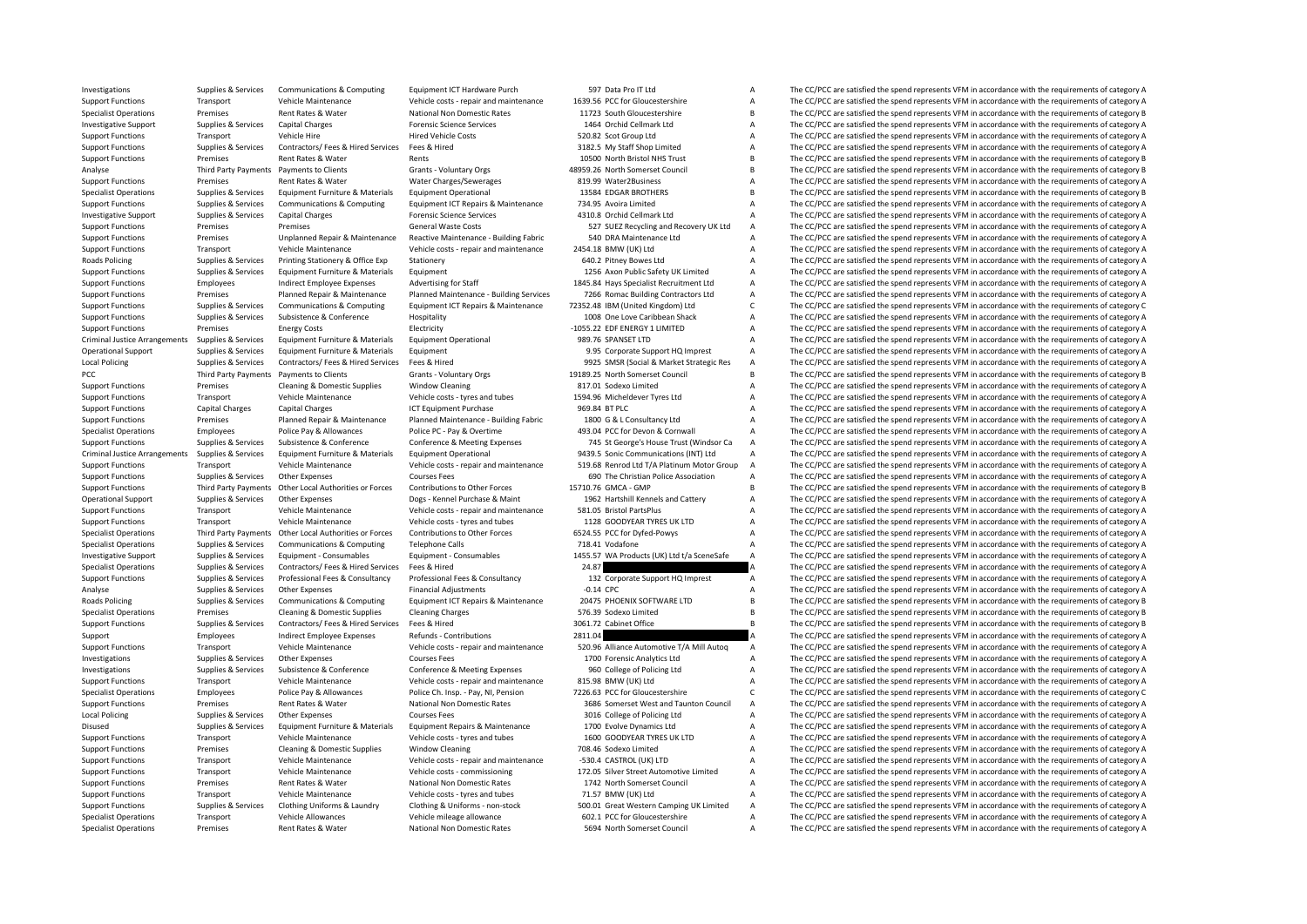|         | 1115 PHOENIX SOFTWARE LID               | F                        |
|---------|-----------------------------------------|--------------------------|
| 1050    |                                         | ı                        |
|         | 1314.16 My Staff Shop Limited           | ŀ                        |
|         | -587.52 ROBINS & DAY BRISTOL            | ŀ                        |
|         | 86297.14 Next Link                      | $\overline{a}$           |
|         | 508 Monmouthshire County Council        | ŀ                        |
|         | 760 GOODYEAR TYRES UK LTD               | ŀ                        |
|         | 3500 PCC for Devon & Cornwall           | $\overline{r}$           |
|         | 856 Distinction Scaffolding Ltd         | ŀ                        |
|         | 744.5 WASHTEC (UK) LTD                  | $\overline{t}$           |
|         | 30000 Corporate Support HQ Imprest      | E                        |
|         | -0.69 PCC for Gloucestershire           | f                        |
|         | 446.4 Corporate Support HQ Imprest      | ŀ                        |
|         | 1524.52 CASTROL (UK) LTD                | ŀ                        |
| 1319.8  |                                         | 7                        |
|         | 16039.21 Sodexo Limited                 | E                        |
| 2050    |                                         | $\overline{1}$           |
|         | 1109.26 A NICHOLS (COW MILLS) LTD       | ŀ                        |
|         | 1880.94 Hays Specialist Recruitment Ltd | f                        |
| 826.08  |                                         | ı                        |
|         | 1347.98 BRITISH TELECOMMUNICATIONS PLC  | ŀ                        |
|         | 3866 North Somerset Council             | f                        |
|         | 38169.9 Arval UK Ltd                    | E                        |
|         | 1000 The Diversity Trust                | ŀ                        |
|         | 636 South Somerset District Council     | ŀ                        |
|         | 8419.73 Cabinet Office                  | E                        |
|         | 1260 Brigantes Consulting Ltd           | ŀ                        |
| 5074.19 |                                         | ı                        |
|         | 1271.67 Colena Ltd t/a Heliguy          | ŀ                        |
|         | 5830 Corporate Support HQ Imprest       | $\overline{t}$           |
|         | 2290.75 Cannons UK                      | ŀ                        |
|         | 4740 Micro Systemation Limited          | ŀ                        |
|         | 777.13 BMW (UK) Ltd                     | ŀ                        |
|         |                                         |                          |
|         | 526.63 FPG (UK) Ltd                     | ŀ                        |
|         | 6807.75 Orchid Cellmark Ltd             | ŀ                        |
|         | 37147.25 Barnardos                      | E                        |
|         | 6092.27 PCC for Devon & Cornwall        | $\overline{t}$           |
| 171.33  |                                         | $\overline{\phantom{a}}$ |
|         | 1128 SELECTAMARK SECURITY SYSTEMS PLC   | f                        |
|         | 1636.5 College of Policing Ltd          | $\overline{t}$           |
| 13276   |                                         | E                        |
|         | 875 G & L Consultancy Ltd               | ŀ                        |
|         | 10 PCC for Devon & Cornwall             | ŀ                        |
|         | 1812.99 Hays Specialist Recruitment Ltd | $\overline{t}$           |
|         | 3082.95 Orchid Cellmark Ltd             | $\overline{1}$           |
|         | 1237.5 Charles Fellows Supplies Ltd     | $\overline{1}$           |
|         | 5034.1 OEC Europe Holdings Limited      | ŀ                        |
|         | 60805.08 Public Works Loan Board        | $\overline{a}$           |
|         | 1128 SELECTAMARK SECURITY SYSTEMS PLC   | $\overline{t}$           |
|         | 7226.63 PCC for Wiltshire               | ŀ                        |
|         | 8953 G4S Health Services (UK) Ltd       | $\overline{1}$           |
|         | 26.65 Corporate Support HQ Imprest      | $\overline{1}$           |
|         | 519 WESSEX GLASS CO LTD                 | ŀ                        |
|         | 50 Corporate Support HQ Imprest         | ŀ                        |
|         | 3840 LION LABORATORIES LTD              | ŀ                        |
| 595     |                                         | ŀ                        |
| 1862.38 |                                         | ŀ                        |
|         | 164.25 PCC for Gloucestershire          | Ó                        |
|         | 12616.78 PCC for Gloucestershire        | E                        |
|         | 1328 Avon Armour Limited                | ŀ                        |
|         | 1901.64 BMW (UK) Ltd                    | ŀ                        |
|         | 60 PCC for Gloucestershire              | $\mathsf{C}$             |
|         | 60520.89 PHOENIX SOFTWARE LTD           | $\mathbf{C}$<br>ŀ        |
| 6026.12 | 976 BOF Group Ltd                       | $\overline{1}$           |

Support Functions Supplies & Services Communications & Computing Faultoment ICT Software 1115 PHOENIX SOFTWARE LTD A The CC/PCC are satisfied the spend represents VFM in accordance with the requirements of category A Support Functions Supplies & Services Other Expenses Legal Costs & Services Legal Costs & Services Legal Costs & Services 1050 1050 A The CC/PCC are satisfied the spend represents VFM in accordance with the requirements of Support Functions Supplies & Services Contractors/ Fees & Hired Services Fees & Hired 1314.16 My Staff Shop Limited A The CC/PCC are satisfied the spend represents VFM in accordance with the requirements of category A Vehi Transport Vehicle Maintenance Vehicle costs - repair and maintenance -587.52 ROBINS & DAY BRISTOL A The CC/PCC are satisfied the spend represents VFM in accordance with the requirements of category A<br>Third Party Payments P PCC The CC/PCC are satisfied the spend represents VFM in accordance with the requirements of category C Grants - Voluntary Orgs 86297.14 Next Link C The CC/PCC are satisfied the spend represents VFM in accordance with the Support Functions Premises Rent Rates & Water National Non Domestic Rates SOB Monmouthshire County Council A The CC/PCC are satisfied the spend represents VFM in accordance with the requirements of category A Vehicle Cost Support Functions Transport Vehicle Maintenance Vehicle costs - tyres and tubes 760 GOODYEAR TYRES UK LTD A The CC/PCC are satisfied the spend represents VFM in accordance with the requirements of category A Randy Policine The CC/PCC are satisfied the spend represents VFM in accordance with the requirements of category A Support Functions Premises Planned Repair & Maintenance Planned Maintenance Building Fabric and a metal and the CC/PCC are satisfied the spend represents VFM in accordance with the requirements of category A<br>Support Functi Transport Vehicle Maintenance Vehicle costs - repair and maintenance 744.5 WASHTEC (UK) LTD A The CC/PCC are satisfied the spend represents VFM in accordance with the requirements of category A<br>Support HO In the Support HO Analyse Supplies & Services Other Expenses Financial Adjustments 30000 Corporate Support HQ Imprest B The CC/PCC are satisfied the spend represents VFM in accordance with the requirements of category B<br>Analyse Sunnlies & S Analyse Supplies & Services Other Expenses Financial Adjustments -0.69 PCC for Gloucestershire A The CC/PCC are satisfied the spend represents VFM in accordance with the requirements of category A Contents of category A Co Specialist Operations Supplies & Services Subsistence & Conference Accommodation 446.4 Corporate Support HQ Imprest A The CC/PCC are satisfied the spend represents VFM in accordance with the requirements of category A Supp Vehicle costs - repair and maintenance 1524.52 CASTROL (UK) LTD 1999 A The CC/PCC are satisfied the spend represents VFM in accordance with the requirements of category A The CC/PCC are satisfied the spend represents VFM i Operational Support Supplies & Services Other Expenses Dogs - Kennel Purchase & Maint 1319.8 A The CC/PCC are satisfied the spend represents VFM in accordance with the requirements of category A<br>
Support Functions Premises Support Functions Premises Cleaning & Domestic Supplies Cleaning Charges 16039.21 Sodexo Limited B The CC/PCC are satisfied the spend represents VFM in accordance with the requirements of category B a real Costs and the re The CC/PCC are satisfied the spend represents VFM in accordance with the requirements of category A Operational Support Supplies & Services Other Expenses Vet Fees & Supplies Vet Fees & Supplies 1109.26 A NICHOLS (COW MILLS) LTD A The CC/PCC are satisfied the spend represents VFM in accordance with the requirements of ca Support Functions Employees Indirect Employee Expenses Advertising for Staff 1880.94 Hays Specialist Recruitment Ltd A The CC/PCC are satisfied the spend represents VFM in accordance with the requirements of category A Specialist Operations Transport Vehicle Allowances Travel fares Travel fares 826.08 A The CC/PCC are satisfied the spend represents VFM in accordance with the requirements of category A Sunnort Fundance with the requiremen The CC/PCC are satisfied the spend represents VEM in accordance with the requirements of category  $\overline{A}$ Support Functions Premises Rent Rates & Water National Non Domestic Rates 3866 North Somerset Council A The CC/PCC are satisfied the spend represents VFM in accordance with the requirements of category A<br>Support Functions Support Functions Transport Vehicle Maintenance Vehicle costs - fuel and Vehicle costs - fuel 38169.9 Arval UK Ltd B The CC/PCC are satisfied the spend represents VFM in accordance with the requirements of category B Contr Analyse Third Party Payments Contribution Contribution Contribution Contribution Contribution Contribution Contribution a 1000 The Diversity Trust A The CC/PCC are satisfied the spend represents VFM in accordance with the Fremises Rent Rates & Water National Non Domestic Rates 636 South Somerset District Council A The CC/PCC are satisfied the spend represents VFM in accordance with the requirements of category A<br>Sunnlige & Considerate Profe Supplies & Services Professional Fees & Consultancy Professional Fees & Consultancy Professional Fees & Consultancy Professional Fees & Consultancy 8419.73 Cabinet Office Berger Based on The CC/PCC are satisfied the spend The CC/PCC are satisfied the spend represents VEM in accordance with the requirements of category A Support Functions Supplies & Services Other Expenses Legal Fees 3rd Party Legal Fees 3rd Party 5074.19 Support The CC/PCC are satisfied the spend represents VFM in accordance with the requirements of category A The CC/PCC Disused Supplies & Services Equipment Furniture & Materials Equipment Equipment 1271.67 Colena Ltd t/a Heliguy A The CC/PCC are satisfied the spend represents VFM in accordance with the requirements of category A Vehicle M Vehicle Maintenance Vehicle costs - licences 5830 Corporate Support HQ Imprest A The CC/PCC are satisfied the spend represents VFM in accordance with the requirements of category A The CC/PCC are satisfied the spend repres Support Functions Supplies & Services Equipment Furniture & Materials Equipment 2290.75 Cannons UK A The CC/PCC are satisfied the spend represents VFM in accordance with the requirements of category A Investigations Supplies & Services Communications & Computing Equipment ICT Software 4740 Micro Systemation Limited A The CC/PCC are satisfied the spend represents VFM in accordance with the requirements of category A Support Functions Transport Vehicle Maintenance Vehicle costs - repair and maintenance 777.13 BMW (UK) Ltd A The CC/PCC are satisfied the spend represents VFM in accordance with the requirements of category A Support Functions Premises Functions Electricity Functions Electricity 526.63 FPG (UK) Ltd A The CC/PCC are satisfied the spend represents VFM in accordance with the requirements of category A Investigative Support Supplies & Services Capital Charges Forensic Science Services Forensic Science Services 6807.75 Orchid Cellmark Ltd A The CC/PCC are satisfied the spend represents VFM in accordance with the requireme PCC Third Party Payments Payments of Category B Grants - Voluntary Orgs 37147.25 Barnardos and the Secure of The CC/PCC are satisfied the spend represents VFM in accordance with the requirements of category B Support Funct Support Functions Supplies & Services Contractors/ Fees & Hired Services Fees & Hired 6092.27 PCC for Devon & Cornwall A The CC/PCC are satisfied the spend represents VFM in accordance with the requirements of category A Specialist Operations Supplies & Services Communications & Computing Equipment ICT 171.33 1999 a The CC/PCC are satisfied the spend represents VFM in accordance with the requirements of category A Analyse Supplies & Services Equipment Furniture & Materials Equipment 1128 SELECTAMARK SECURITY SYSTEMS PLC A The CC/PCC are satisfied the spend represents VFM in accordance with the requirements of category A Courses Cour Supplies & Services Other Expenses Courses Fees Courses Fees 1636.5 College of Policing Ltd A The CC/PCC are satisfied the spend represents VFM in accordance with the requirements of category A Support of the Search 2012 o Support Functions Supplies & Services Other Expenses Legal Fees 3rd Party 13276 B The CC/PCC are satisfied the spend represents VFM in accordance with the requirements of category B Dannel Paris Party and Multiproper Party Support Functions Premises Planned Repair & Maintenance Planned Maintenance - Building Fabric 875 G & L Consultancy Ltd A The CC/PCC are satisfied the spend represents VFM in accordance with the requirements of category A Subsistence Subsistence Subsistence Subsistence Subsistence Cornect Subsistence Subsistence Subsistence Cornect Subsistence and PCC for Devon & Cornwall A The CC/PCC are satisfied the spend represents VFM in accordance wit Support Functions Employees Indirect Employee Expenses Advertising for Staff 1812.99 Hays Specialist Recruitment Ltd A The CC/PCC are satisfied the spend represents VFM in accordance with the requirements of category A Investigative Support Supplies & Services Capital Charges Support Charges Forensic Science Services 3082.95 Orchid Cellmark Ltd A The CC/PCC are satisfied the spend represents VFM in accordance with the requirements of cat Criminal During The Criminal Supplies Arrangements of category Arrangements of category Arrangements of category A<br>1237.5 Charles Fellows Supplies Ltd A The CC/PCC are satisfied the spend represents VFM in accordance with Support Functions Transport Vehicle Maintenance Vehicle costs - repair and maintenance 5034.1 OEC Europe Holdings Limited A The CC/PCC are satisfied the spend represents VFM in accordance with the requirements of category Analyse Capital Financing External Interest Debt Charges - Interest Debt Charges - Interest 60805.08 Public Works Loan Board C The CC/PCC are satisfied the spend represents VFM in accordance with the requirements of catego Analyse Supplies & Services Equipment Furniture & Materials Equipment 1128 SELECTAMARK SECURITY SYSTEMS PLC A The CC/PCC are satisfied the spend represents VFM in accordance with the requirements of category A Specialist Operations Employees Police Pay & Allowances Police Ch. Insp. - Pay, NI, Pension 7226.63 PCC for Wiltshire A The CC/PCC are satisfied the spend represents VFM in accordance with the requirements of category A Criminal Justice Arrangements Supplies & Services Communications & Computing Equipment ICT examples and a services (UK) Ltd A The CC/PCC are satisfied the spend represents VFM in accordance with the requirements of categor Specialist Operations Supplies & Services Equipment Furniture & Materials Equipment Equipment 26.65 Corporate Support HQ Imprest A The CC/PCC are satisfied the spend represents VFM in accordance with the requirements of ca The  $CC/PCC$  are satisfied the spend represents VFM in accordance with the requirements of category A Support Functions Transport Vehicle Maintenance Vehicle costs - fuel Support HOM and the COVEC are satisfied the spend represents VFM in accordance with the requirements of category A Support HQ Imprest A The CC/PCC are sa Support Functions Supplies & Services Other Expenses Courses Fees Courses Fees 3840 LION LABORATORIES LTD A The CC/PCC are satisfied the spend represents VFM in accordance with the requirements of category A<br>Support Functi Professional Fees & Consultancy 595 595 595 Professional Fees & Consultancy 595 Professional Fees & Consultancy<br>A The CC/PCC are satisfied the spend represents VFM in accordance with the requirements of category A Support Employees Indirect Employee Expenses Refunds - Contributions 1862.38 1862.38 A The CC/PCC are satisfied the spend represents VFM in accordance with the requirements of category A Criminal Justice Arrangements Transport Vehicle Maintenance Vehicle Costs - fuel Vehicle costs - fuel Vehicle costs - fuel Vehicle costs - fuel 164.25 PCC for Gloucestershire C The CC/PCC are satisfied the spend represents Support Employees Indirect Employee Expenses Inter Authority Adj 1974 Reorg 12616.78 PCC for Gloucestershire B The CC/PCC are satisfied the spend represents VFM in accordance with the requirements of category B<br>Specialist Premises Planned Repair & Maintenance Security 1328 Avon Armour Limited A The CC/PCC are satisfied the spend represents VFM in accordance with the requirements of category A Support Functions Transport Vehicle Maintenance Vehicle costs - repair and maintenance 1901.64 BMW (UK) Ltd A The CC/PCC are satisfied the spend represents VFM in accordance with the requirements of category A Specialist Operations Employees Police Overtime Police PC - Overtime Police PC - Overtime 60 PCC for Gloucestershire C The CC/PCC are satisfied the spend represents VFM in accordance with the requirements of category C Roa Roads Policing Supplies & Services Communications & Computing Equipment ICT Software 60520.89 PHOENIX SOFTWARE LTD C The CC/PCC are satisfied the spend represents VFM in accordance with the requirements of category C Support Functions Supplies & Services Equipment Furniture & Materials Loose Furniture and the service of category A The CC/PCC are satisfied the spend represents VFM in accordance with the requirements of category A Roads Roads Policing Supplies Supplies Supplies Printing Stationery & Office Exp Postage 6026.12 A The CC/PCC are satisfied the spend represents VEM in accordance with the requirements of category A The CC/PCC are satisfied the Specialist Operations Transport Vehicle Maintenance Vehicle costs - fuel 13.81 Corporate Support HQ Imprest A The CC/PCC are satisfied the spend represents VFM in accordance with the requirements of category A